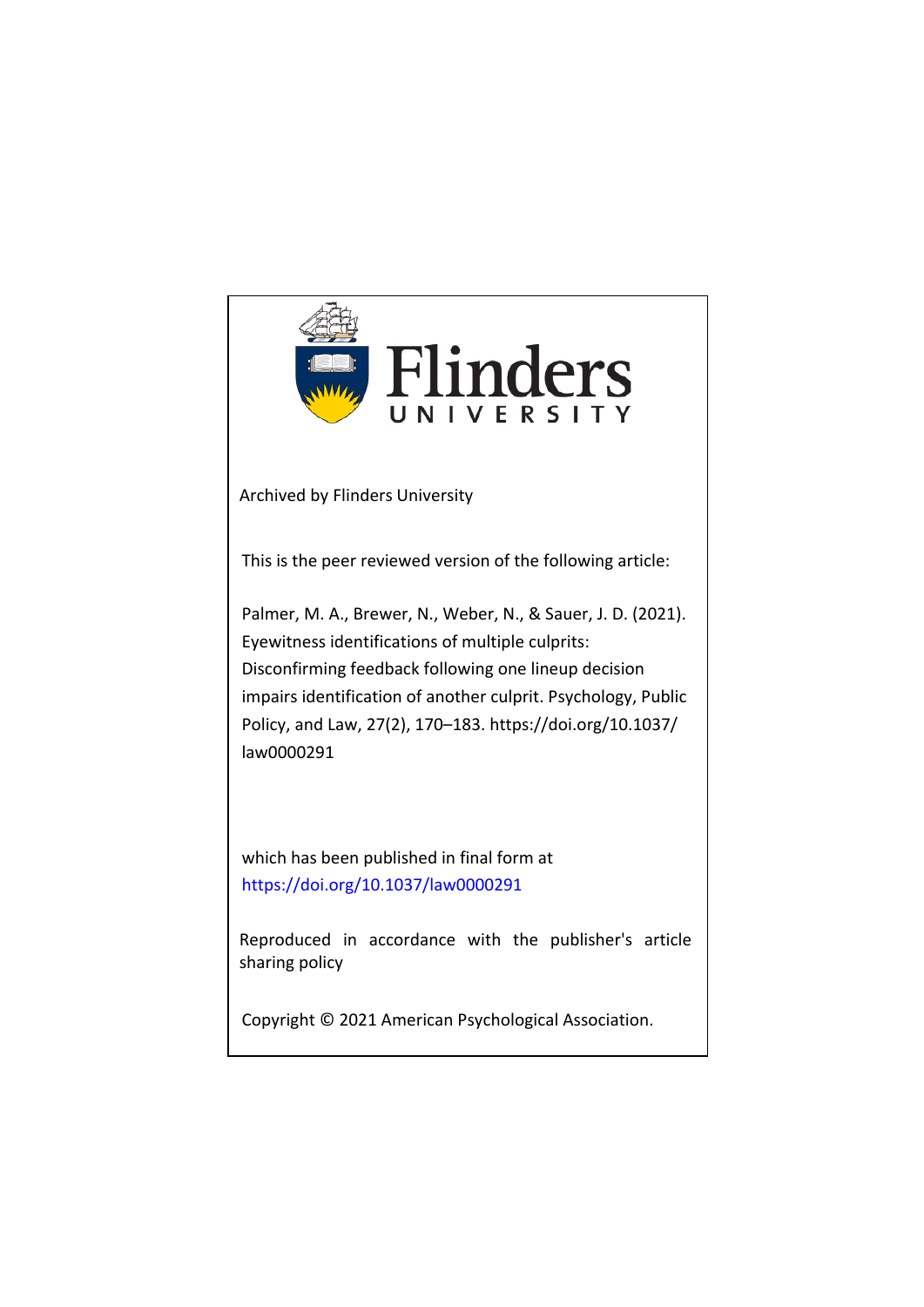**© 2020, American Psychological Association. This paper is not the copy of record and may not exactly replicate the final, authoritative version of the article. Please do not copy or cite without authors' permission. The final article will be available, upon publication, via its DOI: 10.1037/law0000291**

Eyewitness Identifications of Multiple Culprits: Disconfirming Feedback Following One Lineup Decision Impairs Identification of Another Culprit

| Matthew A. Palmer          | Neil Brewer                |
|----------------------------|----------------------------|
| University of Tasmania     | <b>Flinders University</b> |
| Nathan Weber               | James D. Sauer             |
| <b>Flinders University</b> | University of Tasmania     |

Matthew Palmer, School of Psychological Science, University of Tasmania, Hobart, Tasmania, Australia. Neil Brewer and Nathan Weber, College of Education, Psychology & Social Work, Flinders University, Adelaide, Australia. James Sauer, School of Psychological Science, University of Tasmania, Hobart, Tasmania, Australia.

We thank Nicole McCallum, Emily Palmer, and Cameron Palmer for help with data collection. This research was supported by Australian Research Council Grants DP1093210 to N. Brewer et al. and DP140103746 to M. Palmer et al. Parts of this research were presented at the biennial meeting of the Society for Applied Research in Memory and Cognition (2013).

Correspondence concerning this article should be addressed to Matthew Palmer, School of Psychological Science, University of Tasmania, Private Bag 30, Hobart, TAS 7001, Australia. E-mail: matthew.palmer@utas.edu.au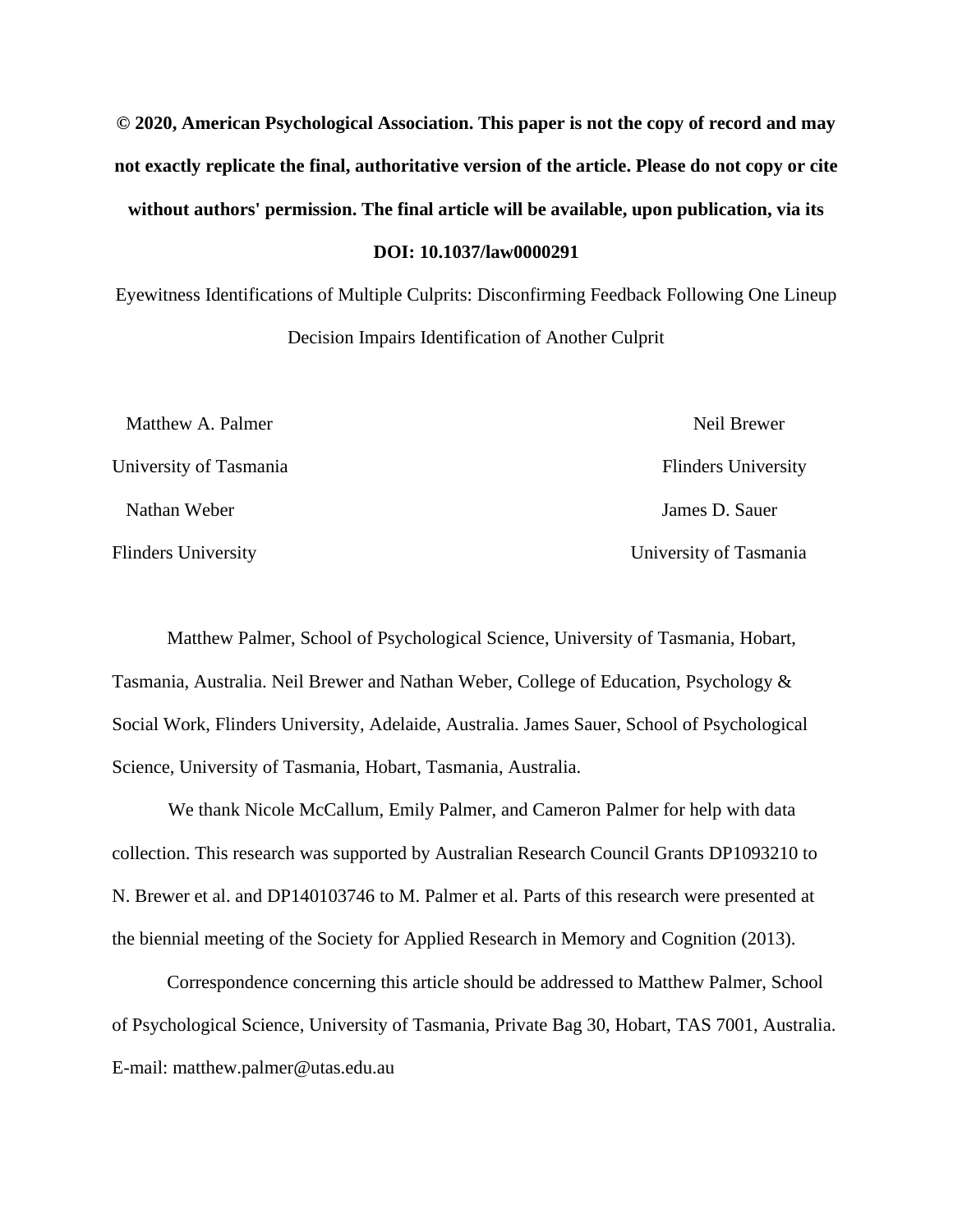#### **Abstract**

Eyewitnesses to multiple-culprit crimes are often asked to try to identify the culprits from different lineups during a police investigation. In two experiments (total  $N = 557$ ), we show that disconfirming feedback after an identification attempt for one culprit can impair identification performance on a subsequent lineup for a different culprit. In each experiment, witnesses viewed a simulated, two-culprit crime, followed by two police lineups: A culprit-absent lineup for one culprit, and either a culprit-present or culprit-absent lineup for the second culprit. Following the first lineup, witnesses received disconfirming feedback or no feedback. For witnesses who correctly rejected the first lineup, disconfirming feedback impaired identification performance on the subsequent lineup. For witnesses who incorrectly chose someone from the first lineup, disconfirming feedback impaired subsequent performance when the feedback unambiguously implied poor ability to identify the culprit in the first identification test (Experiment 2) but not when it could have been interpreted as implying poor criterion setting (Experiment 1). Across both experiments, disconfirming feedback also reduced the difference in confidence between correct and incorrect identifications. These results add to evidence that postidentification feedback can affect subsequent identification performance by influencing witnesses' beliefs about their ability to identify a culprit. Current policy recommendations state that postidentification feedback should be withheld from witnesses until confidence has been documented. These should be updated to recommend withholding feedback for longer if the witness may be asked to view additional lineups, and to ensure that lineup administrators are blind to the results of any previous lineups.

*Keywords:* eyewitness identification; multiple culprits; multiple lineups; postidentification feedback; compound signal detection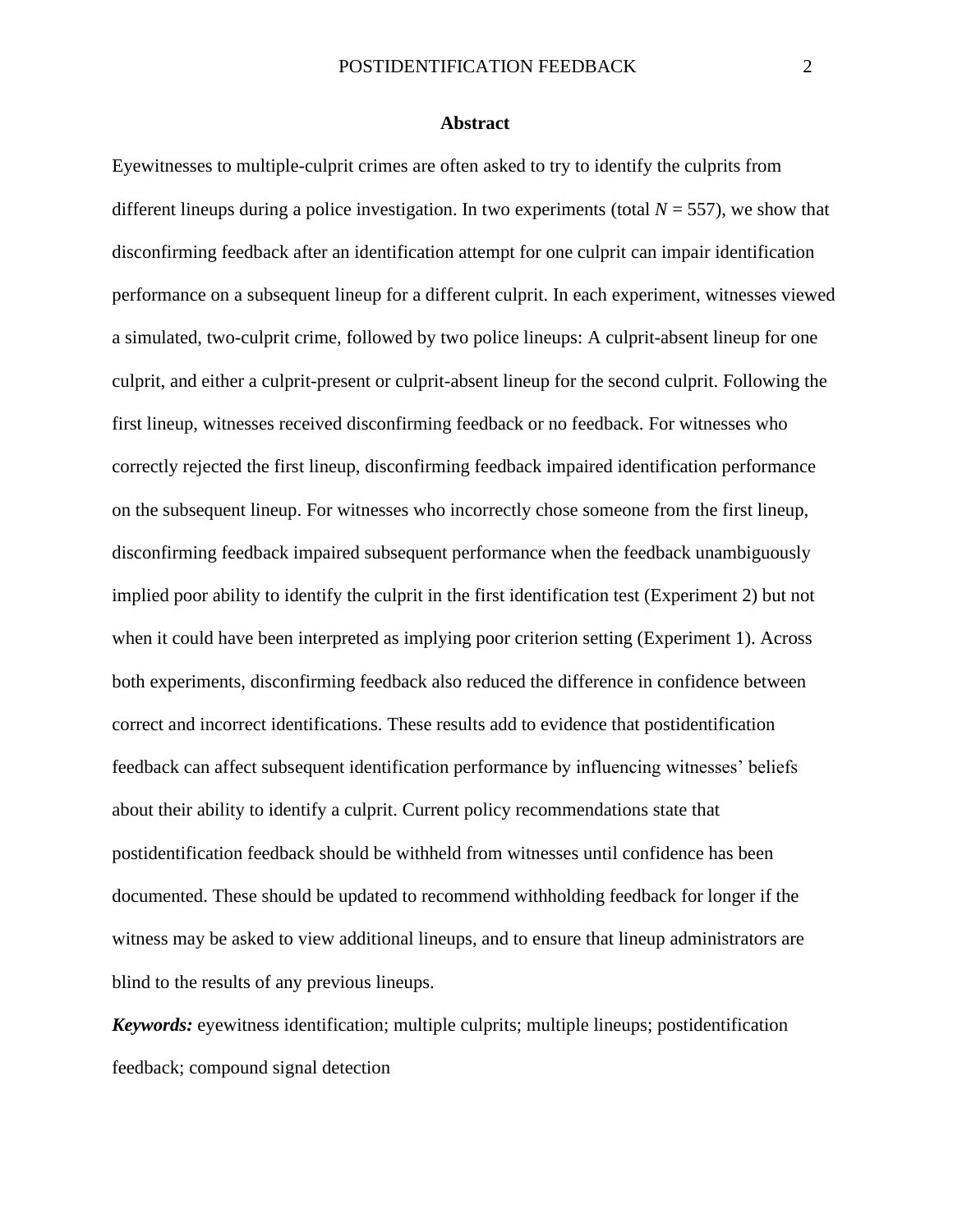Disconfirming Feedback Impairs Subsequent Eyewitness Identification of a Different Culprit

Eyewitnesses to crimes are often asked to view a lineup and attempt to identify the perpetrator of the crime. Witnesses who make an identification decision often receive feedback about the accuracy of their decision. For example, a witness who selects the suspect from a lineup might be told so by the lineup administrator ("Well done – you picked the suspect!"). Postidentification feedback can be confirming (implying that the witness picked the suspect) or disconfirming (implying they did not). Feedback can be given explicitly to the witness or inferred by the witness (e.g., from body language), and can be provided by the lineup administrator or another witness ("I picked number three.") Postidentification feedback affects witnesses' ratings of confidence in their identification decision and retrospective reports of witnessing conditions. For example, witnesses who receive confirming feedback (relative to no feedback) express greater confidence in the accuracy of their decision, and report that while witnessing the crime they had a better view of the culprit, saw the culprit for longer, and were paying more attention to the culprit (Douglass & Steblay, 2006; Semmler et al., 2004; Steblay et al., 2014; Wells & Bradfield, 1998, 1999). These effects are well-established and have important implications for the legal system.

Recently, researchers have begun to investigate the extent to which postidentification feedback can influence performance on a subsequent identification attempt. Two studies have addressed this issue in situations in which a witness attempts to identify a single culprit from two different lineups (Palmer, Brewer, & Weber, 2010; Smalarz & Wells, 2014). In such cases, feedback following an initial lineup affects identification performance for a second identification decision.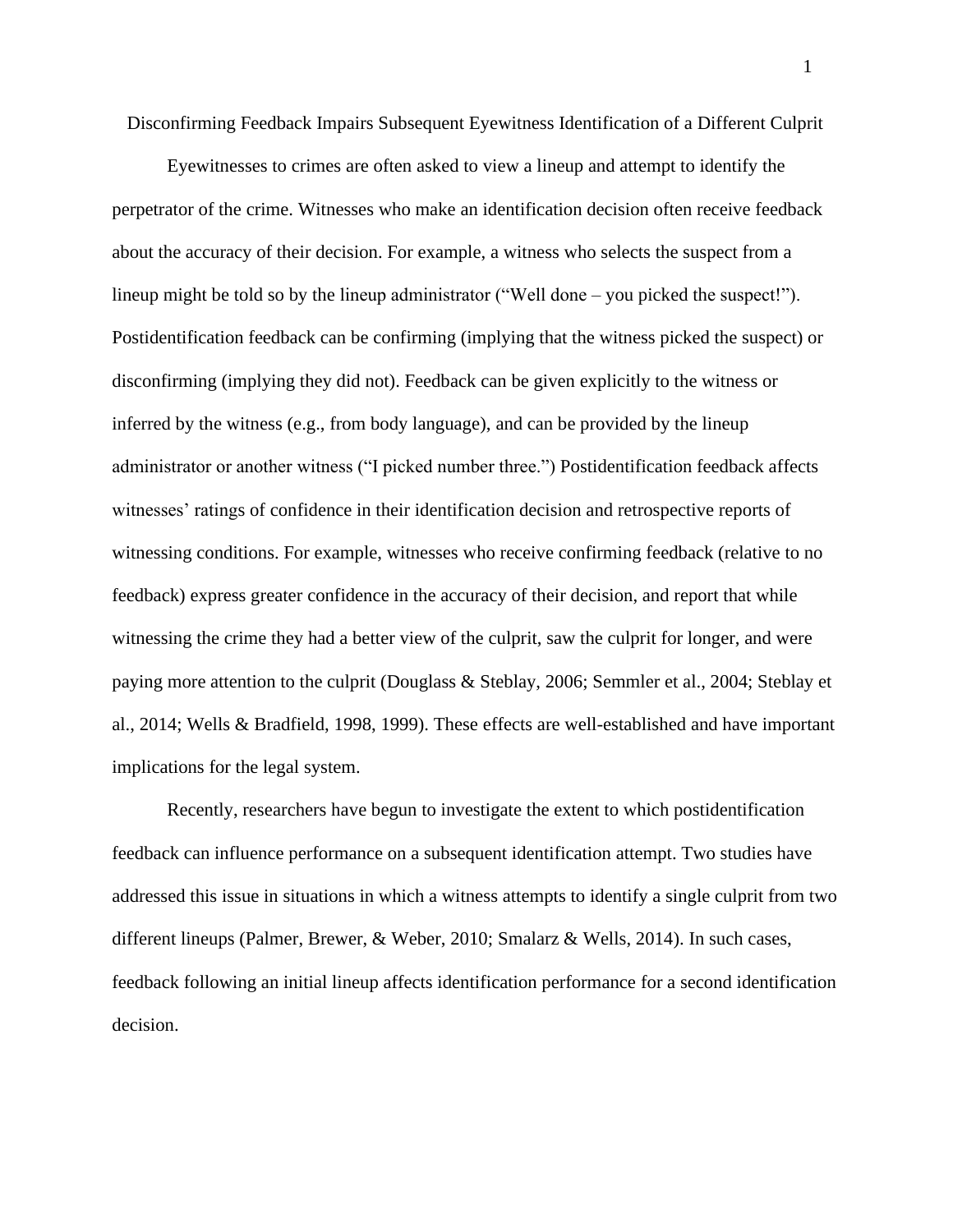We examined the effects of postidentification feedback in situations involving multiple culprits, whereby the witness receives feedback after one identification attempt and then attempts to identify a different culprit from a subsequent lineup. This is an important issue because (1) such cases occur quite frequently, (2) as we will explain, it cannot be assumed that the effects of feedback found in multiple lineups for a single culprit will translate to a scenario involving different culprits, and (3) the extent to which such effects occur has implications for procedures for collecting eyewitness evidence in multiple-culprit crimes.

#### **Effects of Feedback on Subsequent Identification Performance**

In various situations, witnesses are asked to view more than one lineup. In some cases, a witness might view multiple lineups in an attempt to identify a single culprit. For example, the police might arrest an initial suspect and place that person in a lineup. If new evidence then emerges that exonerates the original suspect and implicates a second suspect, the police might place the second suspect in a lineup for the witness to view. In other cases, a witness may view multiple lineups for different culprits. For example, if a crime involves more than one culprit (e.g., a bank robber and a getaway driver), the witness might be asked to view separate lineups: in this case, one lineup that contains a person suspected of being the robber, and another lineup that contains a person suspected of being the driver. Such situations occur frequently (Hobson  $\&$ Wilcock, 2011). In one archival study of field data from the UK, 61% of lineup identification tests (512 of 833) were from cases that involved multiple culprits, and witnesses viewed multiple lineups for different culprits in many of these cases (Horry, Halford, Brewer, Milne, & Bull, 2014).

Researchers have recently found that postidentification feedback can affect performance on a subsequent identification test involving the same culprit. Palmer et al. (2010) had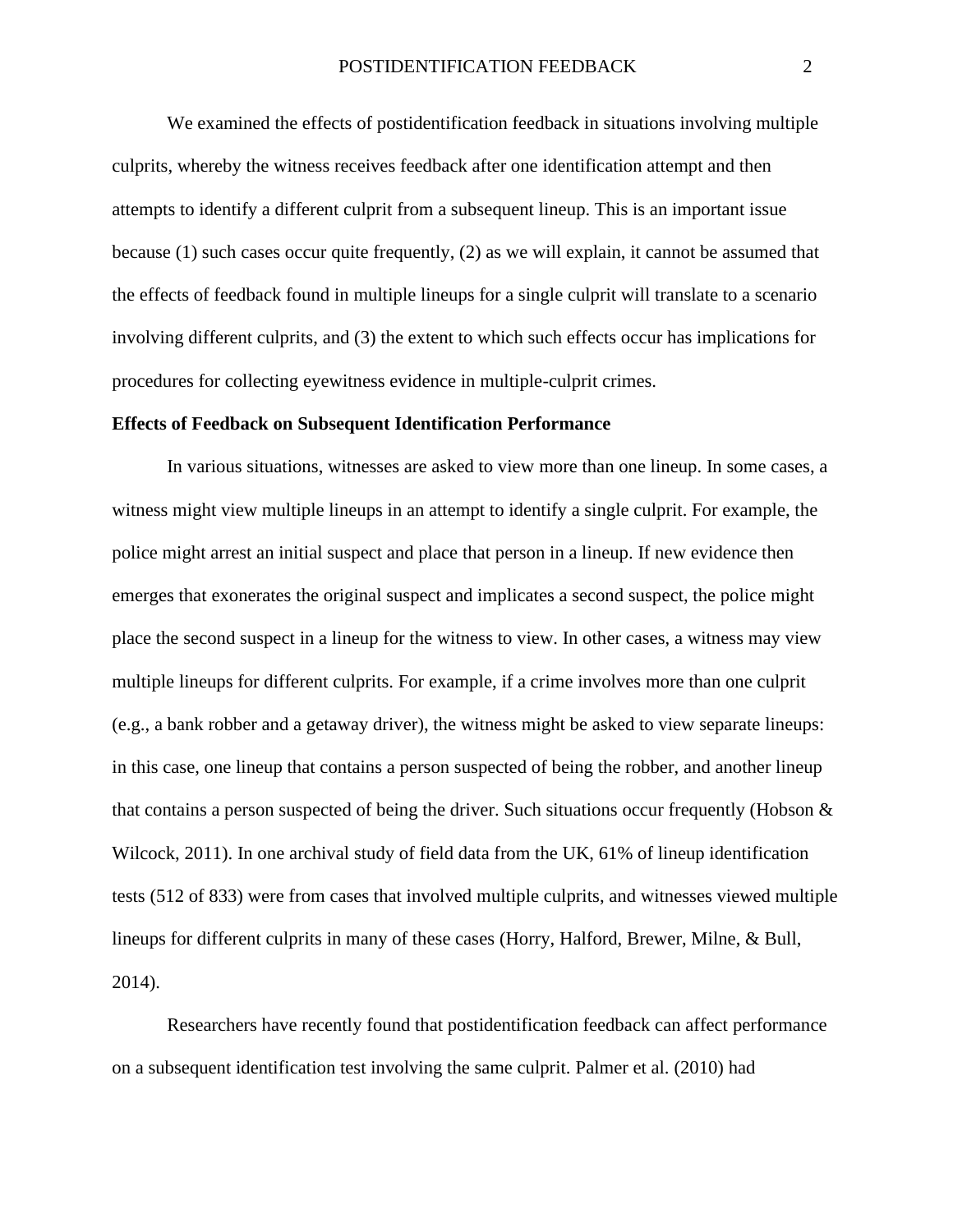participants attempt to identify a culprit from two lineups: an initial lineup that was culpritabsent (i.e., did not contain the culprit) and a second lineup that was either culprit-absent or culprit-present (i.e., did contain the culprit). Participants were randomly allocated to receive true feedback or no feedback after the first lineup. Participants who chose from the initial culpritabsent lineup (*initial choosers*) received true disconfirming feedback that their first decision was incorrect. Participants who rejected the initial culprit-absent lineup (*initial non-choosers*) received true confirming feedback that their first decision was correct. Feedback influenced identification performance on the second test: Compared to no feedback, true confirming feedback increased accuracy for initial non-choosers, and true disconfirming feedback reduced accuracy for initial choosers.

Palmer et al. (2010) proposed that the underlying mechanism involves feedback affecting participants' perceptions of their ability to identify a culprit from an upcoming lineup. In a separate experiment, Palmer et al. found that true feedback after an initial lineup affected participants' expectations of making a correct response to an upcoming second lineup: True confirming feedback increased expectations of making a correct decision, and true disconfirming feedback reduced expectations. Palmer et al. suggested that changes in expectations of accuracy could have caused witnesses to alter the way that they used memorial information during the identification decision (cf. Lane, Roussel, Villa, & Morita, 2007). Disconfirming feedback which reduces expectations of accuracy—could prompt witnesses to evaluate memorial evidence less stringently during a subsequent identification decision by, for example, placing less weight on the recall of vivid, distinctive information (Gallo, Weiss, & Schacter, 2004; Schacter, Israel, & Racine, 1999). Conversely, confirming feedback—which increases expectations of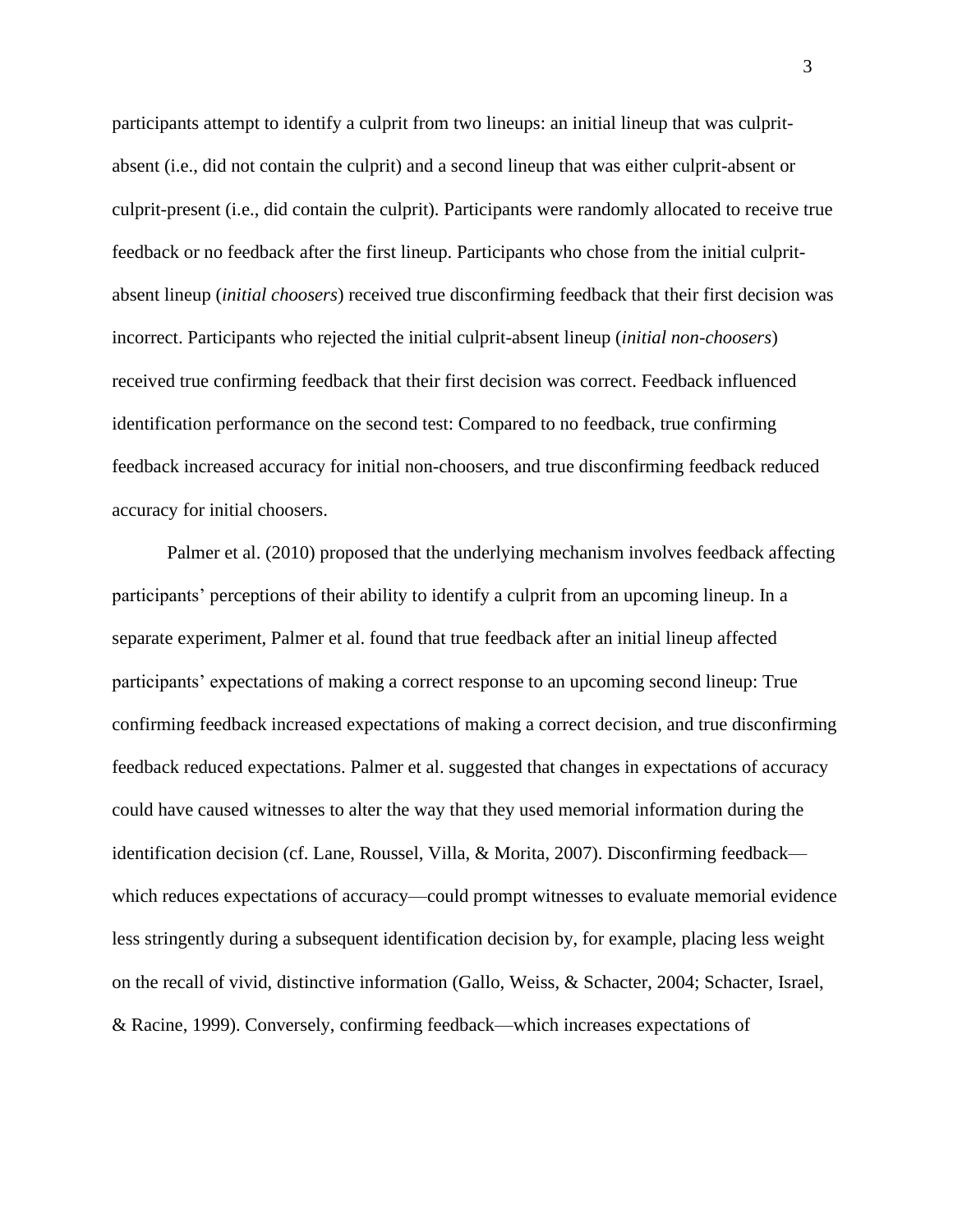accuracy—could prompt witnesses to evaluate memorial evidence more stringently during a subsequent identification decision.

Smalarz and Wells (2014) had witnesses attempt to identify a single culprit from multiple lineups. Participants viewed and responded to a culprit-absent lineup, after which some participants received false confirming feedback for their decision. Participants were then shown a culprit-present lineup for the same culprit. The second lineup contained no members of the initial lineup. Participants who received false confirming feedback after their first lineup response performed worse on the second identification test than did participants who received no feedback. Smalarz and Wells suggested that false confirming feedback might alter the witness's memory of the culprit, such that the witness's memory of the culprit becomes more like—or perhaps is replaced by—the chosen lineup member. Thus, when making a future identification response, the witness would compare lineup members to the newer (incorrect) image, rather than the original image of the culprit. In turn, identification accuracy would suffer.

The account proposed by Smalarz and Wells is a plausible mechanism by which false feedback might impair performance on a subsequent attempt to identify that same culprit. However, it is not relevant in cases where a witness attempts to identify a different culprit from a second lineup. Because there is little reason to expect that false confirming feedback will alter a witnesses' memory for a different culprit, there is little reason to expect that false confirming feedback after an initial wrongful identification will impair a subsequent attempt to identify a different culprit.

#### **Could Feedback Affect Identification of a Different Culprit?**

If postidentification feedback was to influence subsequent attempts to identify a different culprit, how might this occur? The feedback mechanisms proposed by Palmer et al. (2010) and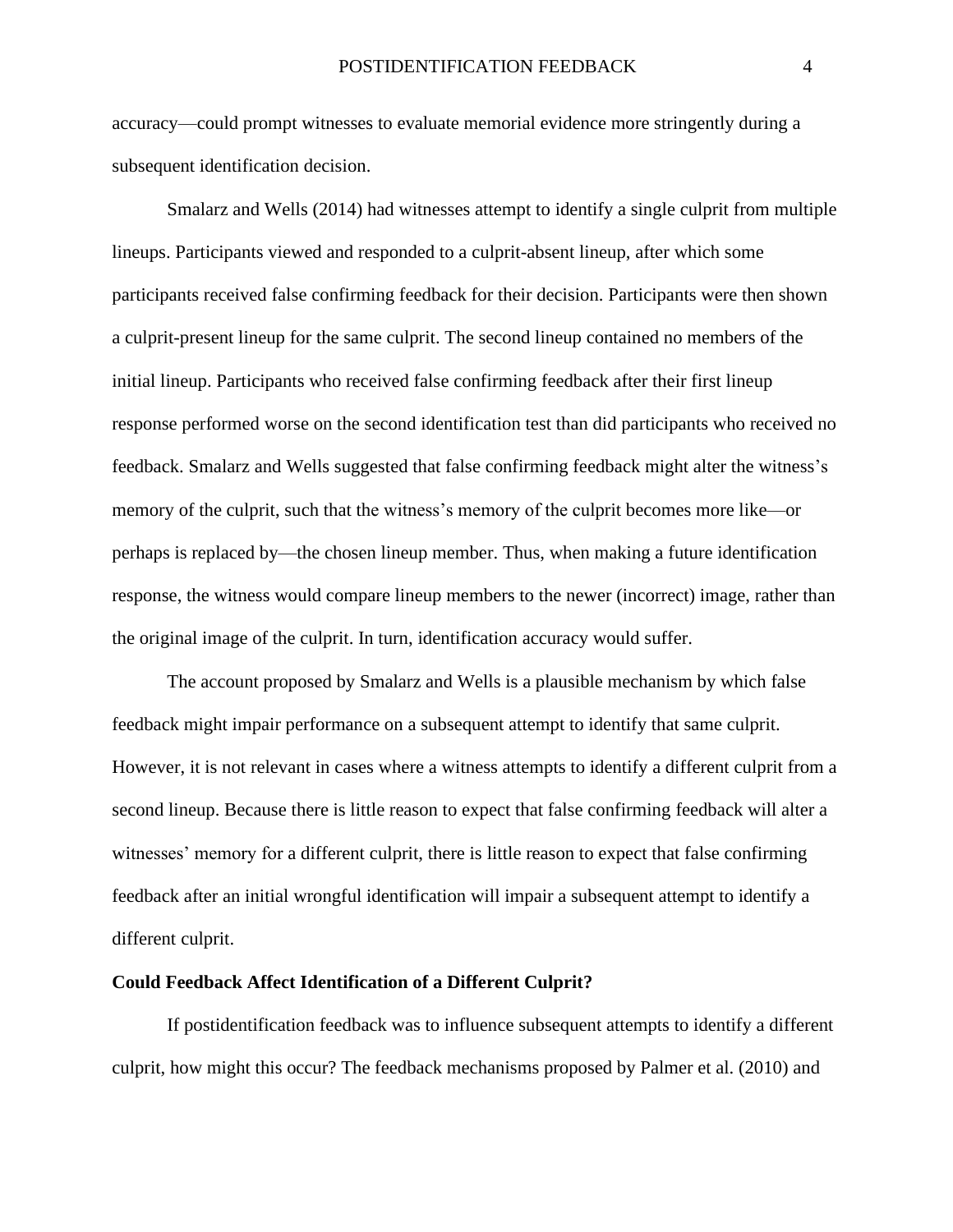Smalarz and Wells (2014) are not mutually exclusive and do not necessarily apply to the same situations. However, as noted above, the mechanism proposed by Smalarz and Wells only applies to situations where witnesses view multiple lineups for a single culprit. If feedback influences a witness's memory for one particular culprit, it will affect subsequent attempts to identify that same culprit, but not a different culprit.

In contrast, the mechanism proposed by Palmer et al. (2010) could result in feedback affecting a subsequent attempt to identify a different culprit if feedback affects perceptions of one's ability not just to identify the specific culprit from the first lineup, but another culprit. The broader literature on postidentification feedback and confidence inflation provides some evidence in support of this notion. Numerous studies have shown that postidentification feedback affects not only witnesses' confidence in that specific decision, but also—and crucially—witnesses' perceptions of factors that are not specific to one culprit, such as selfreports of their ability to recognize the faces of strangers (e.g., Bradfield, Wells, & Olson, 2002; Wells & Bradfield, 1998, 1999). These findings suggest that feedback might affect witnesses' perceptions of their ability to recognize not only the person they were trying to identify from an initial lineup (the one they received feedback for) but also their ability to recognize other unfamiliar faces. If this leads to changes in the way individuals monitor their memory or place their decision criterion, then feedback could affect accuracy on a subsequent attempt to identify a different person.

However, even though feedback seems to affect subsequent attempts to identify the same culprit, it cannot be taken for granted that feedback will influence subsequent identification of a different culprit. Performance on a memory task is most strongly related to beliefs about current memory ability in relation to that specific task; performance is less strongly related to beliefs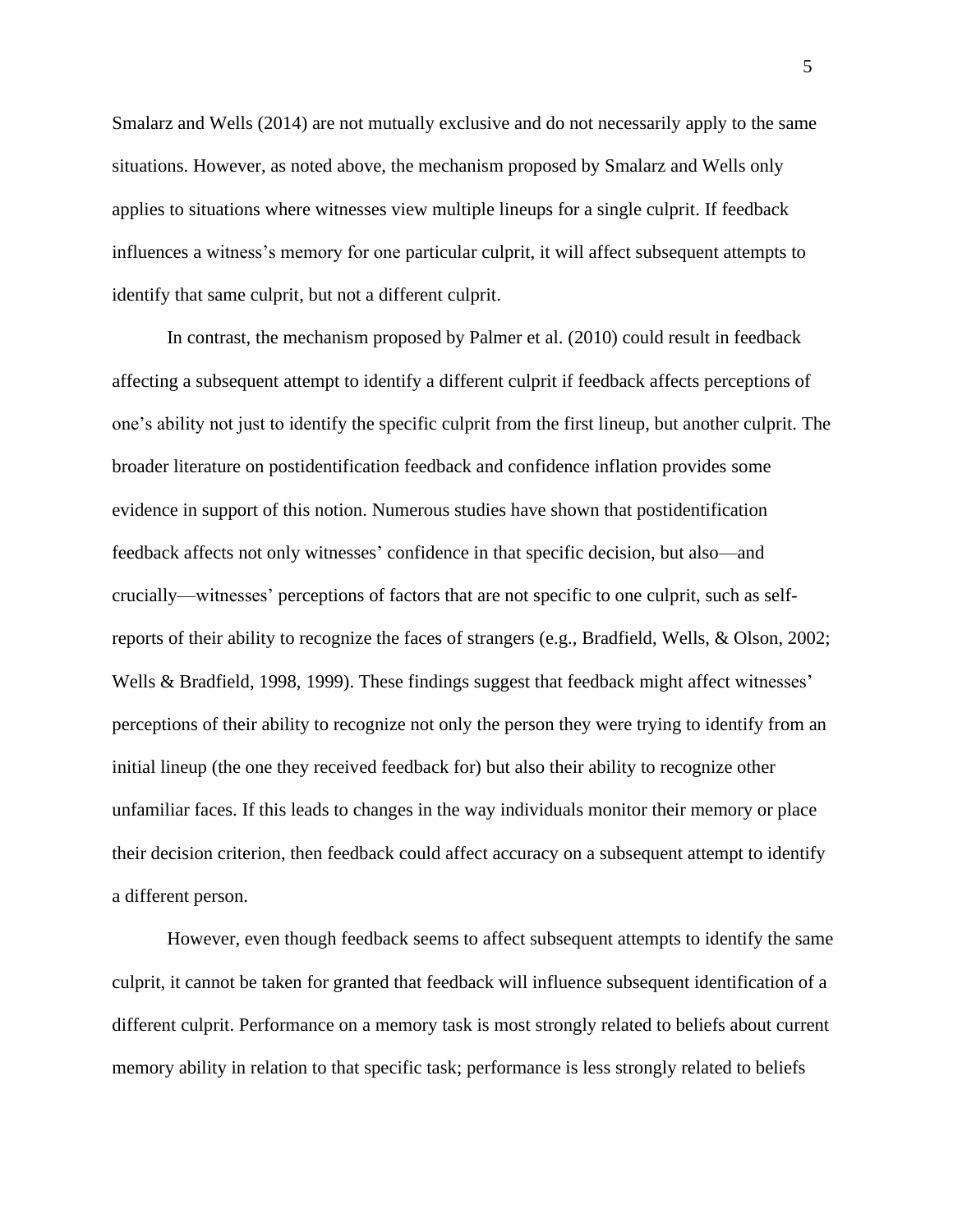about memory ability in the same broad domain, or beliefs about memory ability in general (e.g., Hertzog, Park, Morrell, & Martin, 2000; Beaudoin & Desrichard, 2011). For example, performance for remembering a specific list of words is more strongly related to beliefs about current memory ability for that list of words, compared to beliefs about memory ability for words in general, or about general memory ability. This is, in part, because people's beliefs about their memory ability can vary between different memory tasks (e.g., Crook & Larabee, 1990; Hertzog, 2002). Moreover, for a particular memory task, such as attempting an identification decision, beliefs about memory ability include not only relatively stable beliefs about one's general ability to perform that type of task (*task-specific memory self-efficacy*) but also temporary beliefs about one's ability to perform a specific example of the task at the present time (termed *concurrent memory self-efficacy*; Hertzog & Dixon, 1994). These two types of beliefs do not necessarily co-vary. A person who thinks that they generally have a poor memory for names, and who recently learned they misremembered a name, might still think they are highly likely to remember a specific name in a particular situation (e.g., because they formed a strong association between that name and a relative of theirs with the same name). Similarly, consider a witness who thinks they are generally poor at recognizing faces, and recently learned they made an incorrect identification decision from a lineup. That witness might still be confident in their ability to identify a different culprit from another lineup, for example, if they have a vivid memory of the second culprit or can recall a specific, distinctive feature.

From this viewpoint, feedback following an identification decision for one culprit might affect perceptions of ability to identify that specific culprit, but not other culprits. If so, postidentification feedback will have little effect on a subsequent attempt to identify a different culprit. The focus of this research was to distinguish between these possibilities.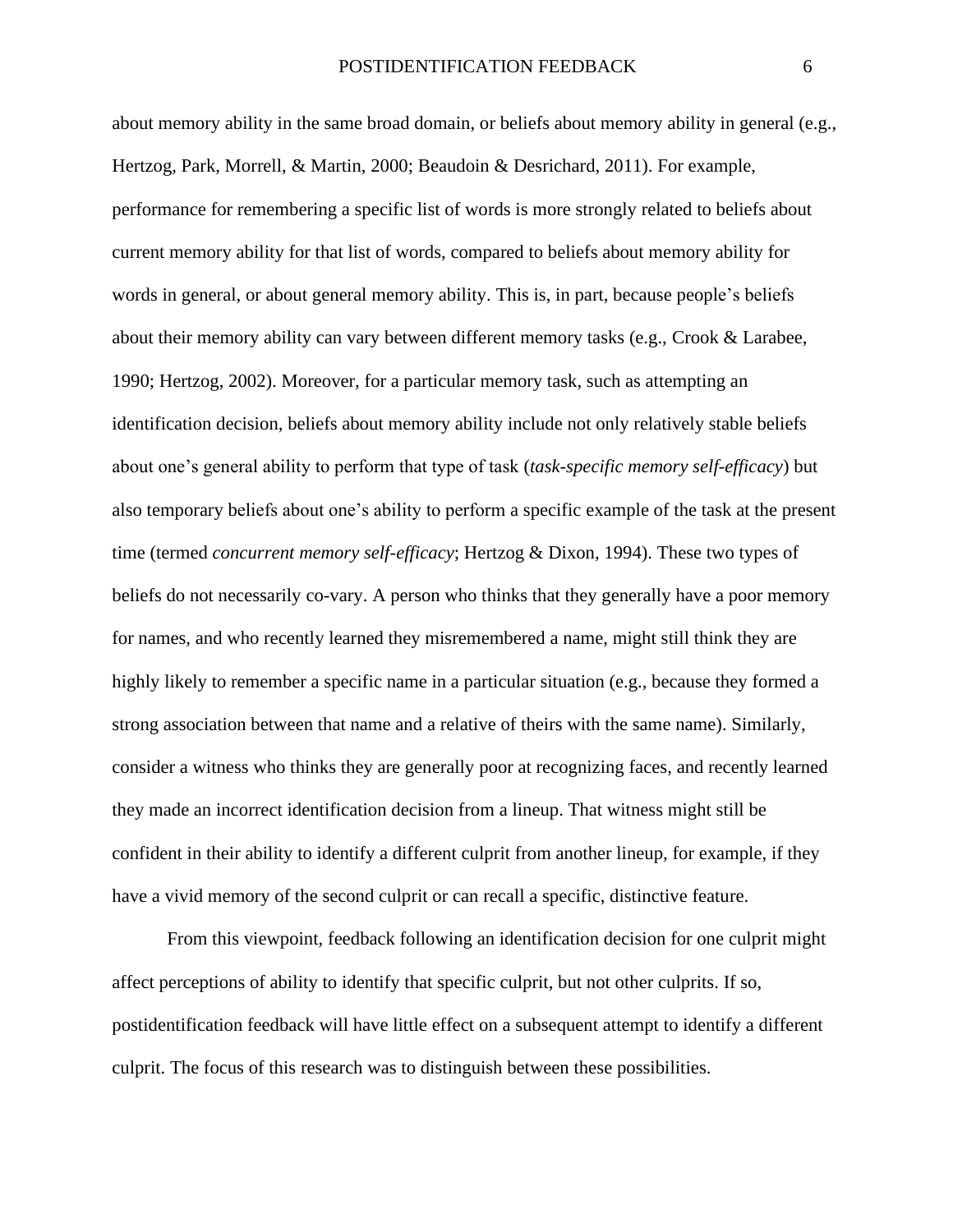#### **Effects of Feedback on Confidence for Correct and Incorrect Identifications**

Although not our main focus, we also examined the effects of disconfirming feedback on confidence for correct and incorrect identifications. Confidence plays a crucial role in evaluating the accuracy of identification decisions. Mistaken identification has been described as the leading cause of wrongful imprisonment in cases of DNA evidence-based exonerations (Innocence Project, 2016), and researchers have dedicated much effort to trying to find reliable markers that aid in evaluating the accuracy of identification decisions. Confidence is by far the most well-established of such markers. Although researchers are still working towards a comprehensive understanding of the utility of confidence for evaluating individual identification decisions (Sauer, Palmer, & Brewer, 2019), a considerable body of evidence shows that correct identification decisions are made with higher confidence than incorrect ones for decisions where the witness identifies someone, but not where the witness rejects the lineup (e.g., Brewer  $\&$ Wells, 2006; Palmer, Brewer, Weber, & Nagesh, 2013; Sauer, Brewer, Zweck, & Weber, 2010; Sporer, Penrod, Read, & Cutler, 1995; Wixted & Wells, 2017).

The relationship between confidence and accuracy is ideally assessed via the use of more sophisticated analysis of calibration (e.g., Brewer & Wells, 2006) or the confidence-accuracycharacteristic (CAC; Mickes, 2015). However, we took the more coarse-grained approach of comparing mean confidence for correct versus incorrect identification decisions for two reasons. First, our planned sample size was based on our primary research objective of investigating the effects of feedback on identification performance on a subsequent lineup. To include calibration or CAC analysis would require a much larger sample. Second, comparing confidence for correct and incorrect decisions still provides useful information about the utility of confidence for discriminating correct from incorrect identification responses.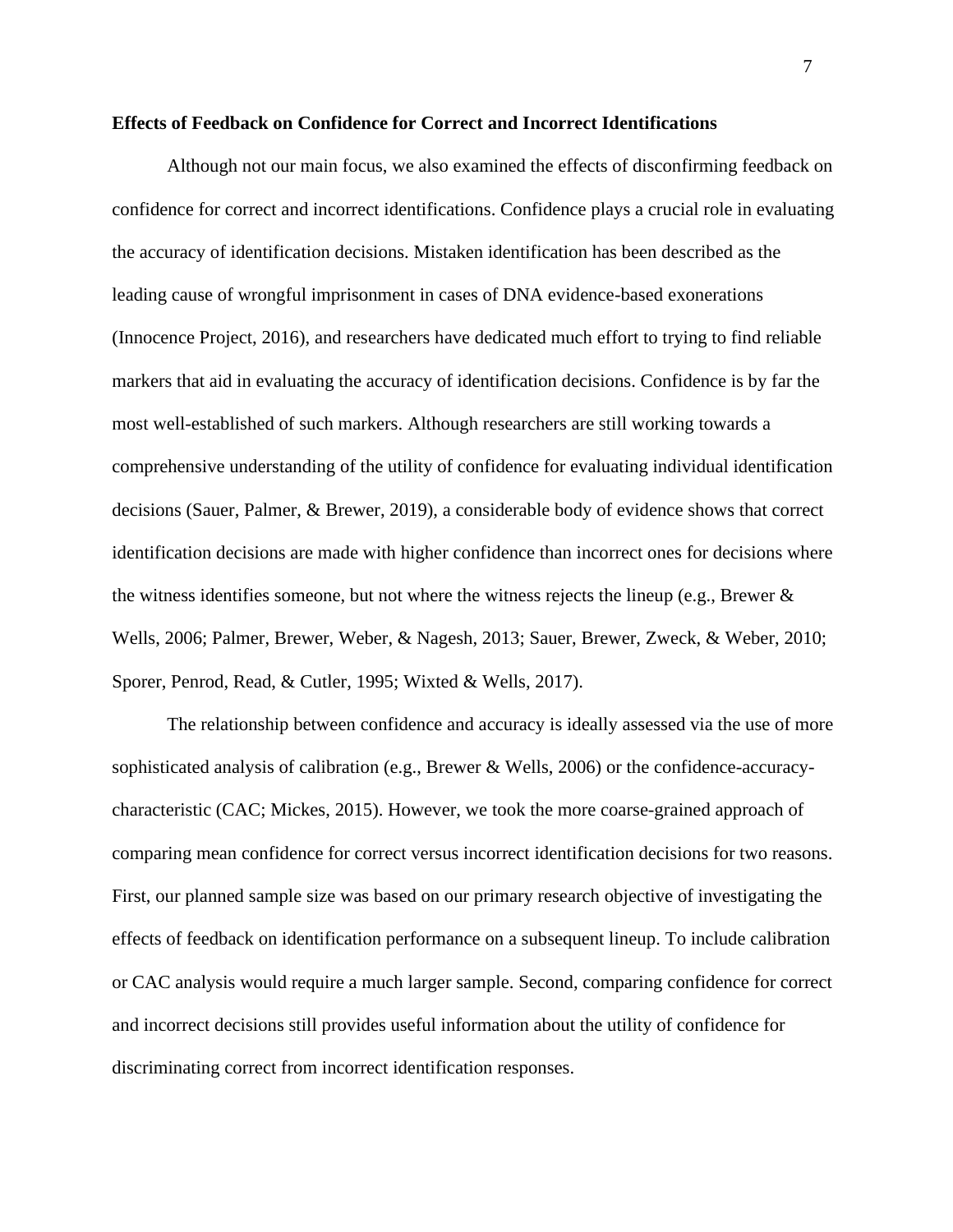How might feedback affect confidence for correct and incorrect identifications? If disconfirming feedback following an initial lineup reduces discriminability for a second lineup, then it could also reduce the difference in confidence between correct and incorrect identifications from the second lineup. According to signal detection theory (SDT) models, decision confidence depends on the amount by which strength of evidence exceeds the decision criterion (e.g., Stretch & Wixted, 1998). When discriminability (the ability to distinguish targets from fillers) is poorer, the difference in confidence between correct and incorrect picks will become smaller. This is because—all else being equal—poorer discriminability means that a smaller proportion of the distribution of strength of evidence for targets will exceed the decision criterion, and a larger proportion of the distribution for fillers will exceed the decision criterion. Thus, when a target is correctly identified, the amount by which strength of evidence exceeds the decision criterion will, on average, be smaller under poor discriminability than good discriminability (producing lower confidence in correct decisions). Conversely, when an incorrect identification is made, the amount by which strength of evidence exceeds the decision criterion will, on average, be greater under poor discriminability than good discriminability (producing higher confidence in incorrect decisions). As a result, the difference in mean confidence should be smaller under poor discriminability than good discriminability.

We conducted two experiments to investigate the effects of disconfirming feedback following an initial lineup on identification of a different culprit from a second lineup. We report the effects on identification responses for both experiments first, then effects on confidence for correct and incorrect decisions.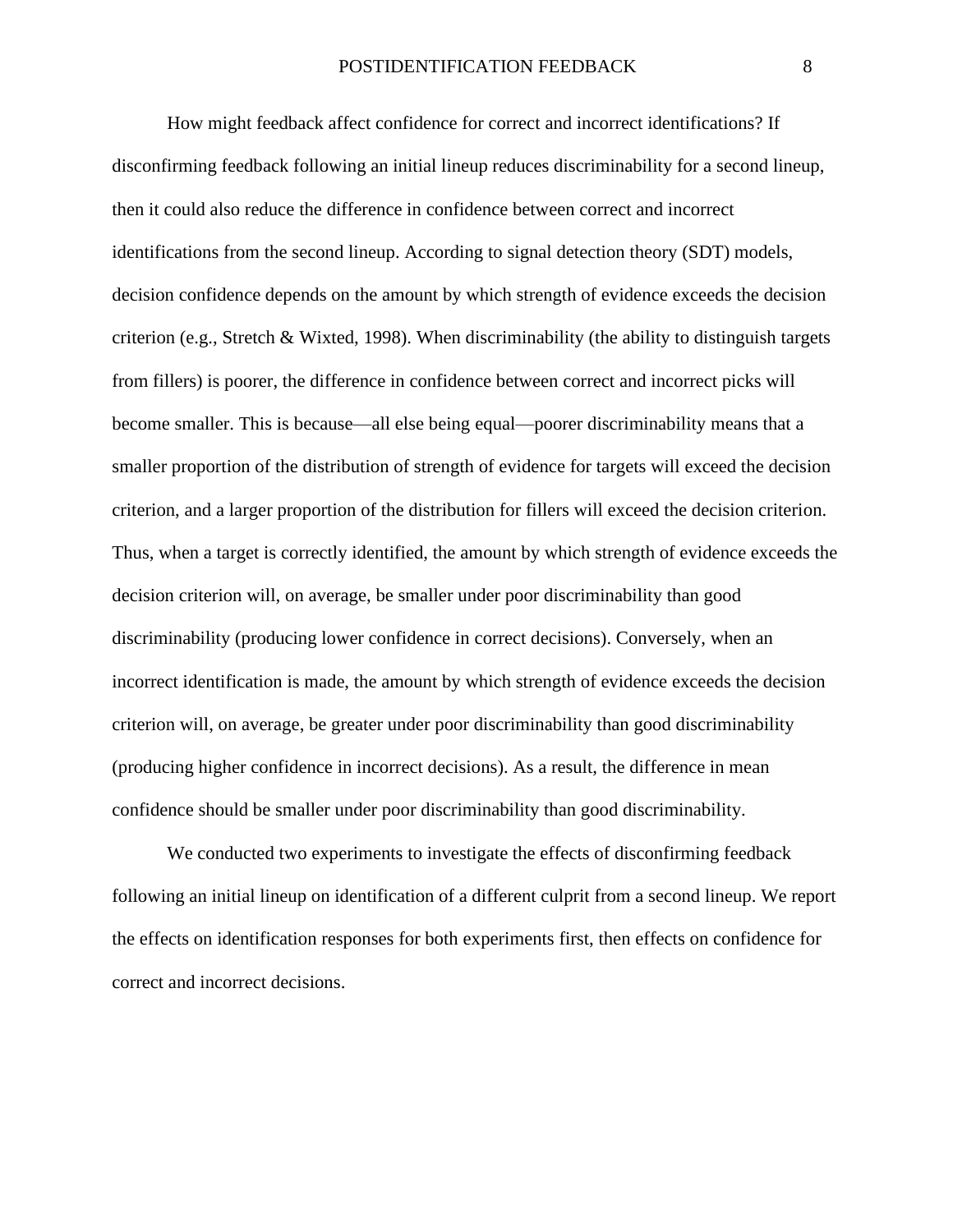#### **Experiment 1**

Experiment 1 provided an initial test of the effects of feedback on identification of a different culprit. Mock witnesses viewed a video of a simulated crime committed by two culprits. Witnesses then viewed two lineups and attempted to identify one culprit from the initial lineup, and the other culprit from the subsequent lineup. The initial lineup that each witness viewed was always culprit-absent (i.e., did not contain the person the witness was looking for). The second lineup was either culprit-absent or culprit-present (contained the person the witness was looking for). Following the first lineup—and prior to viewing the second lineup—witnesses received disconfirming feedback or no feedback about their initial identification response. A control group of witnesses viewed only a single culprit-absent or culprit-present lineup; they did not view the initial culprit-absent lineup.

Our aim was to conduct an initial test of whether feedback could influence a subsequent attempt to identify a different person. We acknowledge that a thorough investigation of this issue would require the use of confirming and disconfirming feedback, and culprit-present (as well as culprit-absent) initial lineups. However, logistical constraints restricted us to including only one type of feedback, and we had two reasons for focusing on disconfirming feedback rather than confirming. First, disconfirming feedback provides a stringent test of the basic notion that feedback following one identification decisions might affect subsequent identification of a different culprit. The effects of disconfirming feedback on confidence tend to be weaker than those of confirming feedback (e.g., Charman, Carlucci, Vallano, & Hyman Gregory, 2010; Steblay et al., 2014). Thus, to the extent that the same patterns hold in the current context, disconfirming feedback represents the more conservative test of whether feedback can influence subsequent attempts to identify a different culprit. Second, although confirming feedback might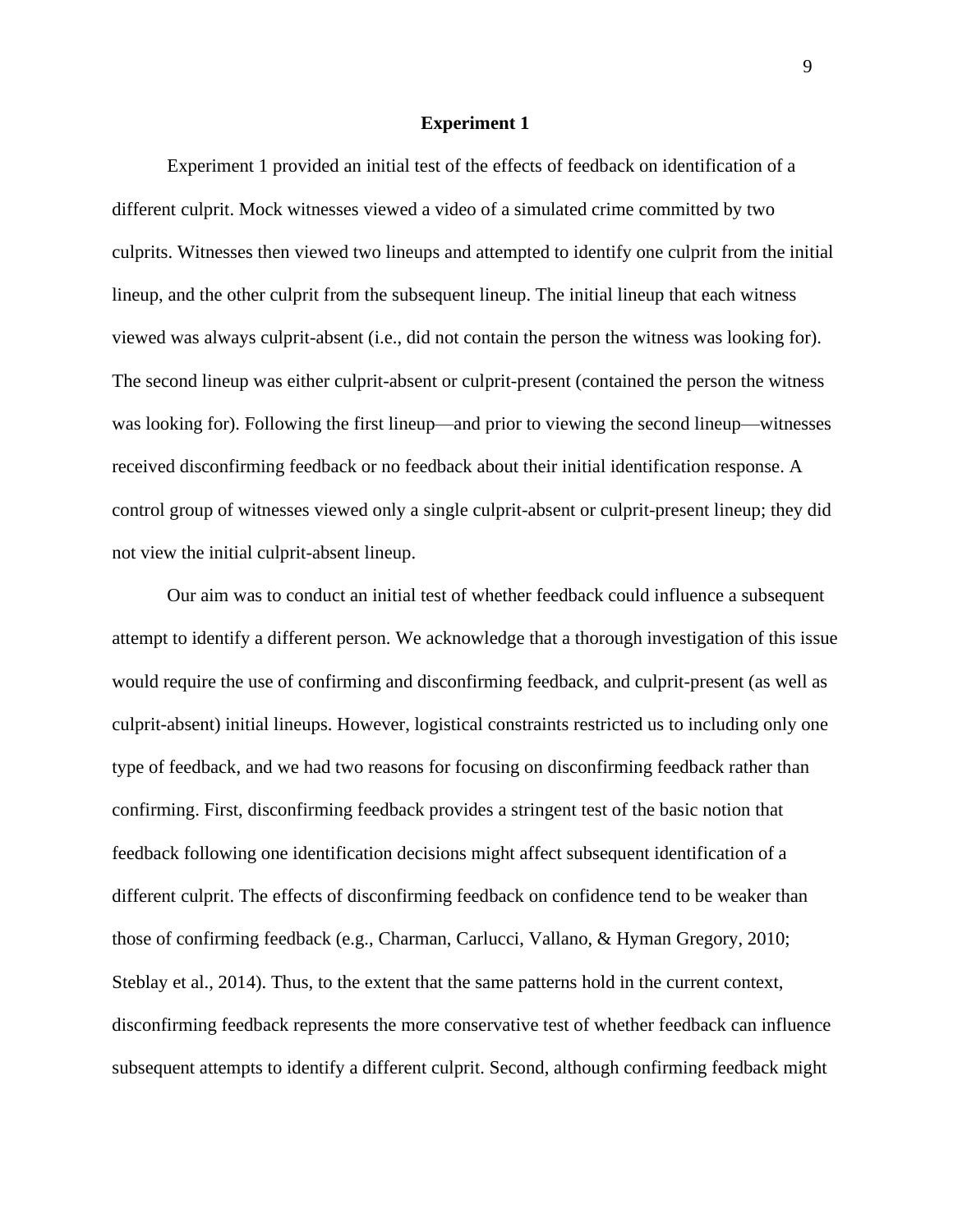occur more frequently in real police investigations, it is realistic to expect that some witnesses in police investigations receive disconfirming feedback for not picking the suspect. Explicit disconfirming statements might be rare ("the person you picked was actually not the suspect we are investigating") —although how rare is unknown—but more subtle expressions of disconfirming feedback may be more realistic (e.g., if the lineup administrator's body language conveys disappointment with the identification response; Garrioch & Brimacombe, 2001). However, our goal here was not to replicate the most likely form of feedback in actual cases, but to test the basic idea that feedback might affect a subsequent attempt to identify a different culprit. Based on the results of Palmer et al. (2010), we expected that discriminability on a second identification test would be poorer for witnesses who received disconfirming feedback (rather than no feedback) for an initial lineup.

#### **Method**

**Participants and design***.* Participants were 330 paid university students (196 female; aged 17-61 years,  $M = 23.06$ ,  $SD = 6.75$ ). A further 33 participants were excluded: 28 who expressed suspicion about the feedback manipulation and five who personally knew one of the targets from the stimulus video. Data from these participants were not analyzed. Participants were randomly allocated to one condition of a 3 (Feedback: disconfirming feedback; no feedback; single-lineup control group)  $\times$  2 (Lineup type: culprit-present; culprit-absent) betweensubjects design. For data analysis, the disconfirming feedback and no feedback conditions were further split into initial choosers and non-choosers, based on responses to the first lineup.

We did not have a specific stopping rule for data collection but recruited as many participants as possible within the available funding window, aiming for approximately 30 participants per cell. The balance of participants across cells in Experiment 1 was complicated by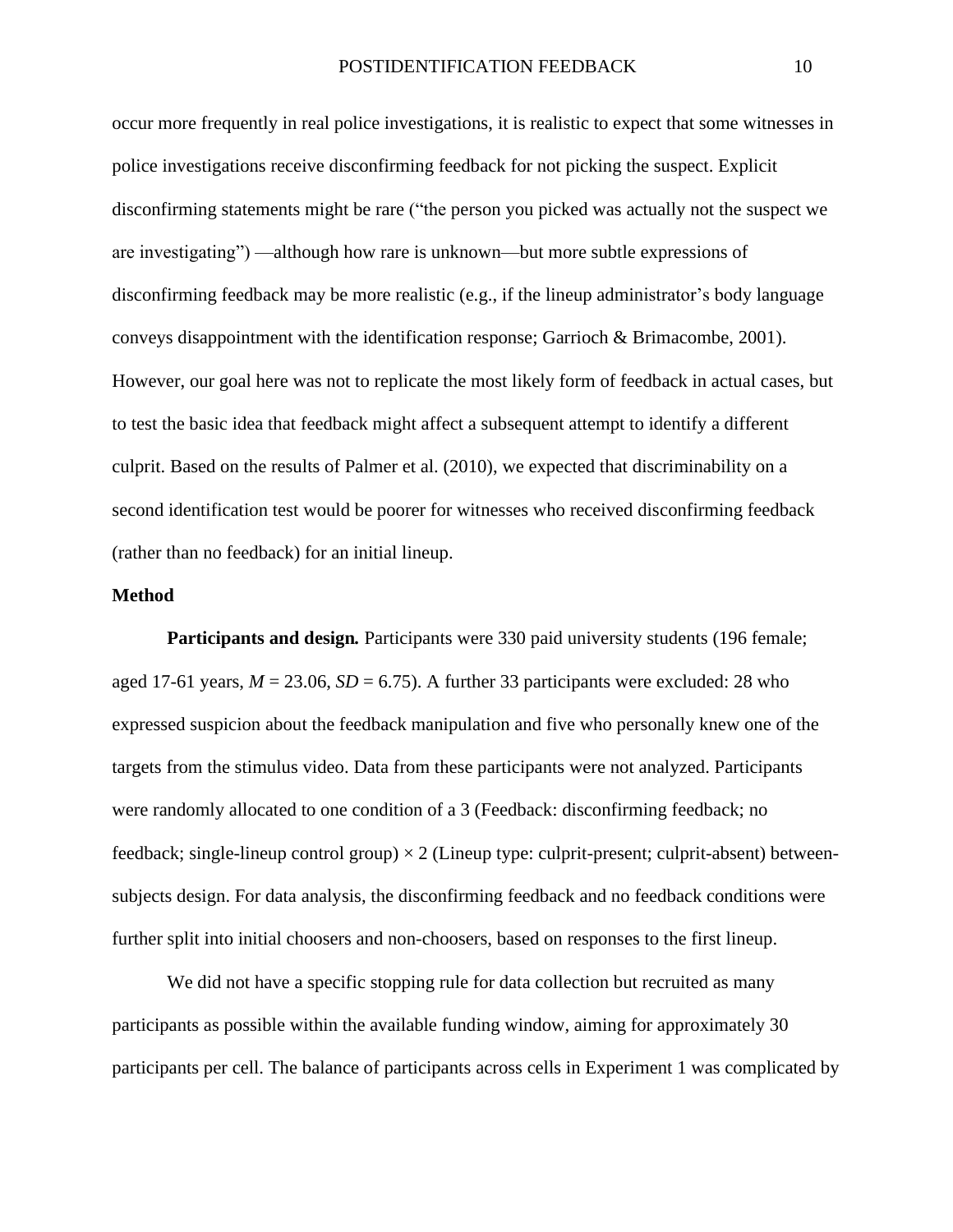two factors: (1) We could not anticipate the split between witnesses who chose from or rejected the initial lineup, and (2) participants were randomly allocated to receive feedback or no feedback prior to their response to the initial lineup. Thus, we could not ensure equal numbers of participants across different cells for analysis.

**Procedure and materials.** This research was approved by the relevant institutional human research ethics committee (Project 4984). Participants completed the experiment alone in a quiet laboratory cubicle. A computer was used to administer all instructions and record participants' responses. All participants viewed a mock-crime video, completed a 5-min distractor task, and attempted to identify either one or two culprits who had appeared in the video.

Participants in the single-lineup control group attempted to identify one culprit from a 6 person lineup that contained the culprit and five fillers (a culprit-present lineup) or six fillers (a culprit-absent lineup). To ensure that our results were not idiosyncratic to particular materials, we used three sets of stimuli that have been used in previous eyewitness identification studies (Brewer & Wells, 2006; Charman & Wells, 2007; Palmer et al., 2010). Each stimulus set comprised a video of a different mock-crime (three different instances of theft) and a lineup for each of two target persons from that video. For each stimulus set, lineup fillers were chosen on the basis that they matched the description of the culprit (details can be found in the citations above). One stimulus set was used for each participant. Counterbalancing ensured that each of the six target persons served equally often as the focus of the first and second lineups. As intended, the stimuli produced variation in identification patterns without approaching floor or ceiling performance: Collapsing across target-present and -absent lineups (on the second identification test), accuracy ranged from 34% to 63% across the six targets; and choosing rates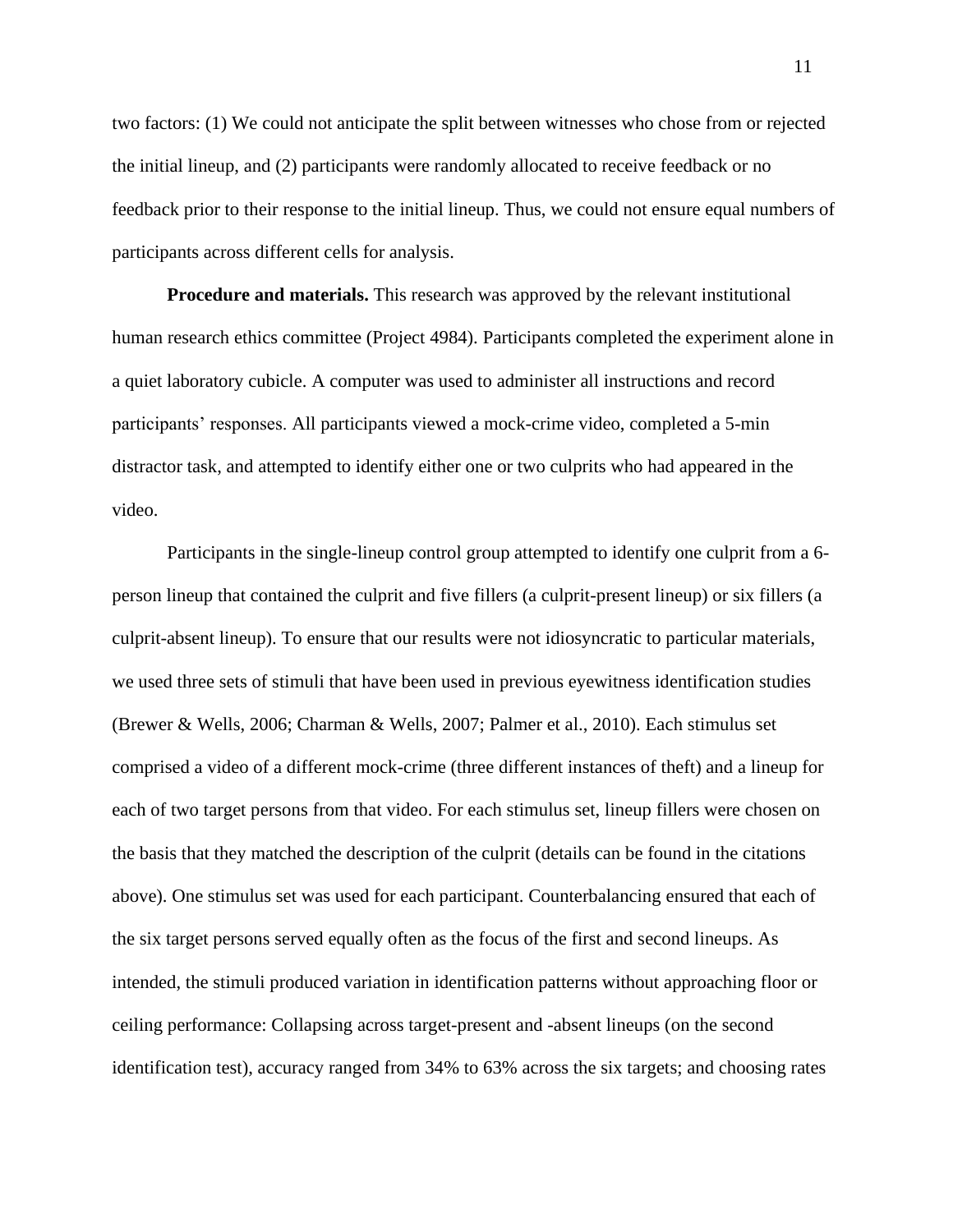from 29% to 73%. For all other analyses, data were collapsed across the three stimulus sets and six individual targets.

Prior to viewing the lineup, the instructions specified which person the participant was to look for (e.g., "In the video there was a male wearing a red shirt and glasses. We would like you to try to identify him from a lineup.") Participants were informed that the person they were looking for may or may not be in the lineup, and that they should respond by clicking the face of the person (if they are in the lineup) or the "not present" button. These instructions, along with a specification of the culprit to be identified, preceded each lineup in every condition. After making a response to a lineup, participants rated their confidence that they had made a correct decision on a scale ranging from 0% to 100% in decile increments.

Participants in the multiple-lineups groups attempted to identify two culprits from the video from separate 6-person lineups. The first lineup was always culprit-absent; the second was either culprit-present or culprit-absent. Participants in the multiple-lineups groups were randomly allocated to receive disconfirming feedback ("The response you made to the previous lineup was incorrect") or no feedback following the first identification test. There were no other manipulations or experimental conditions.

**Signal detection analyses.** In assessing the effects of feedback on identification performance, we wanted to tease apart differences in witnesses' ability to distinguish the culprit from other lineup members (discriminability) from effects on witnesses' tendency to pick from or reject a lineup (response bias). This is crucial for understanding effects on eyewitness identification performance (e.g., Meissner et al., 2005; Mickes et al., 2012; Palmer & Brewer, 2012). To this end, we calculated estimates of *d*′ (to index discriminability) and *c* (to index response bias) using an integration model of Signal Detection Theory-Compound Decision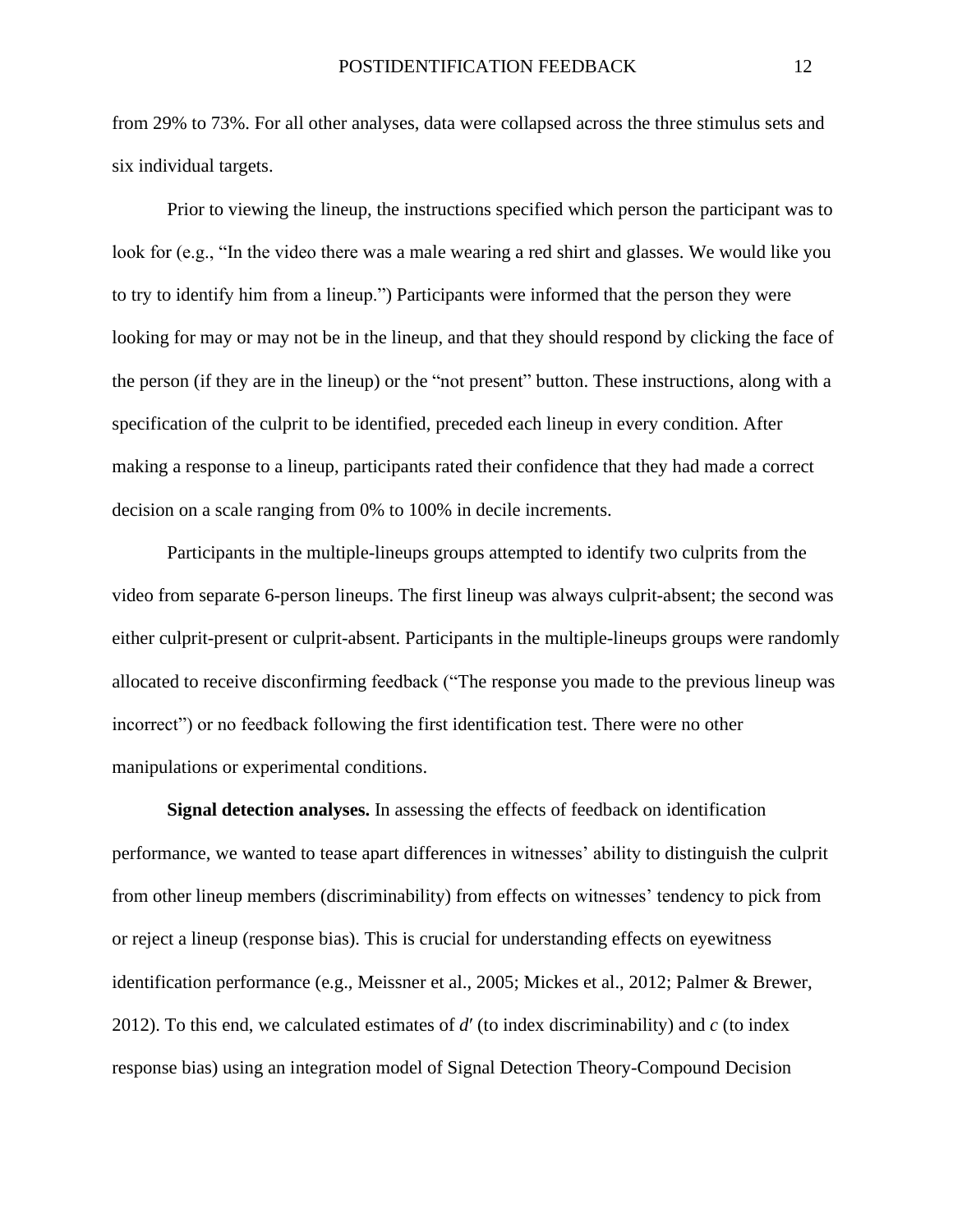(SDT-CD; Duncan, 2006). SDT-CD has been applied to lineup data in previous research (e.g., Palmer & Brewer, 2012; Smith, Wells, Smalarz, & Lampinen, 2018; Vitriol, Appleby, & Borgida, 2019) and is one of several approaches for estimating discriminability and response bias for eyewitness identification decisions (e.g., Lee & Penrod, 2019; Mickes, Flowe, & Wixted, 2012; Smith, Yang, & Wells, 2020; Wixted, Vul, Mickes, & Wilson, 2018).

SDT-CD is a signal detection model specifically designed for compound decisions, such as eyewitness identification decisions, that involve a *detection* component and an *identification* component. The detection component of the decision requires the witness to make a yes/no recognition decision about whether the target is somewhere in the lineup, regardless of which lineup member it is (i.e., is the target person in the lineup somewhere?). The identification component is an *m*- alternative forced choice recognition task, where *m* is the number of lineup members (i.e., assuming the target is in the lineup, which person is it?). Unlike models for simple recognition decisions (e.g., Gronlund, 2004; Meissner, Tredoux, Parker, & MacLin, 2005), SDT-CD provides an estimate of discriminability that reflects the compound nature of eyewitness identification decisions (for further details, see Duncan, 2006; Palmer & Brewer, 2012; Palmer et al., 2010). Two versions of SDT-CD, termed integration and independent observations models, vary in the decision rule for the detection component (Duncan, 2006; Wixted et al., 2018); we fit both to our data.

To estimate the variance for *d*′ and *c* for each condition, we used a modified jackknife procedure to estimate the standard error for each value (Mosteller & Tukey, 1968; for examples, see Koriat, Lichtenstein, & Fischhoff, 1980; Weber & Brewer, 2006). For each condition, we calculated *d*′ and *c* as many times as there were participants in that condition, each time omitting a different participant from the calculation. Thus, in a condition with 100 participants, *d*′ and *c*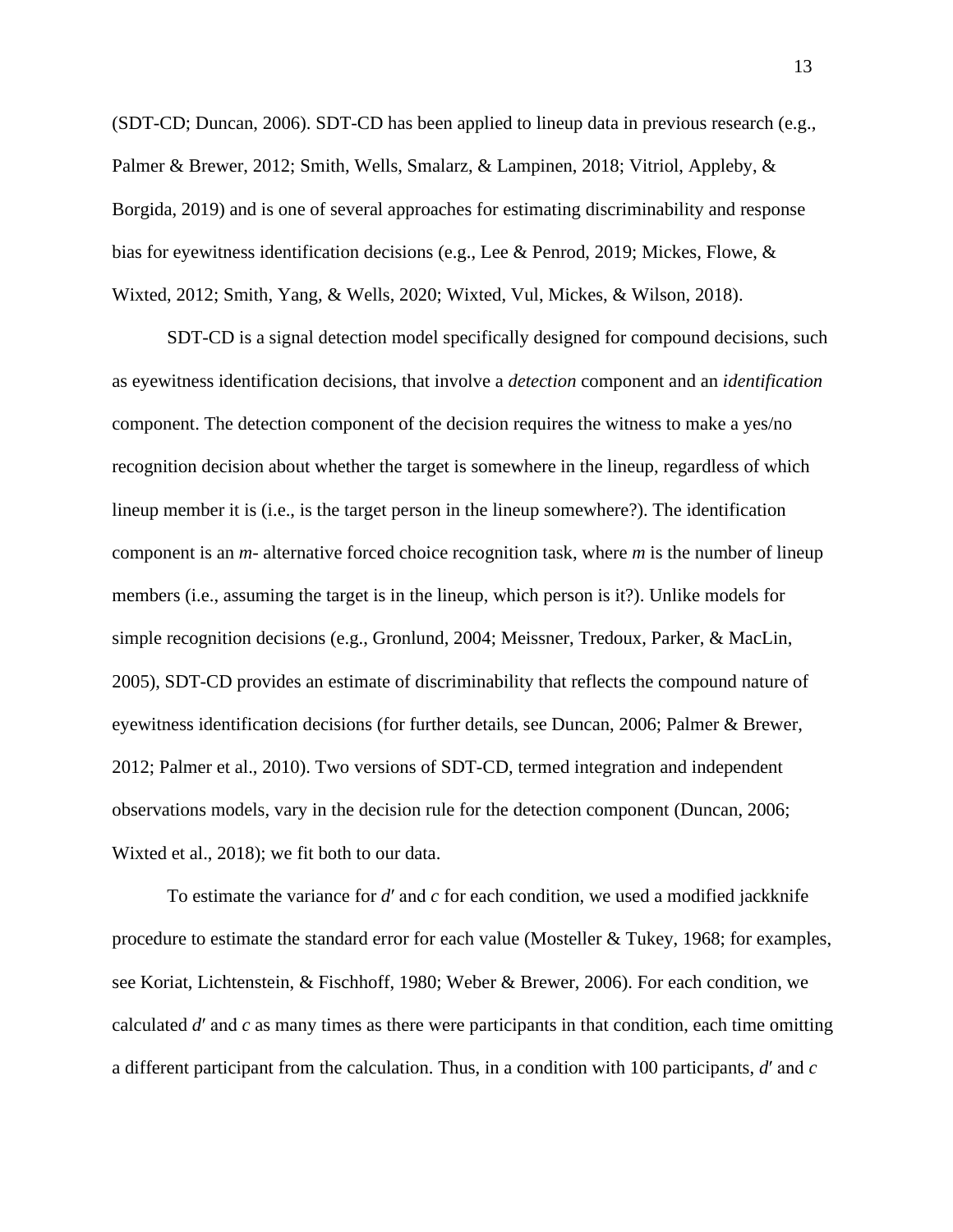would be calculated 100 times, each time based on responses from 99 participants. This produced a distribution of *d*′ and *c* pseudo-values for each condition, which were used to calculate a jackknife estimate of the standard error for *d*′ and *c* in each condition.

Comparisons between feedback conditions were assessed via 95% inferential confidence intervals (95% ICIs). Following the procedure described in Tryon (2001), jackknife standard errors were used to compute 95% ICIs. Non-overlapping 95% ICIs indicate a difference at the alpha = .05 level for that particular comparison. ICIs are typically calculated for specific pairwise comparisons; however, we used an average *E* parameter, which enables comparisons between any pair of *d*′ values or *c* values (see Tryon, 2001). Thus, although our focus was on comparing the feedback versus no feedback conditions within initial choosers and non-choosers, the 95% ICIs can also be used to compare, for example, the single lineup condition with other conditions.

#### **Results**

Of participants who viewed two lineups, 160 (62%) rejected the first lineup (initial nonchoosers) and 98 (38%) chose a filler from the first lineup (initial choosers). Table 1 shows identification responses for each condition, and the single-lineup control group.

#### [Table 1 about here]

**Model fitting.** In using SDT-CD to estimate discriminability and response bias, observed rates of different identification responses (false identifications from target-absent lineups; correct identifications and filler identifications from target-present lineups) are compared to modelgenerated response rates. Note that the false identifications include all positive responses to target-absent lineups. The purpose of estimating *d*′ and *c* is to describe the decision-making performance of witnesses, rather than assess the forensic value of identification decisions. For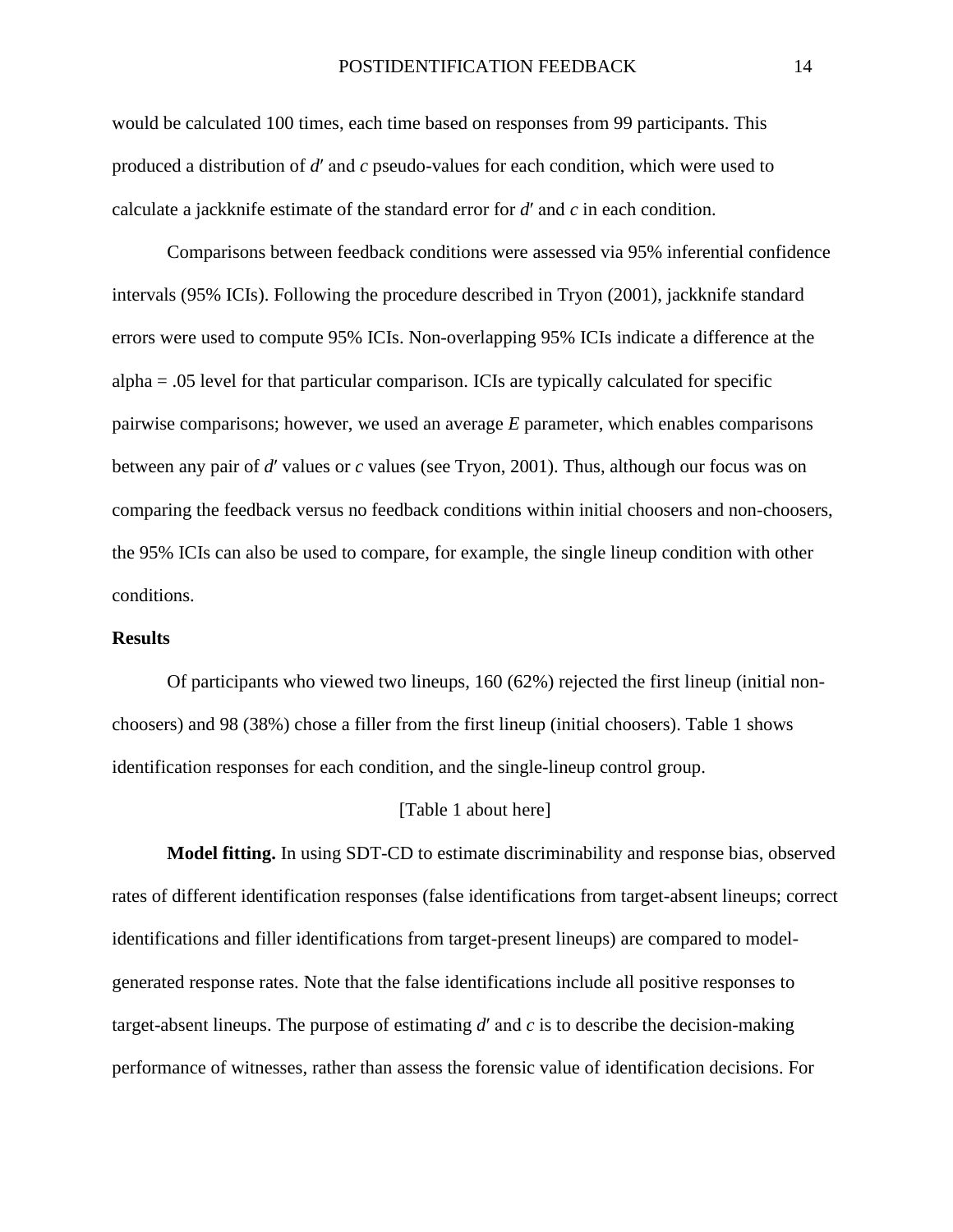describing memory performance, all incorrect positive responses to target-absent lineup must be counted as false-positive errors; for assessing the forensic value of decisions, it is often useful to omit known false positives (Palmer & Brewer, 2012).

The model-generated rates are based on the notion that a single value of *d*′ and a single value of *c* underpin both the detection and identification components of the lineup response. For each condition, we identified the combination of model-generated response probabilities that best fits the observed response rates via a series of log-likelihood ratio tests. These assess model fit for (a) correct identification from target-present lineups, (b) filler identifications from targetpresent lineups, and (c) filler identifications from target-absent lineups. The log-likelihood ratio tests yield a single *G*total statistic for each condition, with smaller values indicating better fit.

We fit two versions of SDT-CD: an integration model and an independent observations model (Duncan, 2006). Although both models provided an adequate fit to the data, the integration model yielded smaller  $G<sub>total</sub>$  values, indicating better fit to the data. Accordingly, we report estimates of *d*′ and *c* based on the integration model. Estimates based on the independent observation model appear in Supplemental Material (Table S1) along with fit statistics for both models, including observed and model-generated response rates for each condition (Tables S2 and S3).

**Effects of feedback on** *d***′ and** *c***.** Table 2 shows estimated *d*′ and *c* values. Better ability to distinguish culprits from fillers is indicated by higher, positive values of *d*′. For *c*, positive values indicate a tendency to respond too conservatively (too many "not present" responses) and negative values indicate a tendency to respond too leniently. Following Palmer et al. (2010), we focused on the effects of postidentification feedback separately for initial choosers and initial non-choosers.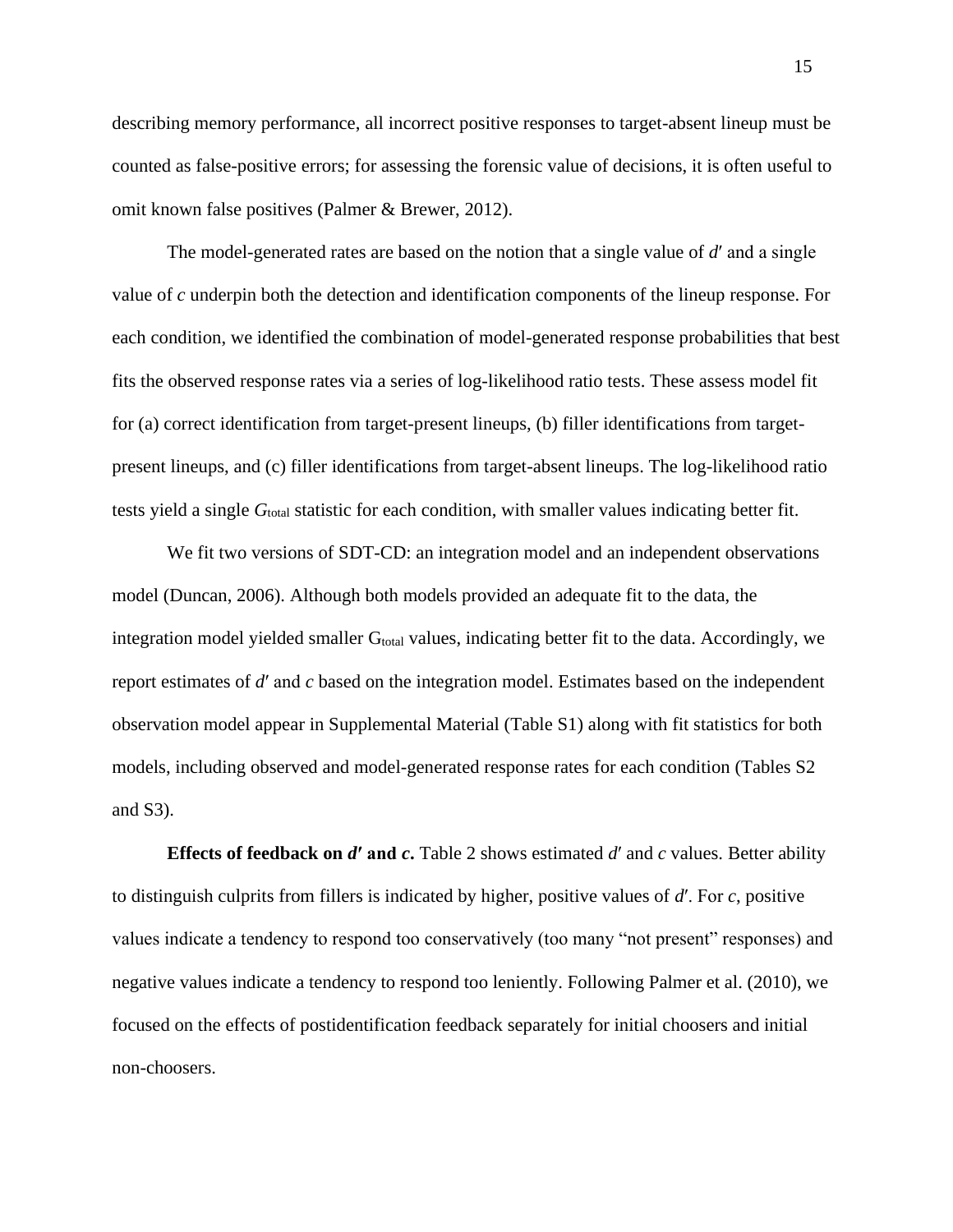Feedback was associated with poorer discriminability for initial non-choosers, indicated by a lower *d*′ for those who received disconfirming feedback than no feedback. However, for initial choosers, there was little difference in *d*′ between those who received feedback and those who received no feedback.

In terms of response bias, for initial non-choosers there was little difference in *c* values between those who received feedback and no feedback. For initial choosers, overlapping ICIs indicated no statistically significant difference in bias, although the estimated *c* values hint at more conservative responding in the feedback condition  $(c = -0.04)$  than the no feedback condition ( $c = -0.52$ ).

#### [Table 2 about here]

There was no evidence of a meaningful difference in discriminability or response bias between the single lineup control condition and any of the other conditions.

#### **Discussion**

The results for initial non-choosers show that disconfirming feedback (indicating that an initial lineup rejection was incorrect) was associated with poorer discriminability on a subsequent attempt to identify a different culprit. This demonstrates that the effects of feedback for a memory decision involving one stimulus can transfer to a decision involving a different stimulus.

However, for initial choosers, feedback had little effect on discriminability for the second identification decision. One explanation for these results is that the specific wording of the feedback given to participants may have been ambiguous for initial choosers. Participants who received feedback were informed that "the response you made to the previous lineup was incorrect". Initial choosers may have interpreted this feedback in one of two ways, and these two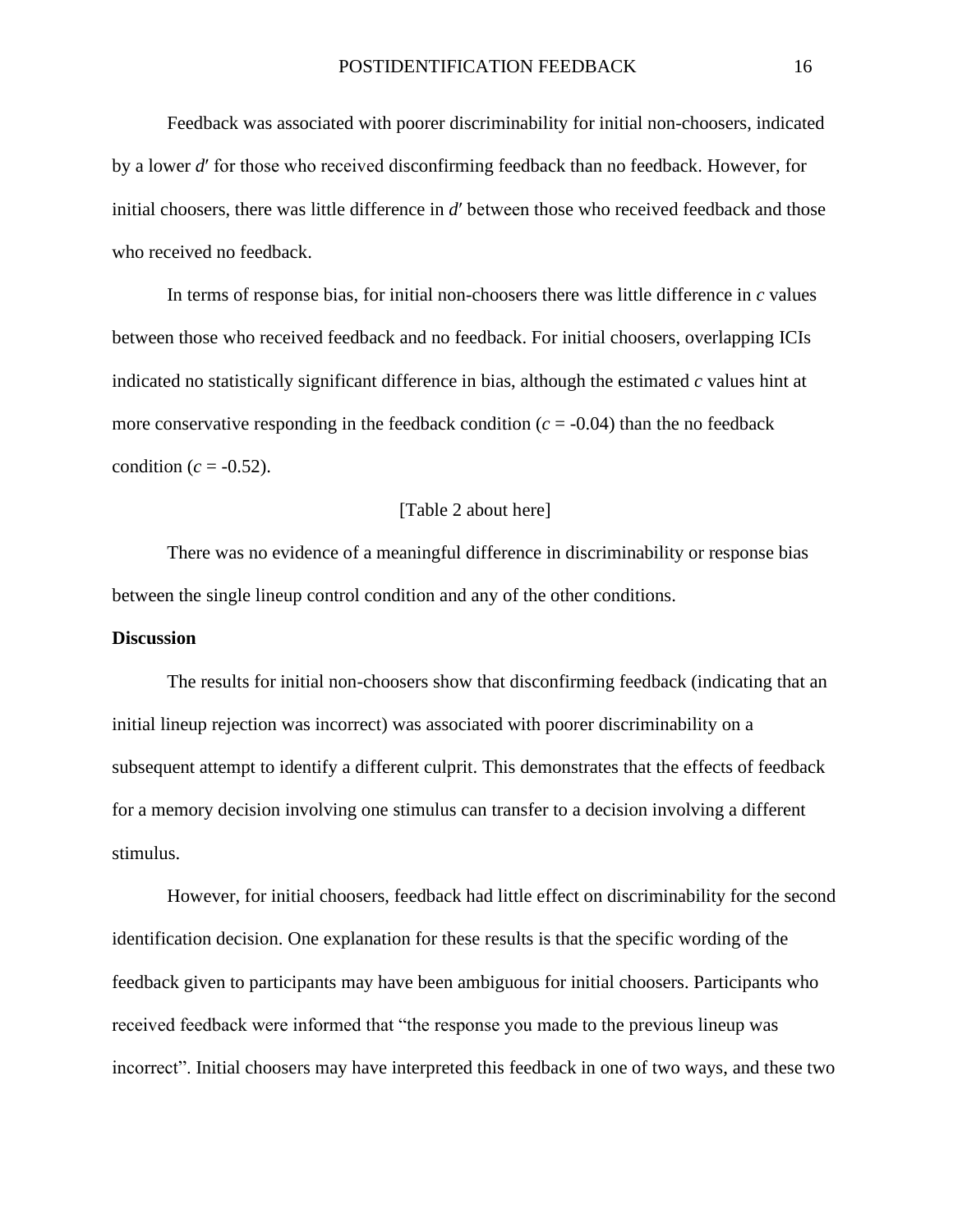interpretations would be expected to produce different effects of feedback on subsequent identification performance. As intended by the researchers, initial choosers may have attributed their previous incorrect response to poor ability at the identification task (e.g., due to having a poor memory for the culprit). This would be expected to result in reduced discriminability on a subsequent lineup, given that the effects of feedback operate via differences in perceptions of ability (as suggested by Palmer et al., 2010). Alternatively, initial choosers may have attributed their earlier incorrect identification to having been too willing to pick someone from the lineup. That is, initial choosers may have interpreted the feedback as implying that the culprit was not actually in the first lineup, and that their identification performance would have been better if they had adopted a more conservative approach to choosing from the lineup. Rather than resulting in reduced discriminability on a second identification test, this type of attribution would be most likely to produce more conservative responding on a second test. Thus, it could be that initial choosers in Experiment 1 attributed their earlier incorrect response to being too lenient in their responding, rather than poor ability at the identification task, and that this attribution produced more conservative responding for the second lineup. The response bias data from Experiment 1 offer some (weak) support for this notion: For initial choosers, disconfirming feedback—that an initial lineup pick was incorrect—was associated with a trend toward more conservative responding on the second lineup.

#### **Experiment 2**

In Experiment 2, we modified the wording of the disconfirming feedback statement to unambiguously imply that performance on the initial test was not simply due to overly lenient responding. To achieve this, we used feedback stating that the culprit had been present in the earlier lineup, but the witness did not pick them. It cannot be inferred from this feedback that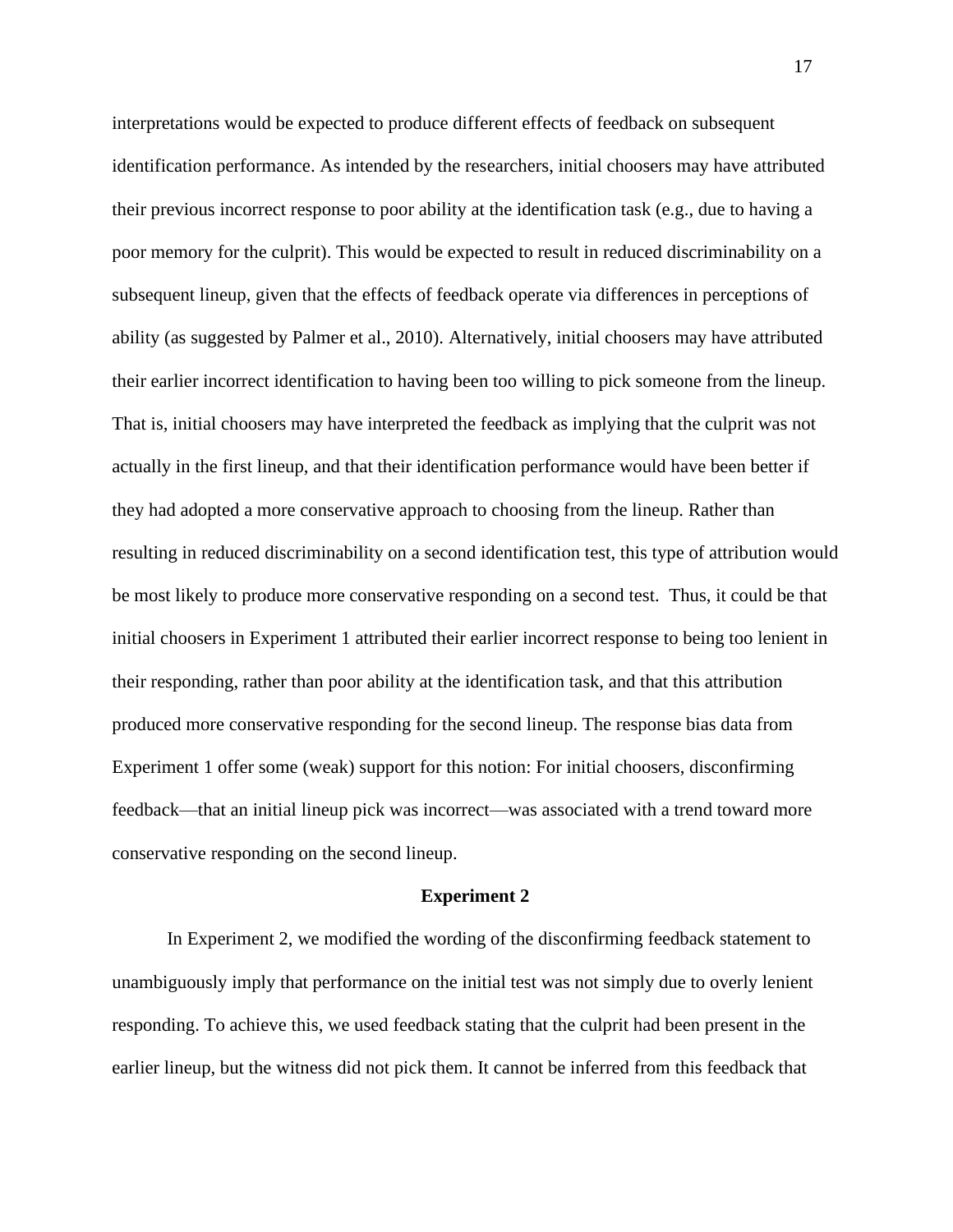more conservative responding would have improved identification accuracy, because a "not present" response to the earlier lineup would also have been incorrect.

Because we were specifically interested in the effects of the modified feedback on the subsequent identification performance of initial choosers in Experiment 2, we omitted the single lineup control condition and changed the initial identification task so that all participants were required to make a positive identification from the initial (target-absent) lineup. Hence, all participants in Experiment 2 were "initial choosers", with some receiving disconfirming feedback and others no feedback. This modification was made to reduce the number of participants required in order to address the research question. Although forcing witnesses to choose someone from the initial lineup reduces ecological validity, we reasoned that this design was unlikely to artificially inflate any feedback effects. If anything, the effects of feedback might be weaker for a forced decision than a voluntary one, given that participants would perhaps be less likely to take to take to heart feedback for a forced decision than a voluntary one. Thus, Experiment 2 likely represents a conservative test of the effects of disconfirming feedback.

#### **Method**

**Participants***.* Participants comprised 227 paid undergraduate students (135 female) aged 17 to 52 years ( $M = 20.52$  years,  $SD = 4.46$  years). A further 12 participants were excluded on the basis that they expressed suspicion about the feedback manipulation; their data were not analyzed. As in Experiment 1, we recruited as many participants as possible within the available funding window, aiming for approximately 30 per cell.

**Materials and procedure.** These were the same as Study 1 except for the following modifications. The wording of the feedback was changed such that, following a response to the initial lineup, participants in the feedback condition were told "The response you made was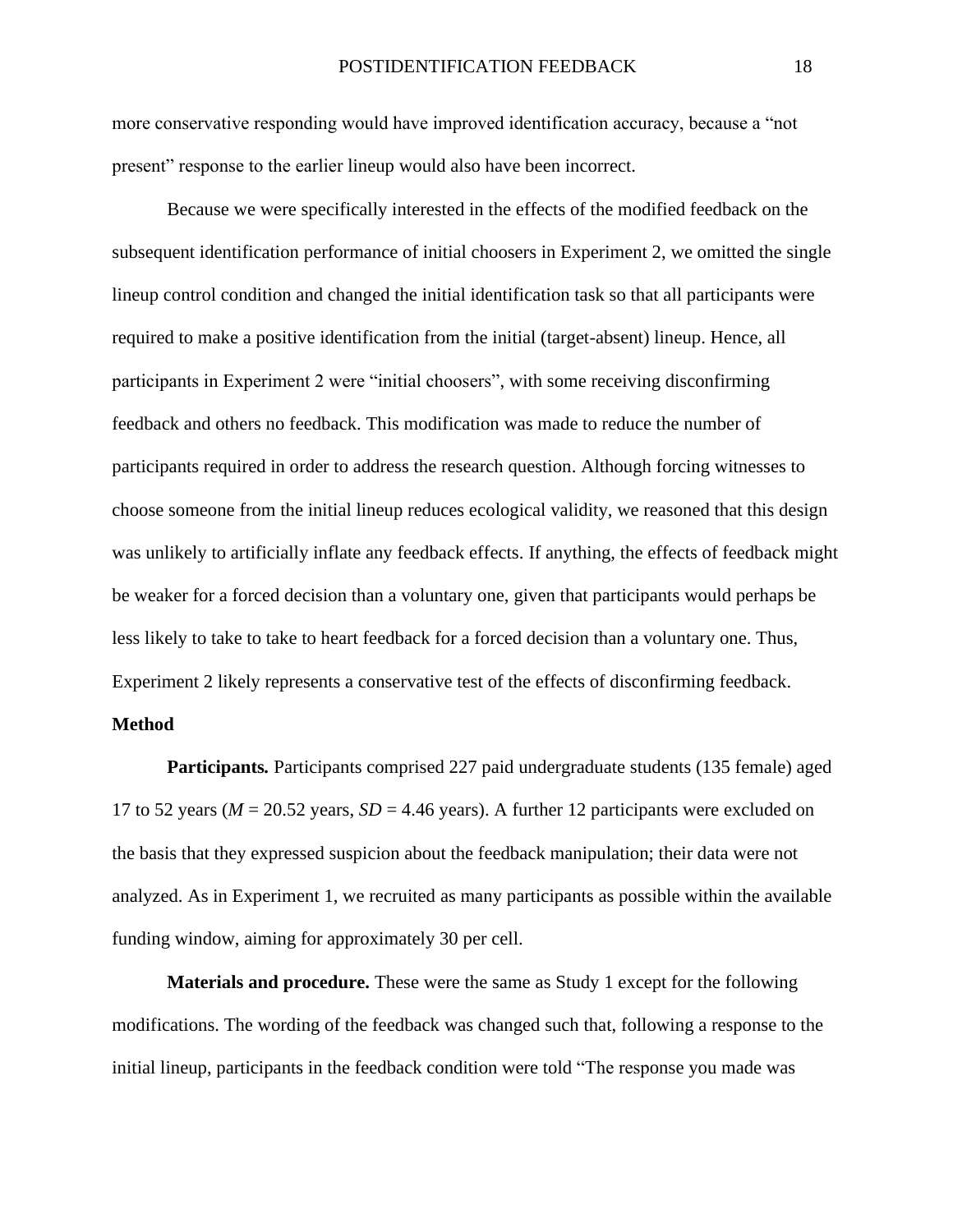incorrect. The [male wearing a red shirt and glasses] was in the lineup but you did not choose his photo." Prior to viewing the initial lineup, participants were instructed: "In the video there was a [male wearing a red shirt and glasses]. We would like you to try to identify him from a lineup. Please click the face of the person you are looking for in the lineup." There was no *not present* response option provided. For the second lineup, participants were informed that the person they were looking for may or may not be in the lineup, and asked to click the face of the person (if they are in the lineup) or the "not present" button. As in Experiment 1, there were no other manipulations or experimental conditions.

As in Experiment 1, we used an integration model of SDT-CD to estimate *d*′ and *c*. Estimates of variance for *d*′ and *c*, and associated 95% ICIs were calculated as in Experiment 1.

### **Results**

Table 3 shows identification responses for each feedback condition in Experiment 2.

#### [Table 3 about here]

**Effects of feedback on d′ and c.** Table 2 (lower panel) shows estimates of *d*′ and *c* for each condition along with standard errors and 95% ICIs. Feedback was associated with significantly poorer discriminability, evidenced by a lower *d*′ value for the disconfirming feedback condition than the no feedback condition. Feedback had minimal effect on response bias.

It should also be noted that participants in Experiment 2 chose more often from lineups than those in Experiment 1 ( $c$  values ranging from  $-0.04$  to  $-0.52$ ). The forced-choice identification decision participants made at the initial lineup in Experiment 2 may have prompted participants to adopt a more liberal response criterion for the second identification test.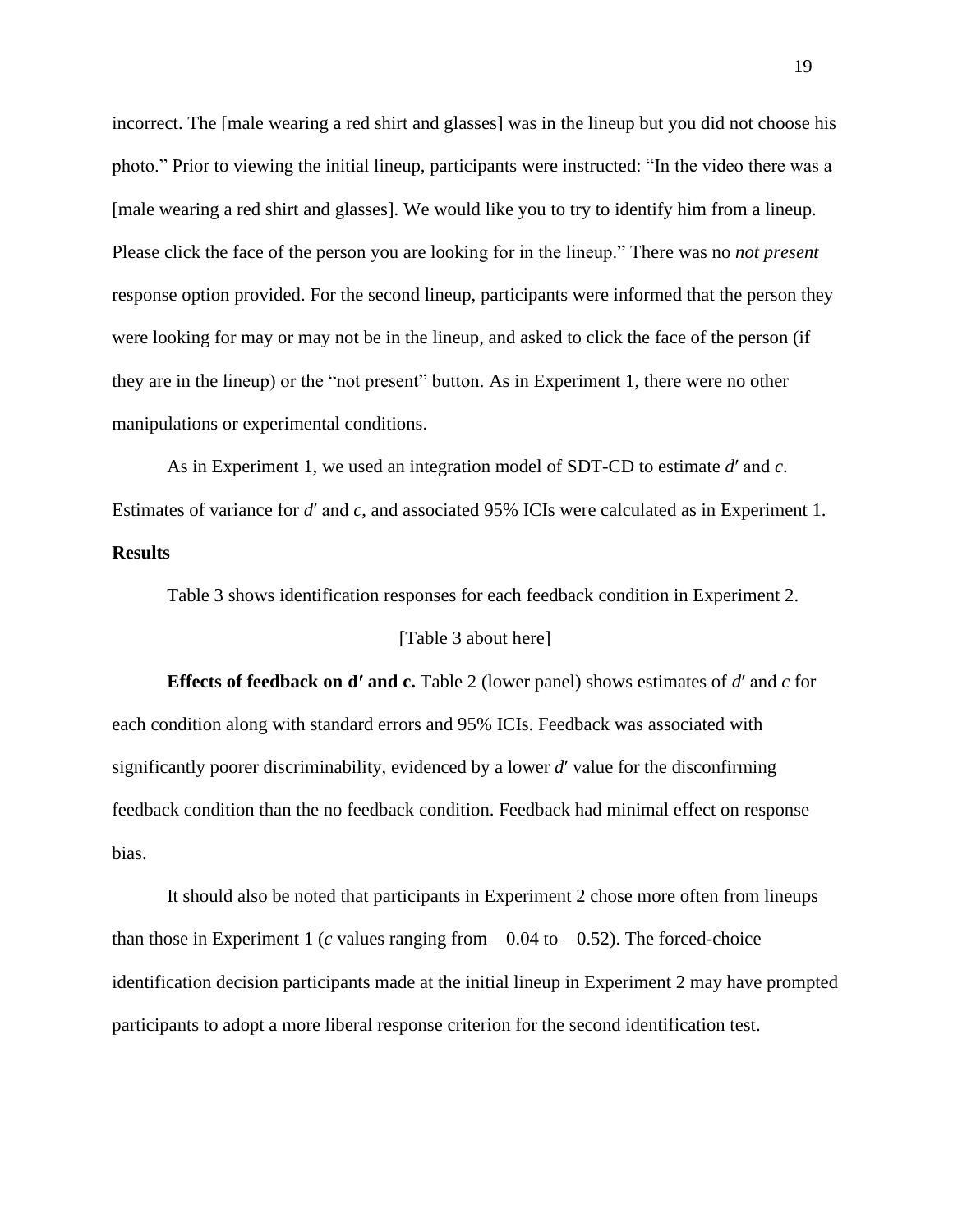#### **Discussion**

In Experiment 2, compared to no feedback, disconfirming feedback (implying an incorrect pick from an initial lineup) was associated with poorer discriminability on a second identification test involving a different culprit. This is consistent with the notion that disconfirming feedback impairs identification for a subsequent decision when the feedback implies poor ability at the task, rather than inappropriate criterion setting. This result also demonstrates that postidentification feedback can influence subsequent identification performance for a different culprit, not only when the initial response was a lineup rejection (as in Experiment 1) but also when the initial response was an incorrect pick (Experiment 2). The implications of these results will be further considered in the General Discussion.

#### **Effects of Disconfirming Feedback on Confidence for Correct and Incorrect Identifications**

We compared identification confidence for correct and incorrect responses to the second lineup for decisions in which the witness picked someone from the second lineup (i.e., we excluded responses where the witness rejected the second lineup). As noted in the Introduction, although this issue is important, it was not our focus. We took this analytical approach because it provides useful information about the utility of confidence for distinguishing correct from incorrect identification decisions in the absence of calibration or CAC analyses (which were not feasible given our sample size per condition).

Figure 1 shows estimates of effect size (Cohen's *d*) for the difference in confidence between correct and incorrect identification decisions in each feedback condition in Experiments 1 (top panel) and 2 (bottom panel). Consistent with predictions based on SDT, Cohen's *d* values were smaller in the disconfirming feedback conditions than the no feedback conditions in Experiments 1 and 2. We used Exploratory Software for Confidence Intervals (ESCI; Cumming,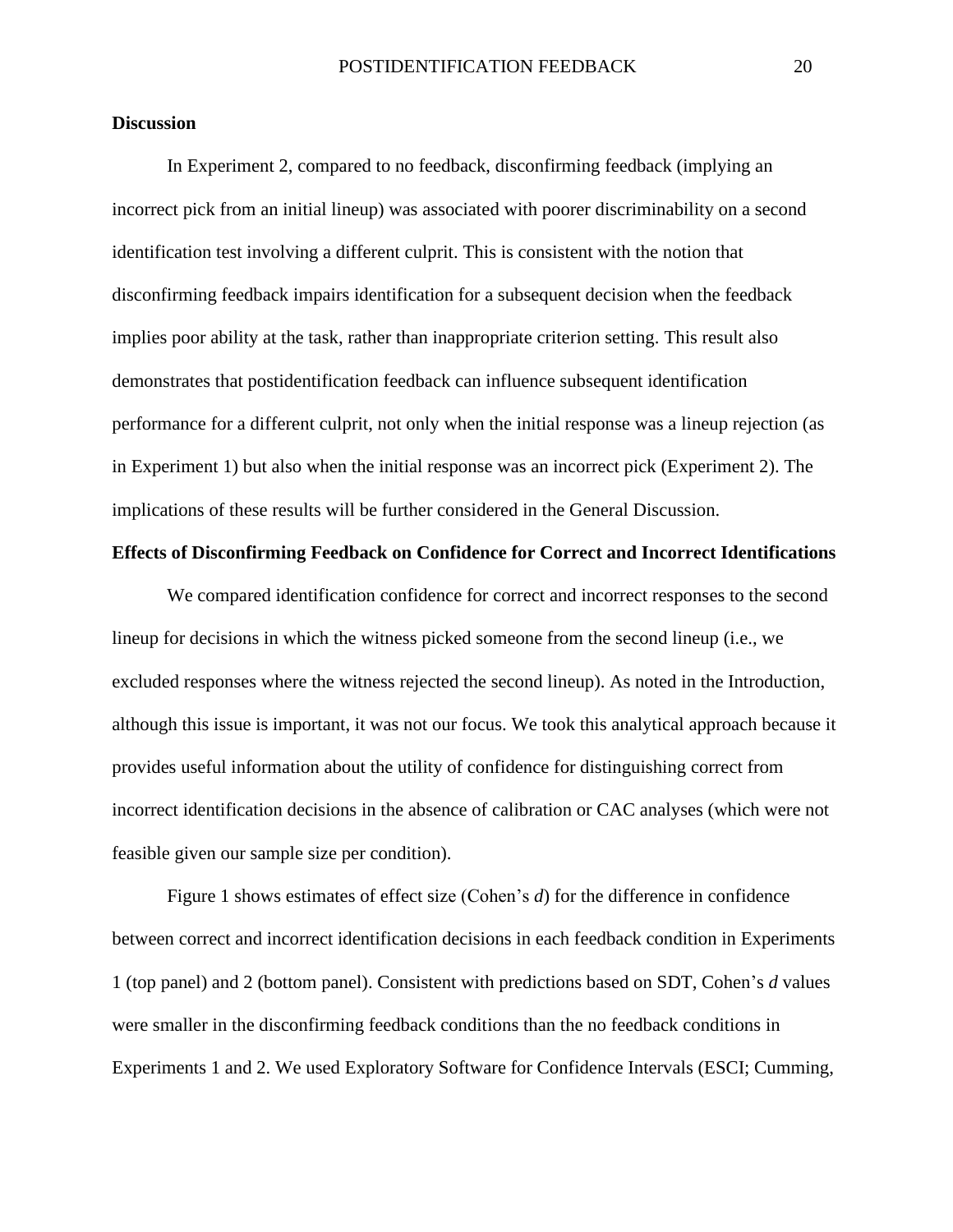2012; 2014) with a random effects model to calculate two unbiased, meta-analytic effect size estimates—one for the no feedback conditions and one for the disconfirming feedback conditions—across both experiments. For witnesses who received no feedback, the difference in confidence between correct and incorrect decisions represented a moderate-large effect that was significantly different to zero,  $d = 0.71$ , 95% CI [0.38, 1.04],  $t = 4.23$ ,  $p < .001$ . In contrast, for witnesses who received disconfirming feedback, the difference in confidence between correct and incorrect decisions was small and not significantly different to zero,  $d = 0.27$  [-0.12, 0.66], *t*  $= 1.37$ ,  $p = .17$ . These results suggest that disconfirming feedback reduced the difference in confidence between correct and incorrect identification decisions for a subsequent lineup. We expand on this point in the General Discussion.

#### [Figure 1 about here]

#### **General Discussion**

These results extend previous work showing that feedback following one identification decision can influence not only confidence in that decision but also identification performance on a subsequent lineup. Previous work showed this applied when the second identification attempt concerned the same culprit as the first attempt (Palmer et al., 2010; Smalarz & Wells, 2014). Our results extend this to provide the first demonstration that disconfirming feedback following a lineup response for one culprit can impair subsequent identification of a different culprit. It might seem unintuitive that feedback could worsen performance on a subsequent memory test, especially given that feedback is widely considered beneficial for learning and long-term memory (e.g., Dunlosky, Rawson, Marsh, Nathan, & Willingham, 2013; Roediger & Butler, 2011). However, numerous studies have shown that decision making can be impaired by feedback. This can occur, for example, when feedback is misleading (e.g., Lane at al., 2007) or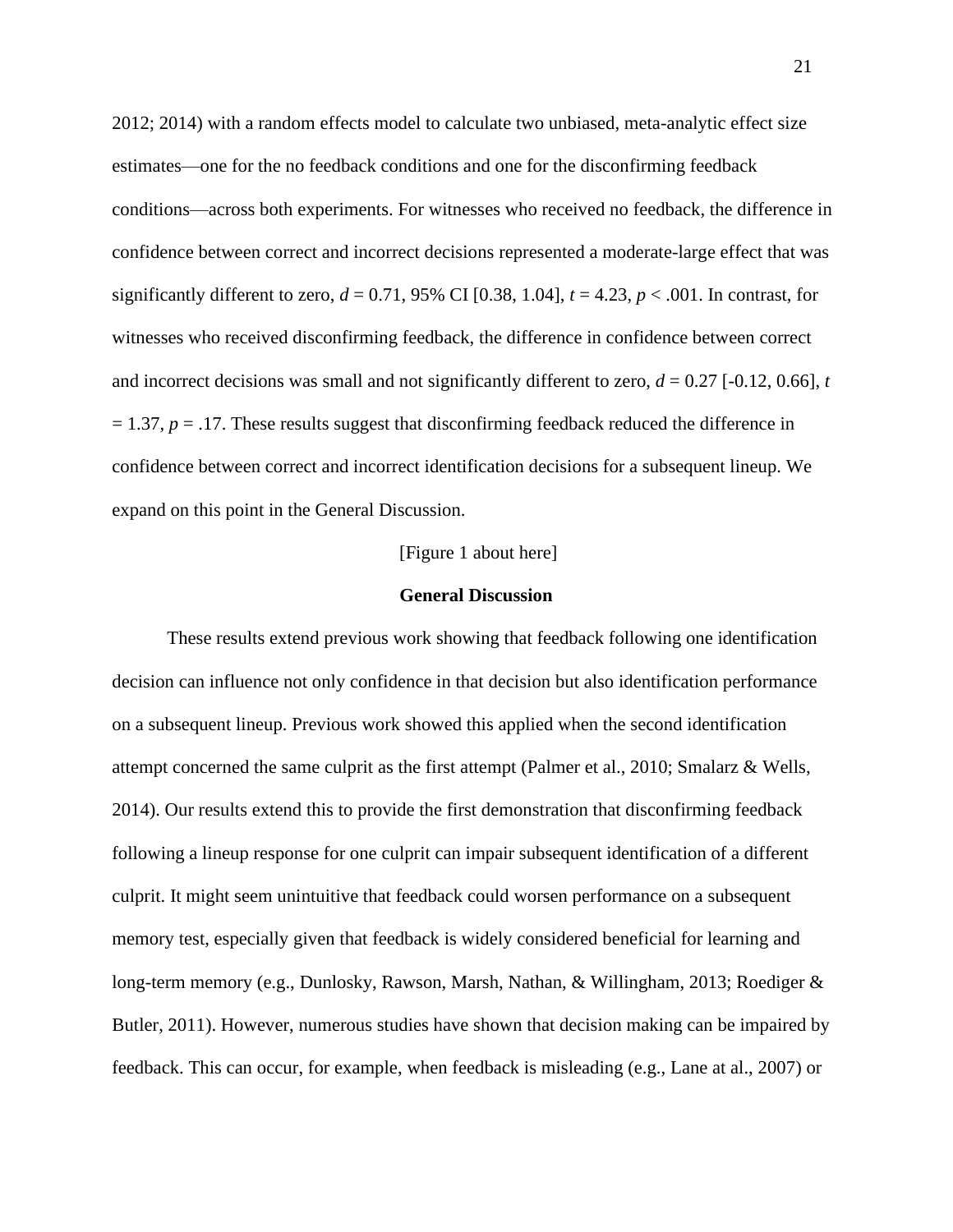in situations where providing the outcome of previous decisions does not support the improvement of future decisions (e.g., Brehmer, 1980; Hammond, Summers, & Deane, 1973). The results of Palmer et al. (2010) and Smalarz and Wells (2014) align with this second category of studies.

It might also seem unintuitive that disconfirming feedback did not prompt witnesses to adjust their response criterion (e.g., by setting a more liberal criterion after receiving feedback that an initial lineup rejection was incorrect). However, there is precedent in the literature that witnesses do not necessarily adjust their response criterion in a logical way when making multiple identification attempts. For example, consider a variation on the "blank lineup" procedure (Wells, 1984), in which witnesses are asked to identify one culprit and are told in advance that they will be viewing two lineups with no faces repeated across the lineups. Logically, if a witness chooses someone from the first lineup, they should be more likely to reject the second lineup based on commitment effects (e.g., Gorenstein & Ellsworth, 1980; Palmer et al., 2012). However, a recent study found minimal evidence of such logical shifts in decision criterion (Kucina, Sauer, Holt, Brewer, & Palmer, 2020). Such results—along with the present results and those of Palmer et al. (2010)—suggest that more research is required to understand the factors that shape criterion setting in multiple lineup scenarios.

In terms of the mechanism underpinning the effects of feedback on subsequent lineup responses, Palmer et al. (2010) showed that disconfirming feedback caused witnesses to lower their expectations about their ability to perform the identification task at hand. Palmer et al. proposed that this, in turn, prompted witnesses to (consciously or not) evaluate memorial evidence less stringently during a subsequent identification attempt, resulting in poorer discriminability. Our results are consistent with Palmer et al.'s account. Particularly noteworthy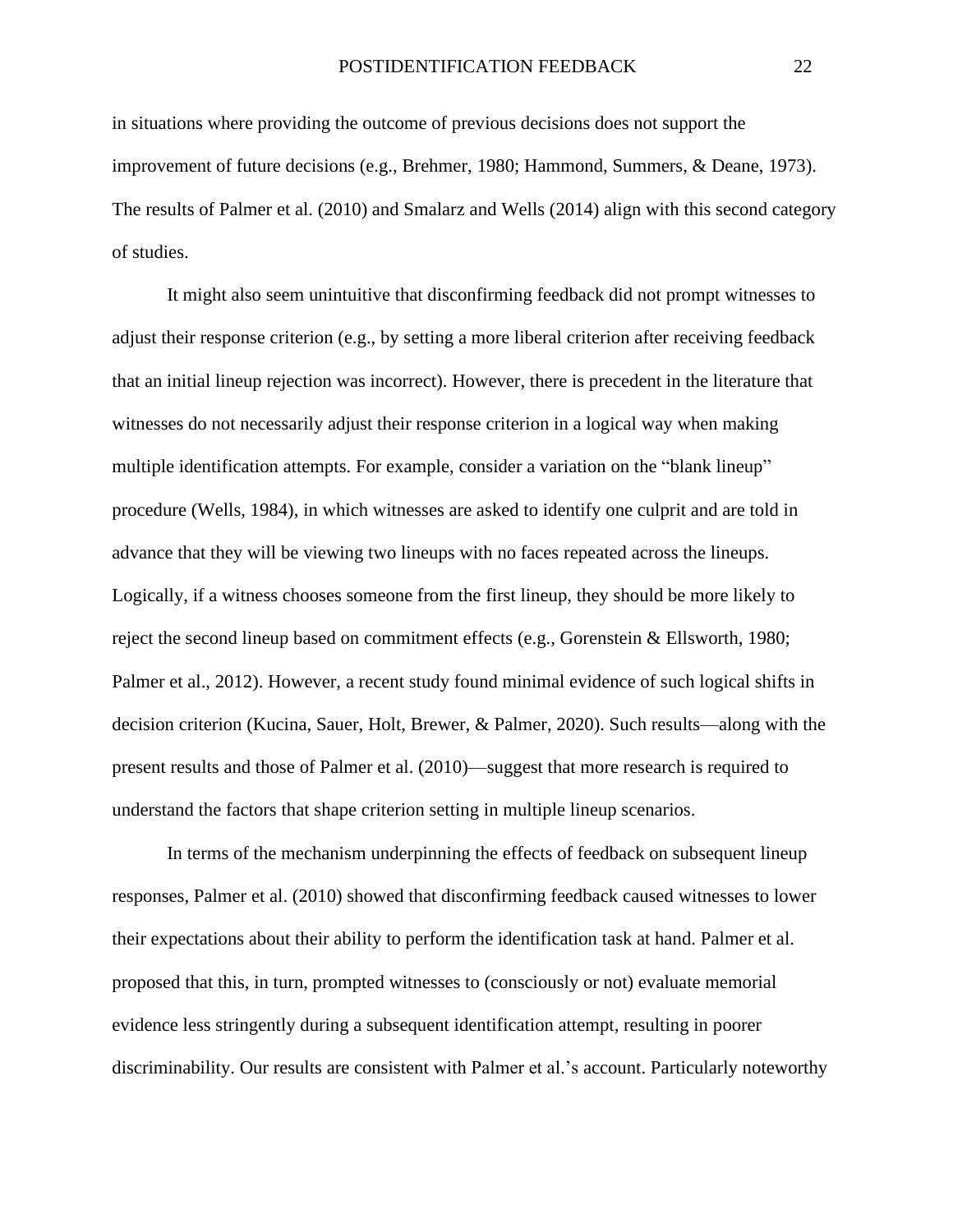is the finding that, in our studies, disconfirming feedback impaired witnesses' performance on a subsequent lineup only when the feedback unambiguously implied poor ability at the identification task (i.e., for initial non-choosers in Experiment 1 and initial choosers in Experiment 2, but not for initial choosers in Experiment 1).

The fact that feedback influenced performance on a subsequent lineup for a different target has implications for the account proposed by Palmer et al. (2010). If the effects of feedback extended only to a subsequent attempt to identify that same target, this would suggest that feedback shapes expectations about performance—and the way that memorial information is evaluated—on a specific example of one type of memory task (akin to *concurrent memory selfefficacy*; Hertzog & Dixon, 1994). However, this was not the case: feedback instead seems to shape expectations about performance—and evaluation of memorial information—on a memory task that is related to—but not identical to—the task for which feedback was received (akin to *task-specific memory self-efficacy*). This finding raises questions about how broadly feedback effects might extend. For instance, could postidentification feedback influence performance on a subsequent attempt to identify a culprit from a different event? Or on a different type of memory test, such as recalling details of the witnessed event? These are issues for future research.

Our results also showed that disconfirming feedback was associated with a smaller difference in confidence between correct and incorrect identifications, suggesting that disconfirming feedback impaired the utility of confidence for discriminating correct from incorrect decisions. This, in turn, would reduce the ability of police investigators to evaluate the accuracy of identification evidence, and may cause additional problems for eyewitness decision making, given that witnesses rely on confidence to decide whether to report a decision or respond *don't know* (Perfect & Weber, 2012; Weber & Perfect, 2012).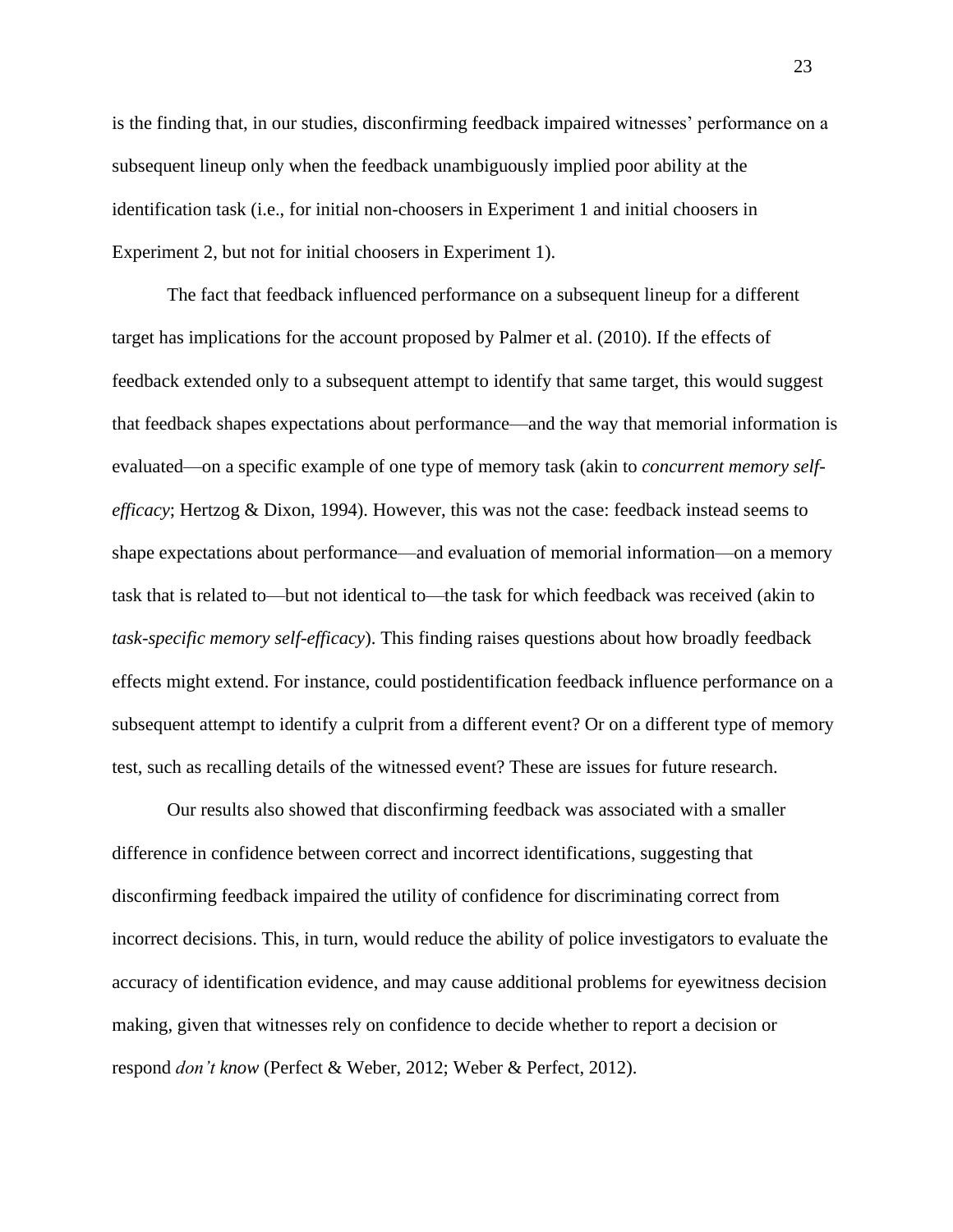It is important to note that this effect of feedback on identification confidence is different to the well-established postidentification feedback effect, whereby feedback for a decision influences confidence in that same decision (Douglass & Steblay, 2006; Steblay, et al. 2014; Wells & Bradfield, 1998, 1999). Our results show that feedback for one decision influences an important property of the confidence-accuracy relationship for a different decision, one for which no feedback was received.

These results align with predictions derived from SDT that the difference in mean confidence between correct and incorrect decisions will be smaller when discriminability is poorer. This conclusion holds up under close inspection of the results for different groups. Recall that disconfirming feedback reduced discriminability in Experiment 2 (*d*ʹ for no feedback: 1.56 vs. feedback: 0.90) and for initial non-choosers in Experiment 1 (no feedback: 1.92 vs. feedback: 0.97), but not for initial choosers in Experiment 1 (no feedback: 1.59 vs. feedback: 1.71). The pattern of confidence-accuracy data reflects this. Following disconfirming feedback, the difference in confidence between correct and incorrect decisions represented a small effect in Experiment 2 ( $d = 0.27$ ) and a negligible effect for initial non-choosers in Experiment 1 ( $d =$ 0.03), but for initial choosers in Experiment 1 this difference remained large  $(d = 0.82)$ . This pattern of results is consistent with the idea that differences in confidence-accuracy resolution accompanied differences in discriminability.

#### **Implications for Policy**

Our results show that disconfirming feedback after an identification attempt can impair discriminability on a subsequent attempt to identify a different culprit. Moreover, disconfirming feedback can also reduce the utility of confidence for evaluating the likely accuracy of a subsequent identification decision. Both these outcomes are detrimental for police investigations,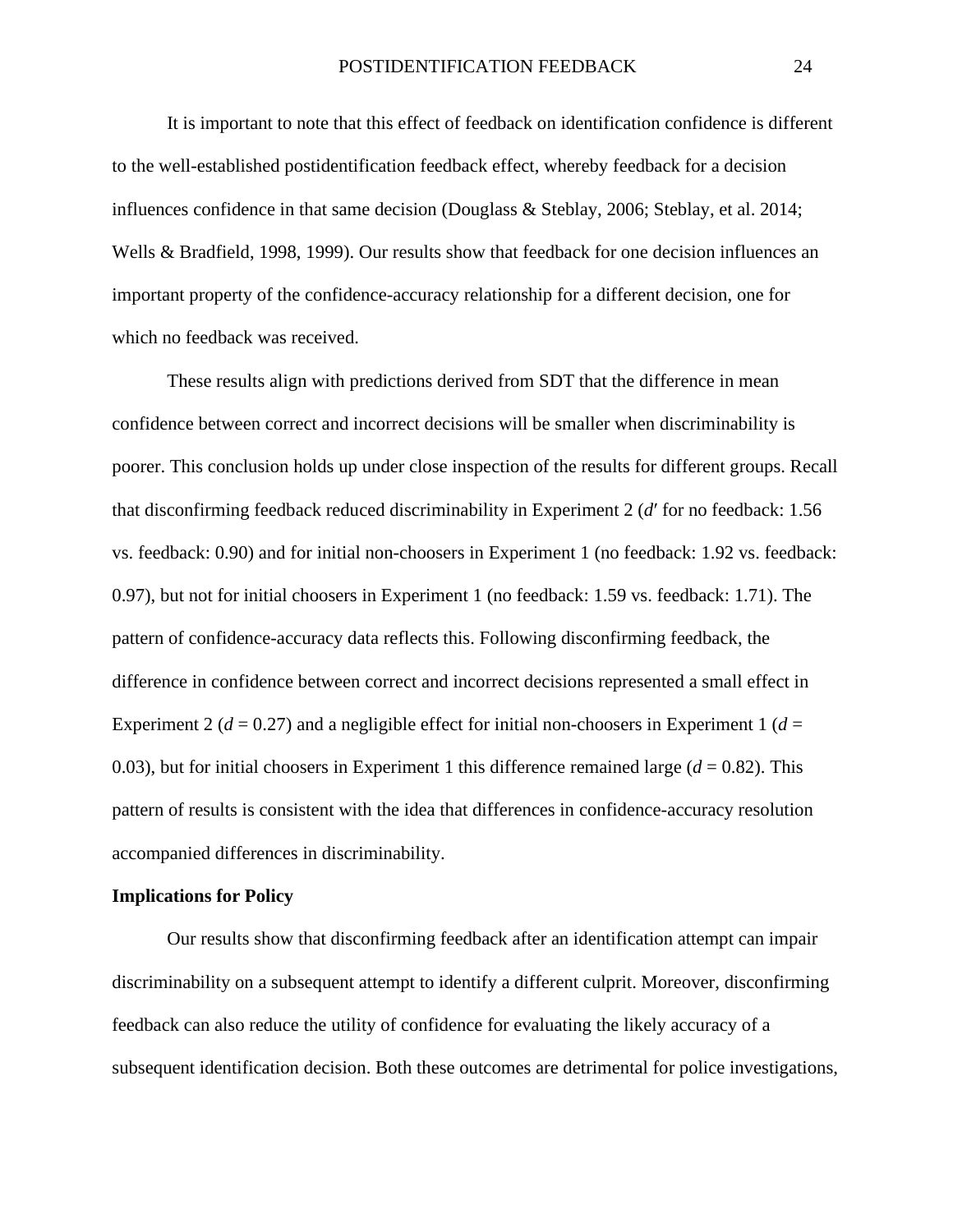and they point to clear implications for policies regarding the collection of eyewitness identification evidence.

Our results underscore the importance of withholding feedback from eyewitnesses who, as the investigation proceeds, may be asked to attempt another identification test. Current recommendations already state that postidentification feedback can distort identification confidence and, thus, confidence statements should be collected and documented immediately after an identification decision, before any feedback is given (National Research Council, 2014; Steblay et al., 2014; Wells et al., 2020). However, these recommendations do not speak to situations in which feedback is provided after the identification decision is made and confidence is documented. For example, a conscientious investigator who is familiar with current recommendations may conduct an identification test and document identification confidence immediately after the witness's decision, and then provide feedback to the witness. This type of feedback cannot distort the original identification decision or confidence in that decision. However, our results show that it can affect the accuracy of an identification decision for a subsequent lineup—and the utility of confidence for discriminating correct from incorrect decisions—even if the subsequent lineup involves a different culprit. This knowledge is unlikely to be intuitive to police investigators, even those familiar with current recommendations about feedback.

Our research demonstrates the need to update current recommendations so that postidentification feedback is withheld not only until confidence has been recorded but also until there is no longer a possibility that the witness may be asked to view another lineup. This adjustment is especially important because, for various reasons, witnesses often view multiple lineups during police investigations (Horry et al., 2015; Kucina et al., 2020; Palmer, Brewer, &

25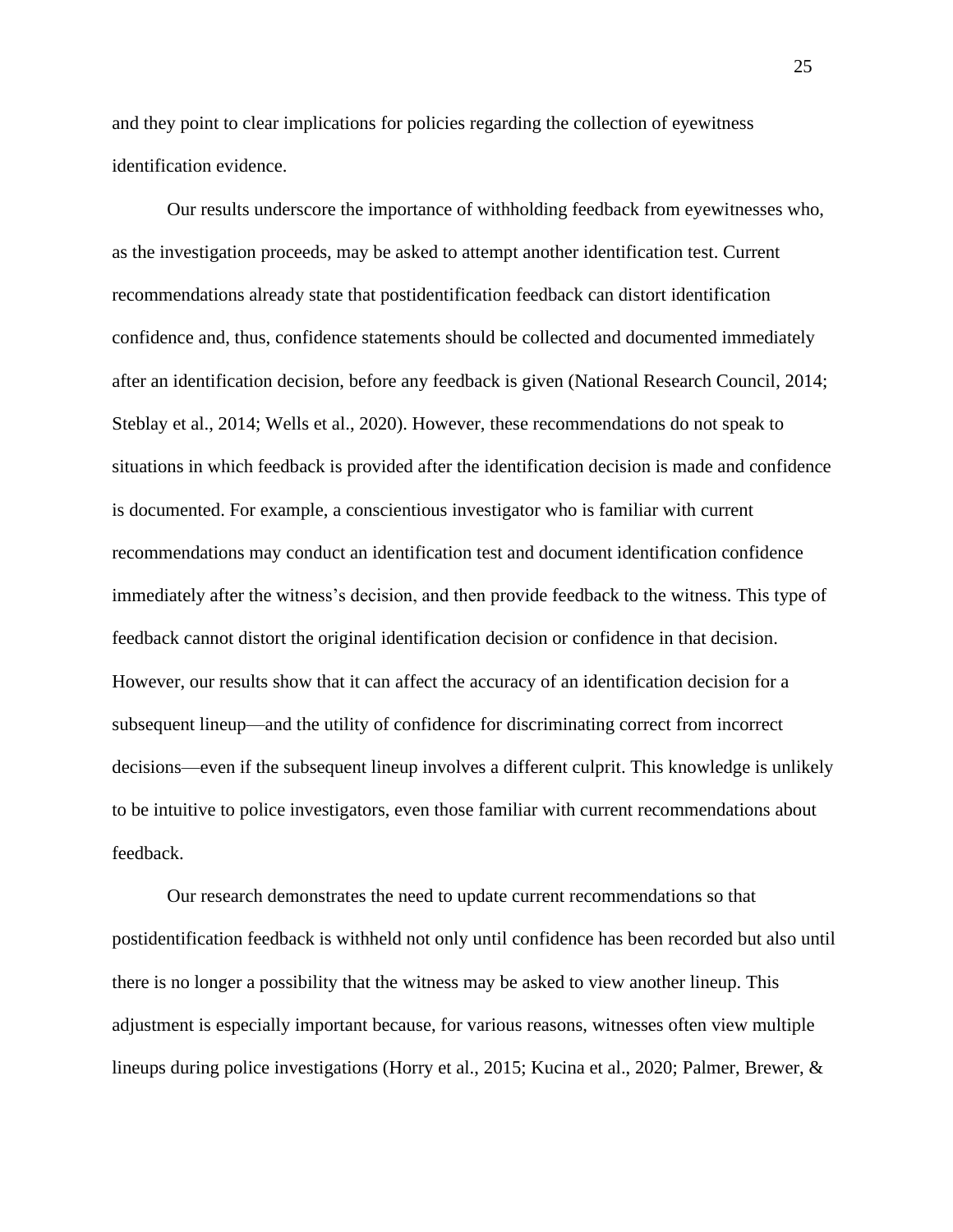Weber, 2012; Smalarz et al., 2019; Steblay et al., 2013; Wells, 1984), and many of these cases involve multiple culprits (Hobson & Wilcock, 2011; Horry et al., 2014). Thus, there is considerable scope for feedback to increase the incidence of eyewitness misidentification in cases involving multiple culprits. Given the prominent role of misidentification in cases of wrongful conviction (Innocence Project, 2016), it is worth exploring policies to reduce the likelihood of identification error.

What procedures are needed to address this issue? One obvious part of the solution is to use double-blind testing, where the lineup administrator is blind to which lineup member is the suspect. The need for double-blind testing has been emphasized in many recommendations for policy and procedure (e.g., National Research Council, 2014; Wells et al., 2019; Wells, Small, Penrod, Malpass, Fulero, & Brimacombe, 1998); our research merely underscores its importance. Without double-blind testing, it may be very difficult indeed for investigators to avoid conveying some form of non-verbal feedback if the witness does not pick the suspect (e.g., an expression of disappointment). Ideally, witnesses would have no interaction with a lineup administrator until all identification tests have been completed. This can be achieved, for example, via computer-administered identification tests (Cutler, Daugherty, Babu, Hodges, & Van Wallendael, 2009).

However, even with double-blind testing, extra care must be taken to prevent witnesses from receiving feedback in cases involving multiple culprits. For example, if a witness is required to attend the police station to view lineups on separate occasions (e.g., if different suspects are arrested at different times), a lineup administrator might convey feedback about the first decision before the witness views the second lineup (e.g., "you did not pick the suspect last time but just try your best today"). Note that this could occur even if the administrator is blind to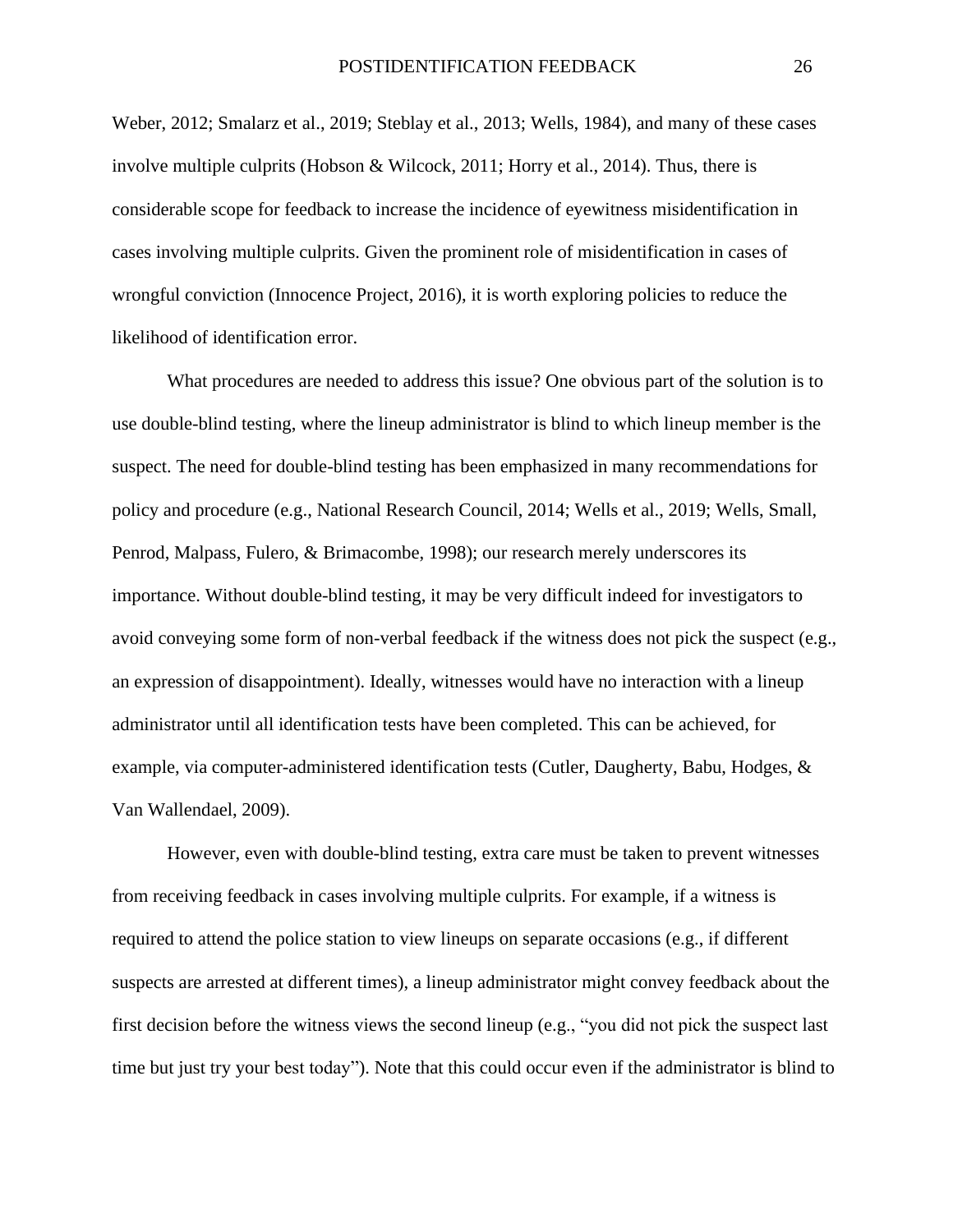the identity of the suspect in the second lineup; the critical issue is whether the administrator is aware of the witnesses' earlier decision. Simply informing investigators that they should not provide feedback is unlikely to mitigate this problem, because administrators can convey feedback unintentionally (e.g., Greathouse & Kovera, 2009). A more effective approach is to ensure that the witness has no contact with an administrator who knows of their earlier lineup responses until all identification tests have been completed. In some cases, this can be done by conducting all lineups back-to-back in a single session. For example, in a case involving two culprits, police might apprehend two suspects and place them in two separate lineups for the witness to view in a single, computer-administered session.

In other cases, however, it will not be possible to prepare all lineups in advance. For example, investigators may have apprehended one of two suspects and wish to conduct a lineup for that person while still searching for the second suspect. In cases where the witness is likely to view additional lineups in the future, investigators could use a naïve administrator for each lineup who is blind not only to the identity of the suspect in that lineup, but also to previous identification decisions made by the witness. Investigators involved in such a case would quite rightfully be interested in the outcome of the first lineup; indeed, that outcome may well influence who they target as the second suspect. Thus, there would clearly be the possibility for interactions between these investigators and whoever is administering any subsequent lineup. Thus, there is considerable scope for leakage of information about previous lineups. Developing a foolproof way of dealing with this issue will likely be difficult, and rigid protocols will be needed to ensure that lineup administrators are blind to the result of previous lineups.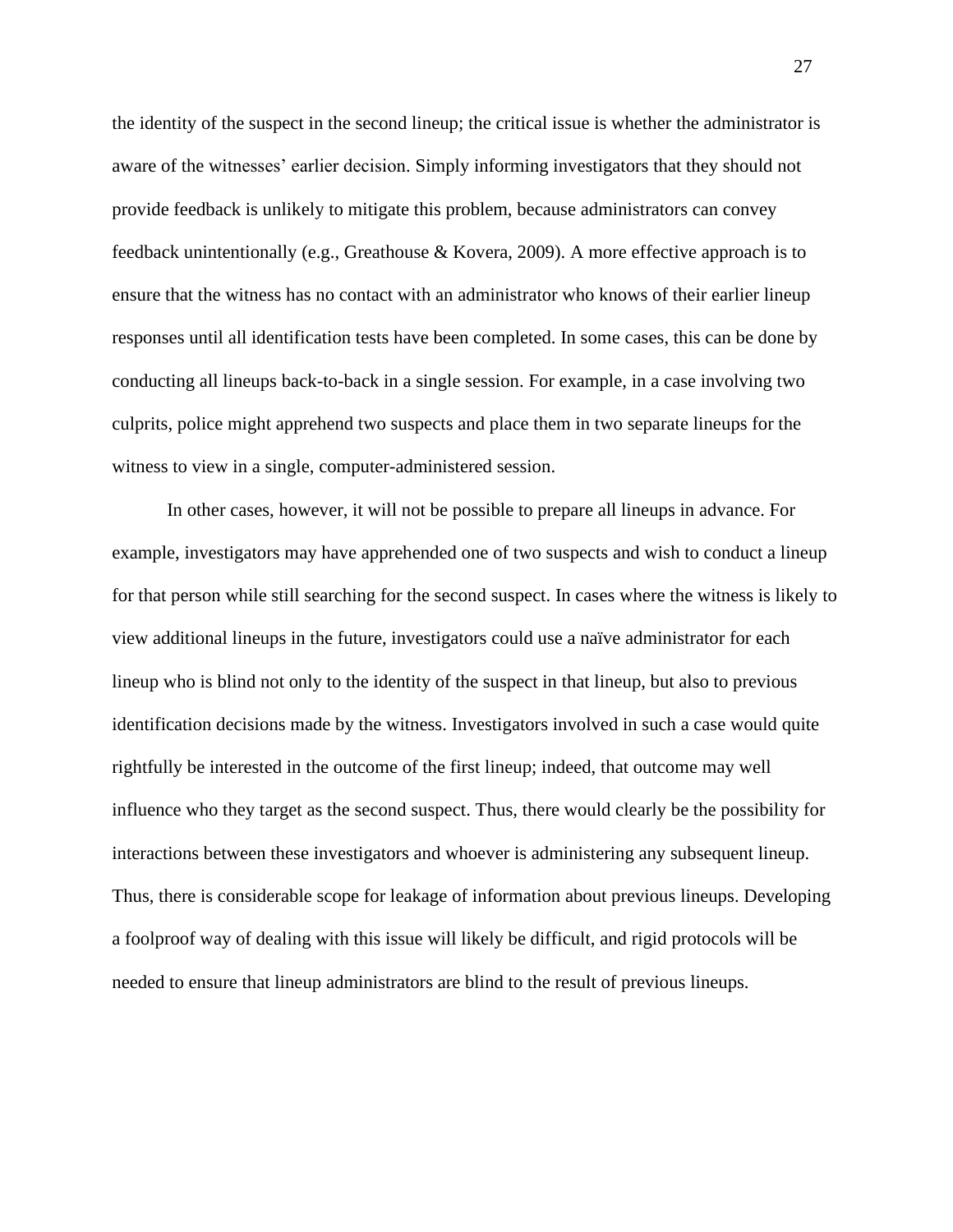#### **Limitations and Future Directions**

Although our findings inform understanding of the effects of feedback in cases involving eyewitness identification of multiple culprits, it is important to acknowledge the limitations of this research and how these might help shape future research in this area. One limitation concerns the design of Experiment 2, in which the first lineup task was a forced-choice decision (i.e., witnesses had to pick someone) with biased instructions (i.e., no warning that the target person might not be present), whereas the second lineup included a "not present" option and unbiased instructions (a warning that the target person might not be present). This approach clearly lacks ecological validity and—as noted in the results section for Experiment 2—the forced-choice initial lineup task might have prompted participants to set a more lenient response criterion than they otherwise would have. However, it is unlikely that this magnified the effects of feedback in Experiment 2; if anything, the use of a forced-choice initial lineup might have dampened the effects of feedback, given that disconfirming feedback might not have been taken to heart by participants who would have correctly rejected the first lineup had they been allowed to do so. The results of Experiment 2 do, however, raise the broader issue of whether the effects of feedback might vary depending on propensity to choose from a lineup. For example, individual differences in response criterion (Kantner & Lindsay, 2012) might shape the extent to which post-identification feedback influences subsequent identification responses. The specific content of feedback in Experiment 2 also departs from what would likely occur in a police investigation: Rather than claiming that the culprit was in the lineup and had not been picked (as in Experiment 2), a police lineup administrator might be more likely to convey that the witness had not picked the suspect (without stating explicitly that the culprit was in the lineup). It is an empirical question whether such a difference in wording would alter the effects of feedback.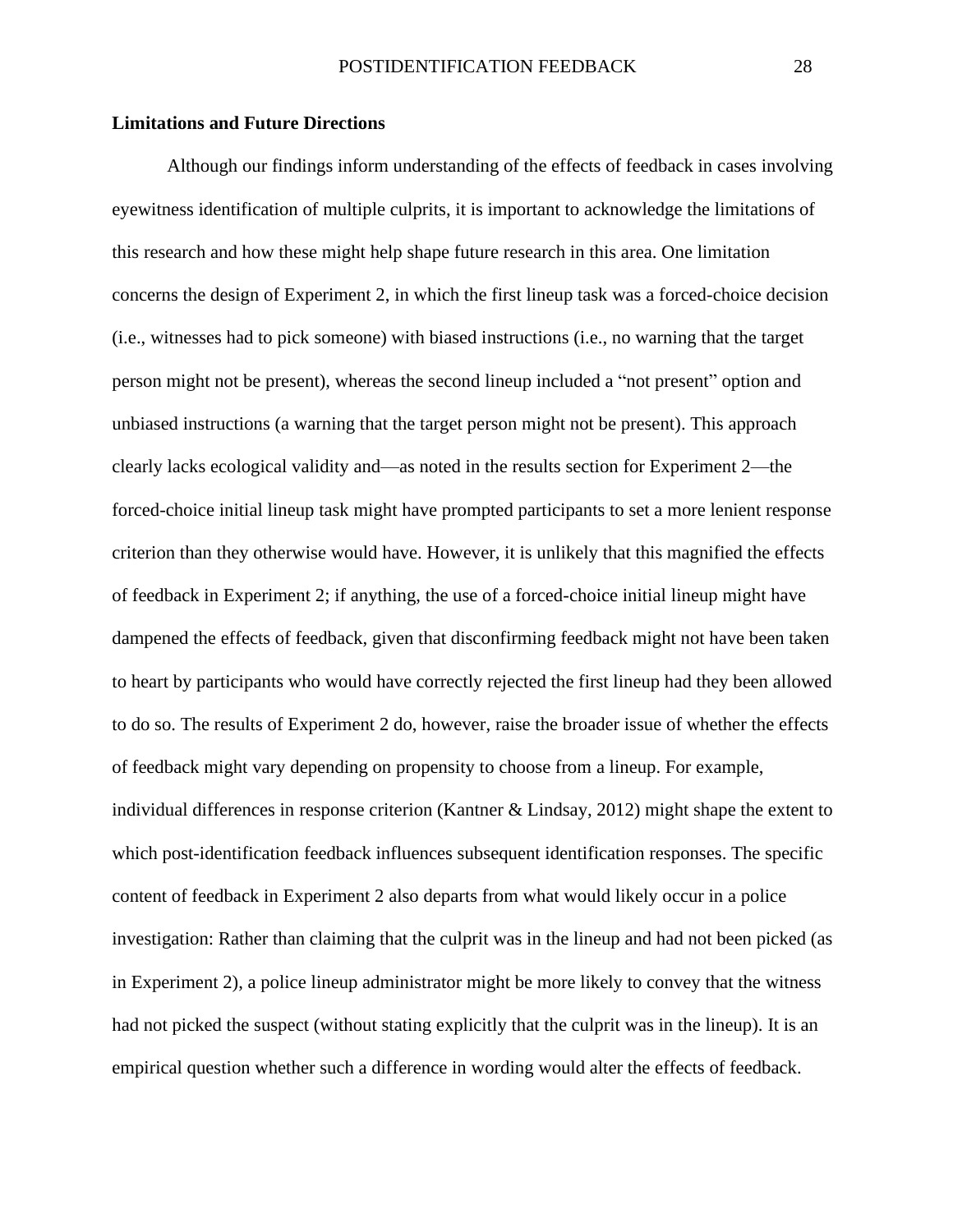Another limitation is the use of disconfirming—but not confirming—feedback in both experiments. As outlined in the Introduction, we chose to use disconfirming feedback partly for pragmatic reasons (to keep the number of participants manageable) and because it provided a more stringent test of our hypotheses (given that post-identification feedback effects on confidence tend to be stronger for confirming than disconfirming feedback). Our results show that disconfirming feedback can impair discriminability on a subsequent lineup for a different culprit. In light of the results of Palmer et al. (2010), this suggests that confirming postidentification feedback might enhance discriminability on a subsequent lineup for a different culprit. However, we cannot take this for granted, and future research should examine this issue.

Additionally, it remains an empirical question as to what factors might moderate effects of feedback on subsequent identification attempts. For example, the effects of feedback might vary depending on strength of memory for the culprit. The effects of post-identification feedback on confidence tend to be stronger when internal, memory-based cues for confidence are weak, as might be expected when memory for the culprit is weak (Charman et al., 2010; Charman & Wells, 2012). Similarly, the suggestive influence of intervening lineup photographs (Pezdek  $\&$ Blandon-Gitlin, 2005) and misinformation (Lane, 2006; Pezdek & Roe, 1995) on eyewitness memory is greater under conditions associated with weaker memory. Such results suggest that feedback might have a stronger effect on subsequent identification attempts when memory for the culprit is weaker. Thus, future research should examine the moderating effect of forensically relevant variables regarding encoding (e.g., brief exposure, divided attention) and testing conditions (e.g., retention interval between witnesses a crime and viewing a lineup). It is also worth considering how feedback might influence subsequent performance in the context of test procedures other than simultaneous lineups, such as sequential lineups and recently-developed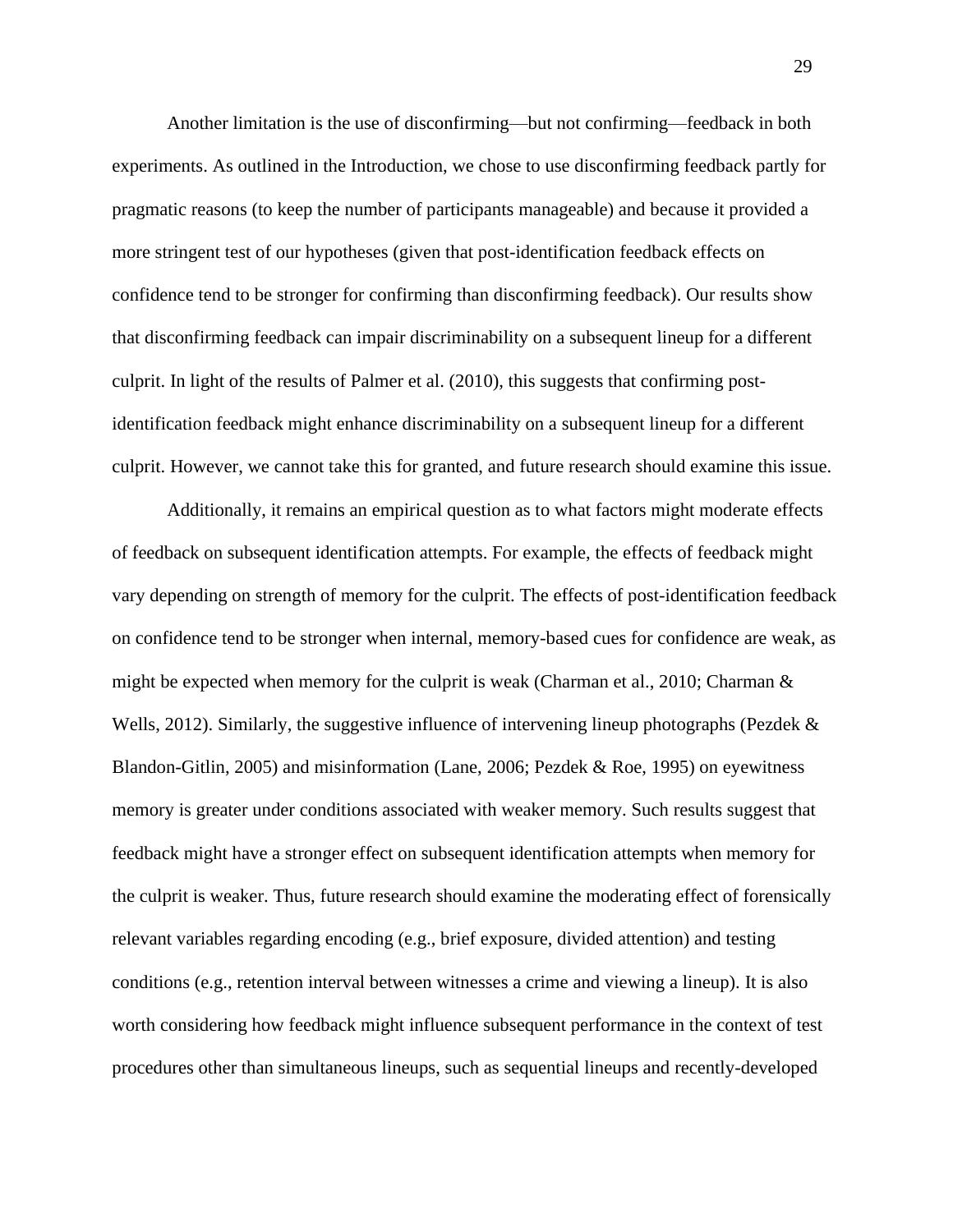identification procedures that differ markedly from typical lineup tests (e.g., Brewer, Weber, & Guerin, 2020).

In addition to exploring hitherto un-researched but realistic scenarios, the mechanisms underpinning the effects of feedback on subsequent decisions must also be elucidated further. Research has so far provided some evidence that feedback influences perceptions of ability and, in turn, performance on memory tasks. However, we do not yet have a comprehensive understanding of this process. For example, consider a comparison between our results and those of Palmer et al. (2010). In our research, disconfirming feedback after an initial pick from a lineup reduced discriminability only when the feedback clearly stated that (a) the person picked earlier was not the culprit and (b) the culprit had been present in the earlier lineup (Experiment 2). When disconfirming feedback might have been interpreted as implying that the culprit was not in the first lineup, it did not influence discriminability (Experiment 1). In contrast, Palmer et al. found that discriminability was reduced by disconfirming feedback that clearly implied the suspect had not been present in the earlier lineup. This comparison suggests that the inferences drawn by witnesses from feedback—and the way these inferences translate to differences in performance—likely differ depending on contextual factors, such as whether a subsequent lineup involves the same culprit or a different culprit. Further insight into such issues may come from probing participants' reactions to feedback, or testing whether the effects of feedback on subsequent identification responses are mediated by differences in perceived memory efficacy. In the current study, we deemed it unwise to include such measures after the first lineup because this might have shaped identification behavior on the second lineup (e.g., Fleet, Brigham, & Bothwell, 1987). Future work might devise a way of examining this mechanism more closely.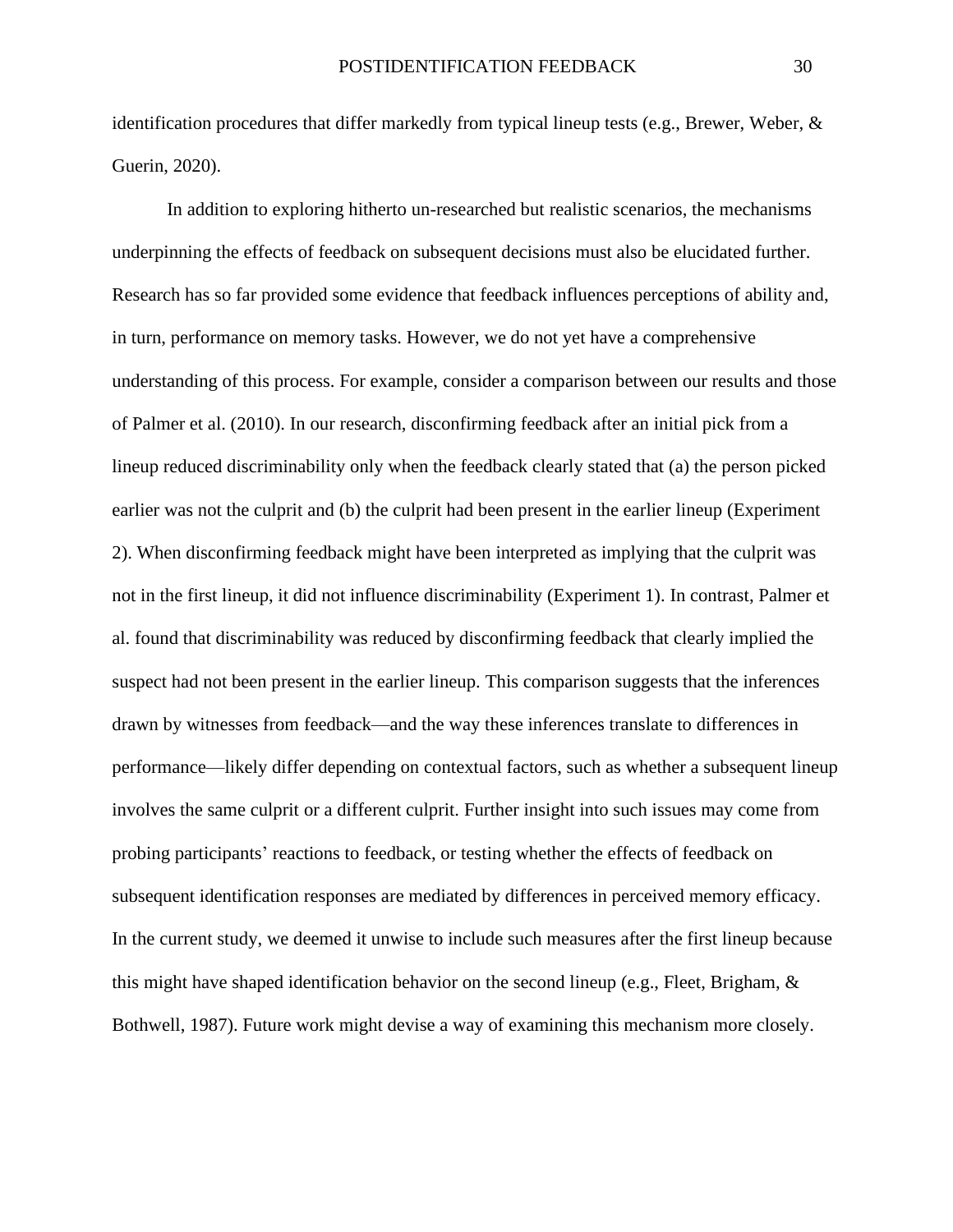#### **References**

- Beaudoin, M., & Desrichard, O. (2011). Are memory self-efficacy and memory performance related? A meta-analysis. *Psychological Bulletin*, *137*, 211-241.doi:10.1037/a0022106
- Bradfield, A. L., & Wells, G. L. (2000). The perceived validity of eyewitness identification testimony: A test of the five Biggers criteria. *Law and Human Behavior, 24*, 581- 594.doi:10.1023/A:1005523129437
- Bradfield, A. L., Wells, G. L., & Olson, E. A. (2002). The damaging effect of confirming feedback on the relation between eyewitness certainty and identification accuracy. *Journal of Applied Psychology, 87*, 112-120. doi:10.1037/0021-9010.87.1.112
- Brehmer, B. (1980). In one word: Not from experience. *Acta Psychologica, 45*, 223-241. doi:10.1016/0001-6918(80)90034-7
- Brewer, N., Weber, N., & Guerin, N. (2020). Police line-ups of the future? *American Psychologist 75*, 76-91. . doi:10.1037/amp0000465
- Brewer, N., & Wells, G. L. (2006). The confidence-accuracy relationship in eyewitness identification: Effects of lineup instructions, foil similarity, and target-absent base rates. *Journal of Experimental Psychology: Applied, 12*, 11-30. doi:10.1037/1076- 898X.12.1.11
- Charman, S. D., Carlucci, M., Vallano, J., & Hyman Gregory, A. R. (2010). The selective cue integration framework: A theory of witness confidence assessment following post-identification feedback. *Journal of Experimental Psychology: Applied*, *16*, 204-218.doi:10.1037/a0019495
- Charman, S. D., & Wells, G. L. (2007). Eyewitness lineups: Is the appearance-change instruction a good idea? *Law and Human Behavior*, *31*, 3-22. doi:10.1007/s10979-006-9006-3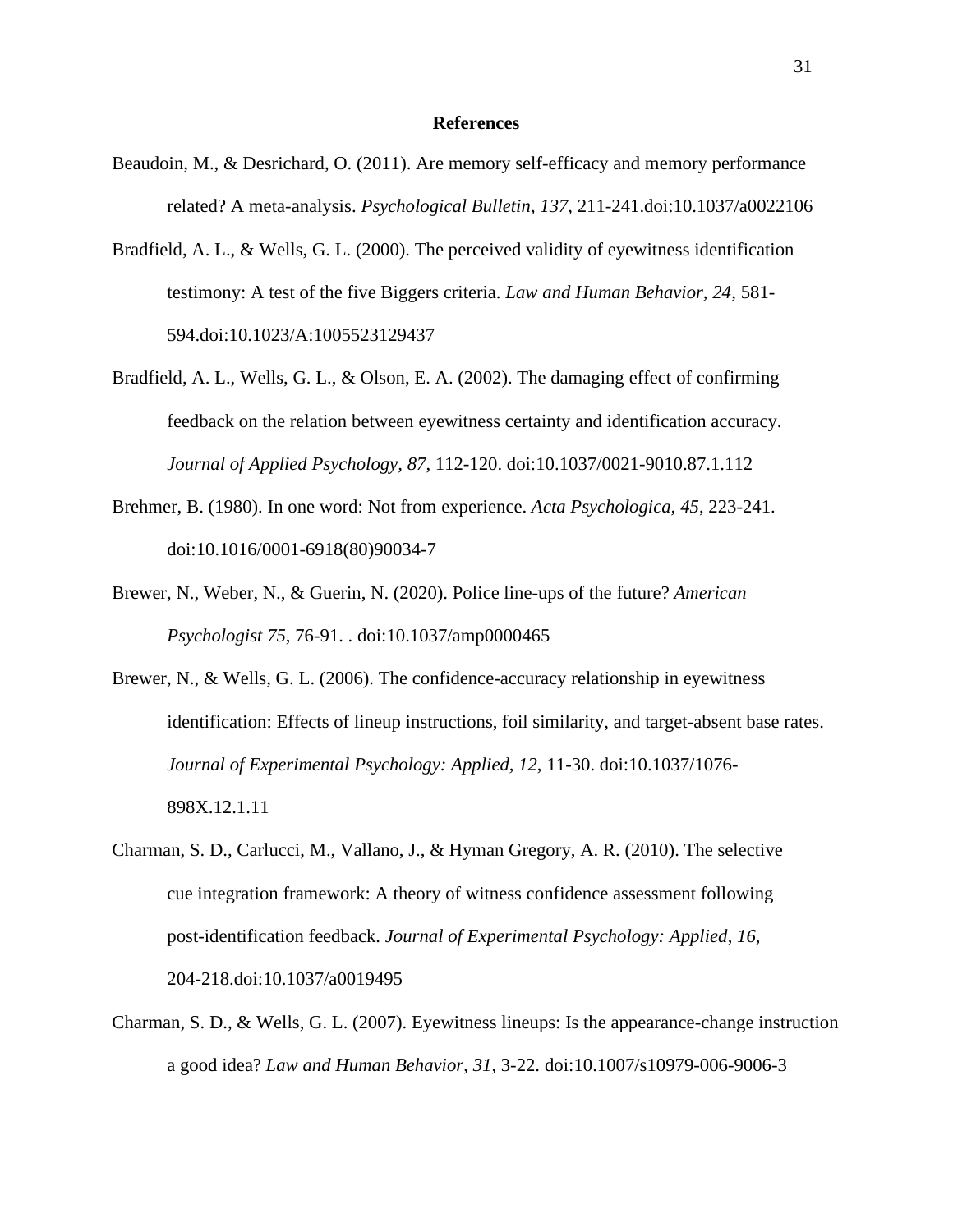- Charman, S. D., & Wells, G. L. (2012). The moderating effect of ecphoric experience on postidentification feedback: A critical test of the cues-based inference conceptualization. *Applied Cognitive Psychology*, *26*, 243-250. doi:10.1002/acp.1815
- Crook, T. H., & Larrabee, G. J. (1990). A self-rating scale for evaluating memory in everyday life. *Psychology and Aging, 5,* 48–57. doi:10.1037/0882-7974.5.1.48
- Cumming, G. (2012). *Understanding the new statistics: Effect sizes, confidence intervals, and meta-analysis*. New York: Routledge.
- Cumming, G. (2014). The new statistics: Why and how. *Psychological Science*, *25*, 7-29. doi:10.1177/0956797613504966
- Cutler, B. L., Daugherty, B., Babu, S., Hodges, L., & Van Wallendael, L. R. (2009). Creating blind photoarrays using virtual human technology: A feasibility test. *Police Quarterly*, *12*, 289-300. doi:10.1177/1098611109339892
- Cutler, B. L., Penrod, S. D., & Stuve, T. E. (1988). Jury decision making in eyewitness identification cases. *Law and Human Behavior*, *12*, 41–56.
- Douglass, A. B., & Steblay, N. (2006). Memory distortion in eyewitnesses: A meta-analysis of the post-identification feedback effect. *Applied Cognitive Psychology*, *20*, 859–869. doi:10.1002/acp.1237
- Duncan, M. J. (2006). *A signal detection model of compound decision tasks* (Technical Report No. TR2006-256). Toronto, ON: Defence Research and Development Canada.
- Dunlosky, J., Rawson, K. A., Marsh, E. J., Nathan, M. J., Willingham, D. T. (2013). Improving students' learning with effective learning techniques: Promising directions from cognitive and educational psychology. *Psychological Science in the Public Interest*, *14*, 4-58. doi:10.1177/1529100612453266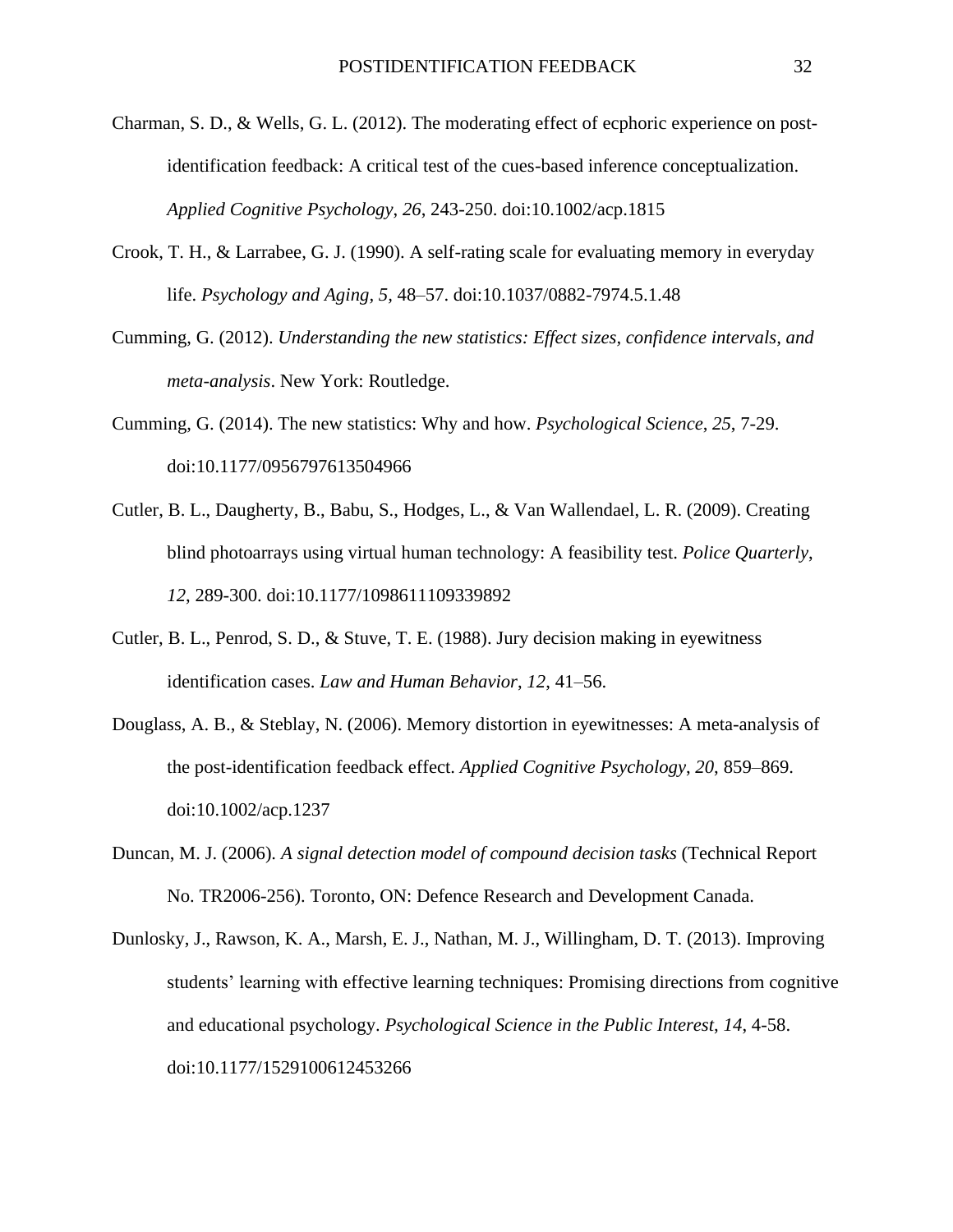- Fleet, M. L., Brigham, J. C., & Bothwell, R. K. (1987). The confidence-accuracy relationship: The effects of confidence assessment and choosing. *Journal of Applied Social Psychology, 17*, 171-187.
- Gallo, D. A., Weiss, J. A., & Schacter, D. L. (2004). Reducing false recognition with criterial recollection tests: Distinctiveness heuristic versus criterion shifts. *Journal of Memory & Language, 51*, 473-493. doi: 10.1016/j.jml.2004.06.002
- Garrioch, L., & Brimacombe, C. A. E. (2001). Lineup administrators' expectations: Their impact on eyewitness confidence. *Law and Human Behavior, 25*, 299-315. doi:10.1023/A:1010750028643
- Greathouse, S. M., & Kovera, M. B. (2009). Instruction bias and lineup presentation moderate the effects of administrator knowledge on eyewitness identification. *Law and Human Behavior*, *33*, 70-82.
- Gronlund, S. D. (2004). Sequential lineups: Shift in criterion or decision strategy? *Journal of Applied Psychology, 89*, 362-368. doi:10.1037/0021-9010.89.2.362
- Hammond, K. R., Summers, D. A., & Deane, D. H. (1973). Negative effects of outcomefeedback in multiple-cue probability learning. *Organizational Behavior and Human Performance, 9*, 30-34. doi:10.1016/0030-5073(73)90034-2
- Hertzog, C. (2002). Metacognition in older adults: Implications for application. In T. J. Perfect & B. L. Schwartz (Eds.), *Applied metacognition* (pp. 169–196). New York, NY: Cambridge University Press.
- Hertzog, C., & Dixon, R. A. (1994). Metacognitive development in adulthood and old age. In J. Metcalfe & A. P. Shimamura (Eds.), *Metacognition: Knowing about knowing* (pp. 227– 251). Cambridge, MA: MIT Press.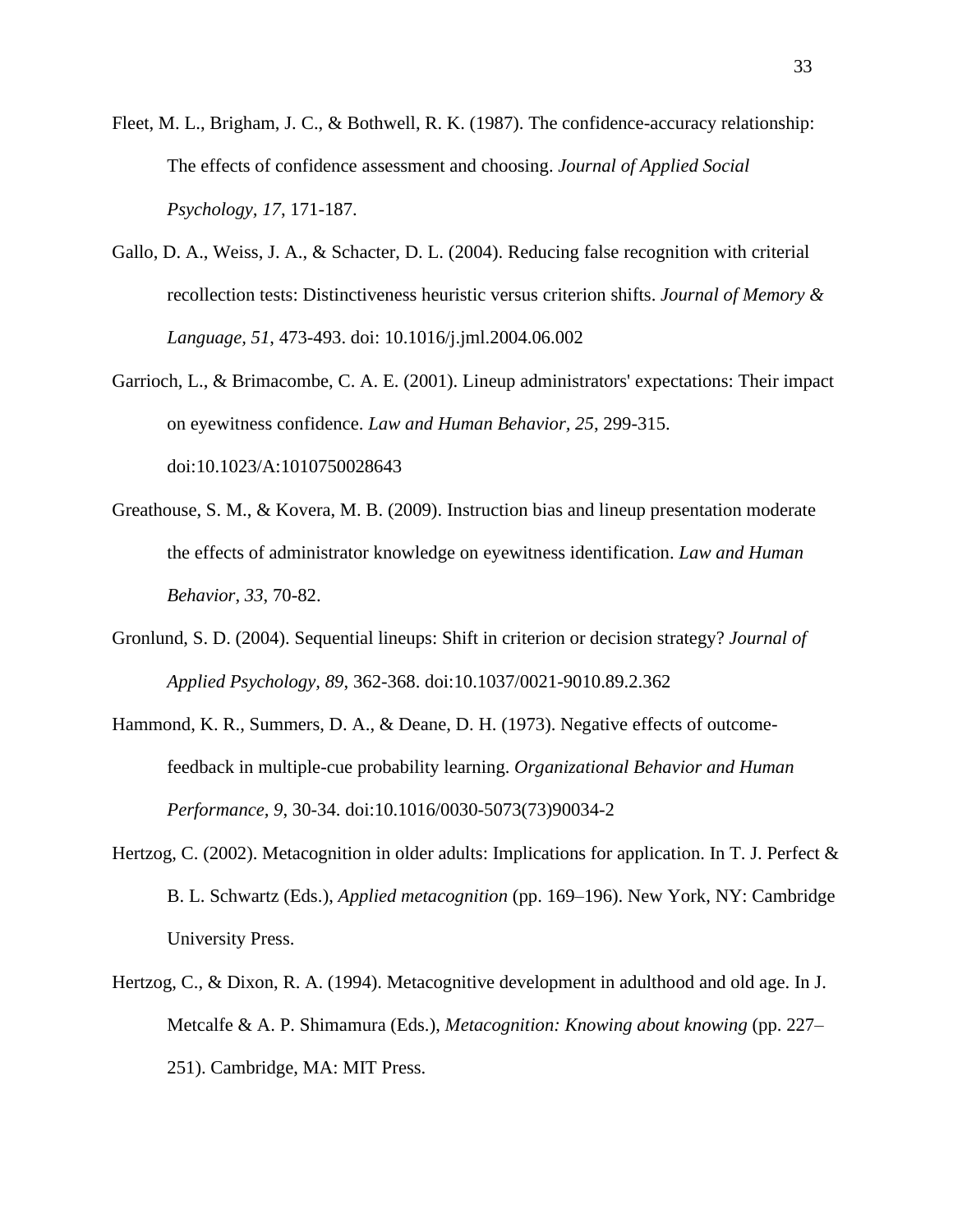Hertzog, C., Park, D. C., Morrell, R. W., & Martin, M. (2000). Ask and ye shall receive: Behavioral specificity in the accuracy of subjective memory complaints. *Applied Cognitive Psychology, 14,* 257–275. doi:0.1002/(SICI)1099- 0720(200005/06)14:3%3C257::AID-ACP651%3E3.0.CO;2-O

Hobson, Z. J., & Wilcock, R. (2011). Eyewitness identification of multiple perpetrators. *International Journal of Police Science and Management*, *13*, 286-296. doi:10.1350/ijps.2011.13.4.253

- Horry, R., Brewer, N., Weber, N., & Palmer, M. A. (2015). The effects of allowing a second sequential lineup lap on choosing and probative value. *Psychology, Public Policy, and Law*, *21*, 121-133. doi:10.1037/law0000041
- Horry, R., Halford, P., Brewer, N., Milne, R., & Bull, R. (2014). Archival analyses of eyewitness identification test outcomes: What can they tell us about eyewitness memory? *Law and Human Behavior*, *38*, 94-108. doi:10.1037/lhb0000060
- Horry, R., Palmer, M. A., & Brewer, N. (2012). Backloading in the sequential lineup prevents within-lineup criterion shifts that undermine eyewitness identification performance. *Journal of Experimental Psychology: Applied*, *18*, 346-360. doi:10.1037/a0029779
- Innocence Project (2016). *Eyewitness Misidentification.* Retrieved July 1, from http://www.innocenceproject.org/causes/eyewitness-misidentification/
- Kantner, J., & Lindsay, D. S. (2012). Response bias in recognition memory as a cognitive trait. *Memory & Cognition, 40*, 1163-1177. doi:10.3758/s13421-012-0226-0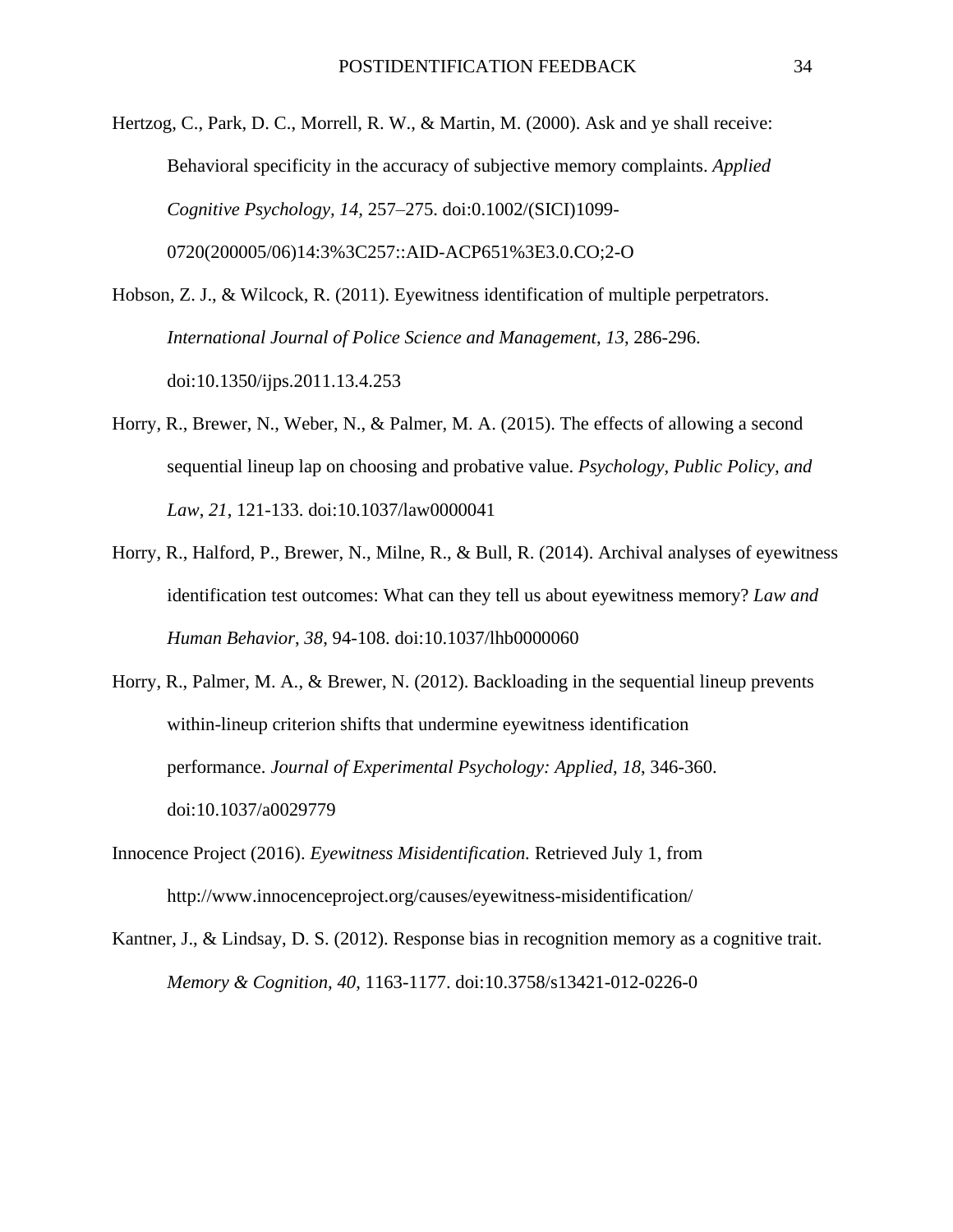Koriat, A., Lichtenstein, S., & Fischhoff, B. (1980). Reasons for confidence. *Journal of Experimental Psychology: Human Learning and Memory, 6*, 107-118. doi:10.1037//0278-7393.6.2.107

- Kucina, T., Sauer, J. D., Holt, G. A., Brewer, N., & Palmer, M. A. (2020). Refining the blank lineup procedure: How should we instruct eyewitnesses? *Applied Cognitive Psychology*. Advance online publication. doi:10.1002/acp.3719
- Lane, S. M. (2006). Dividing attention during a witnessed event increases eyewitness suggestibility. *Applied Cognitive Psychology*, *20*, 199–212. doi:10.1002/acp.1177
- Lane, S. M., Roussel, C. C., Villa, D., & Morita, S. K. (2007). Features and feedback: Enhancing metamnemonic knowledge at retrieval reduces source-monitoring errors. *Journal of Experimental Psychology: Learning, Memory, and Cognition*, *33*, 1131-1142. doi:10.1037/0278-7393.33.6.1131
- Lee, J., & Penrod, S. D. (2019). New signal detection theory-based framework for eyewitness performance in lineups. *Law and Human Behavior*, *43*, 436-454. doi:10.1037/lhb0000343
- Meissner, C. A., Tredoux, C. G., Parker, J. F., & MacLin, O. H. (2005). Eyewitness decisions in simultaneous and sequential lineups: A dual-process signal detection theory analysis. *Memory & Cognition, 33*, 783-792. doi:10.3758/BF03193074
- Mickes, L., Flowe, H. D., & Wixted, J. T. (2012). Receiver operating characteristic analysis of eyewitness memory: Comparing the diagnostic accuracy of simultaneous and sequential lineups. *Journal of Experimental Psychology: Applied*, *18*, 361-376. doi:10.1037/a0030609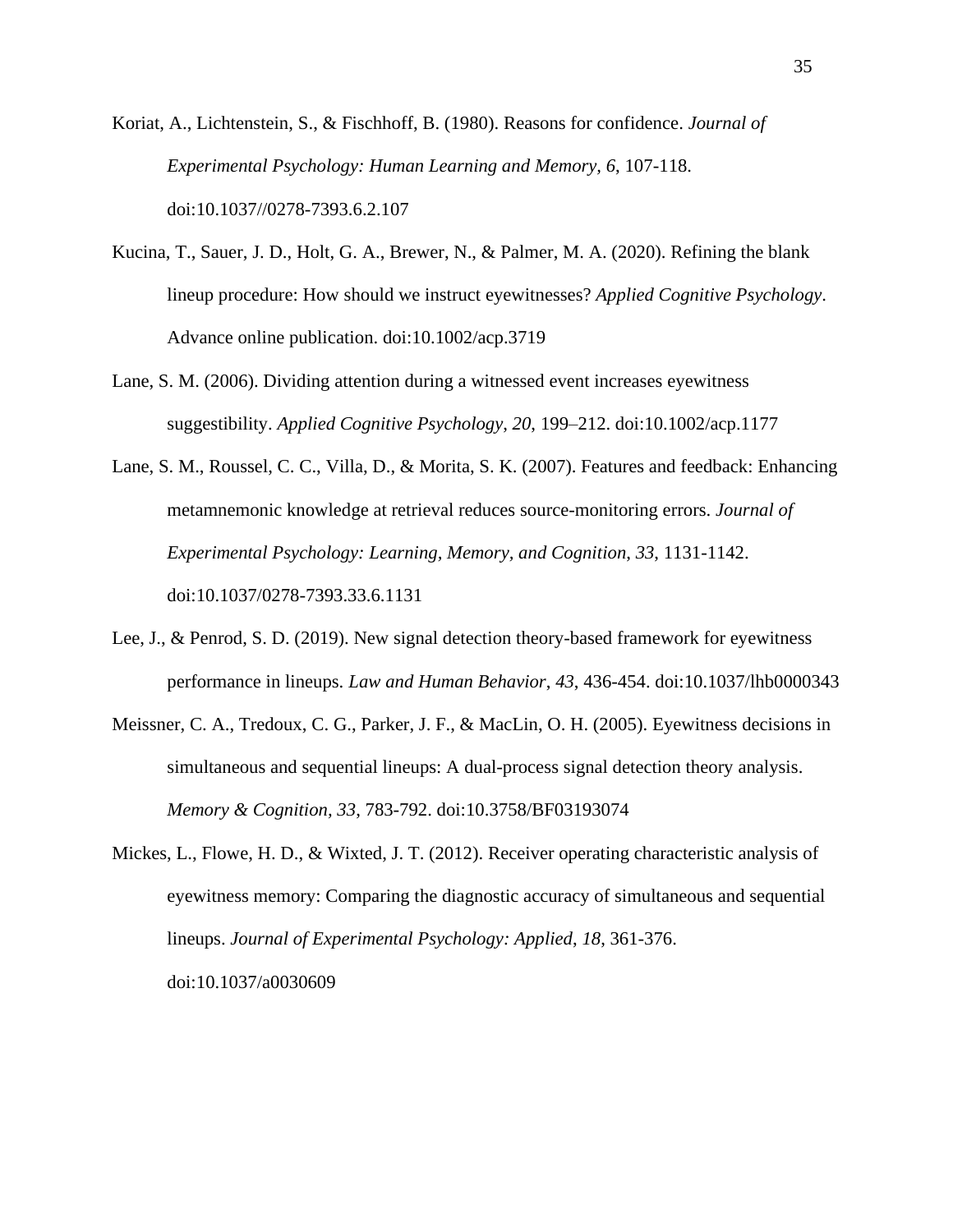- Mosteller, F., & Tukey, J. W. (1968). Data analysis including statistics. In G. Lindzey & E. Aronson (Eds.), *The handbook of social psychology* (pp. 80-203). Reading, MA: Addison-Wesley.
- National Research Council (2014). *Identifying the culprit: Assessing eyewitness identification*. Washington, DC: The National Academies Press.

Neil v. Biggers, 409 U.S. 188 (1972).

- Palmer, M. A., & Brewer, N. (2012). Sequential lineup presentation promotes less-biased criterion setting but does not improve discriminability. *Law and Human Behavior, 36,*  247-255. doi: 10.1037/h0093923.
- Palmer, M. A., Brewer, N., & Weber, N. (2010). Postidentification feedback affects subsequent eyewitness identification performance. *Journal of Experimental Psychology: Applied, 16,* 387-398. doi:10.1037/a0021034
- Palmer, M. A., Brewer, N., & Weber, N. (2012). The information gained from witnesses' responses to an initial "blank" lineup. *Law and Human Behavior*, *36*, 439-447. doi:10.1037/h0093939
- Palmer, M. A., Brewer, N., Weber, N., & Nagesh, A. (2013). The confidence-accuracy relationship for eyewitness identification decisions: Effects of exposure duration, retention interval, and divided attention. *Journal of Experimental Psychology: Applied*, *19*, 55-71. doi:10.1037/a0031602
- Perfect, T. J., & Weber, N. (2012). How should witnesses regulate the accuracy of their identification decisions: One step forward, two steps back? *Journal of Experimental Psychology: Learning, Memory, and Cognition, 6,* 1810-1818. doi:10.1037/a0028461.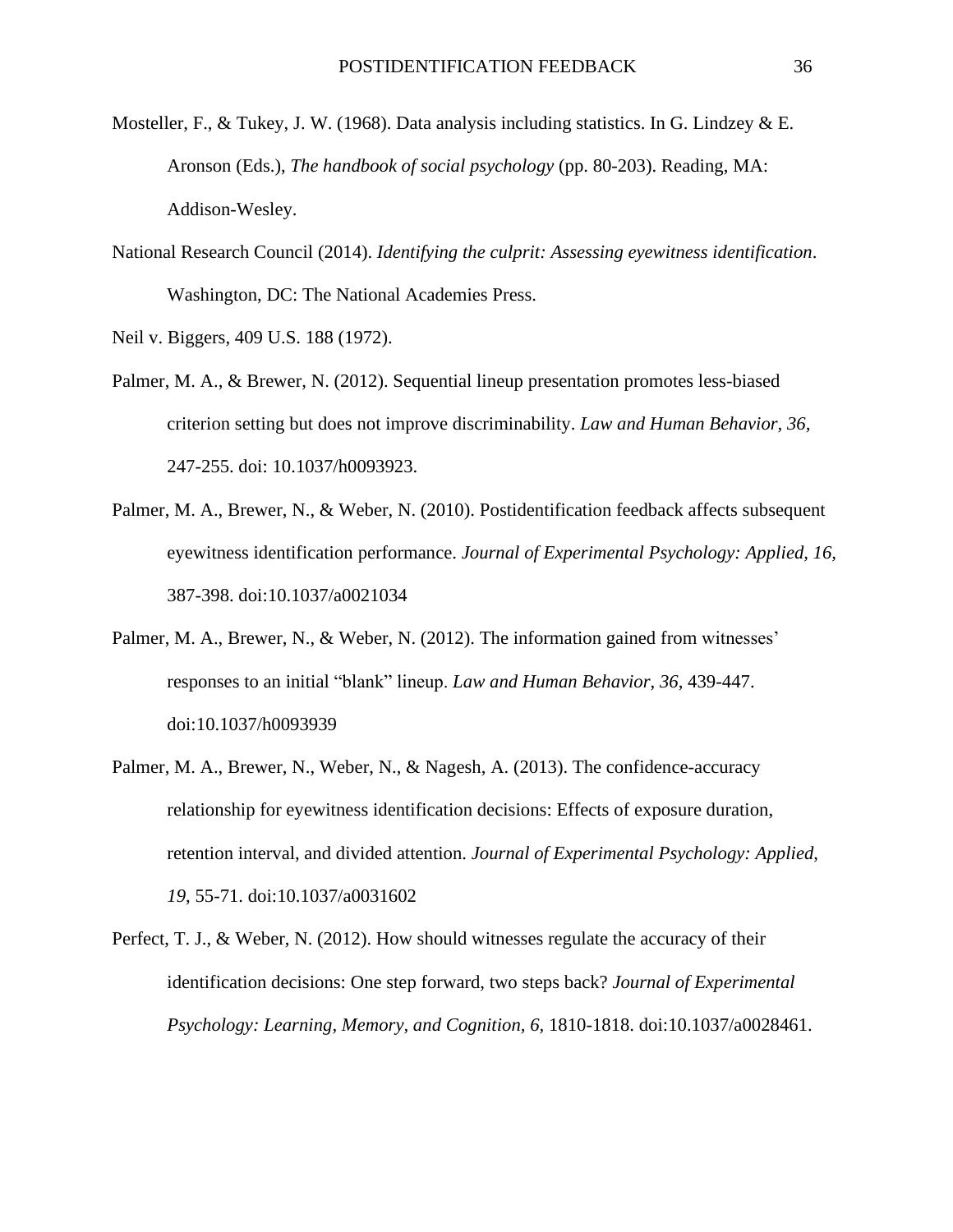- Pezdek, K., & Blandon-Gitlin, I. (2005). When is an intervening line-up most likely to affect eyewitness identification accuracy? *Legal and Criminological Psychology*, *10*, 247–263. doi:10.1348/135532505X49846
- Pezdek, K., & Roe, C. (1995). The effect of memory trace strength on suggestibility. *Journal of Experimental Child Psychology*, *60*, 116–128. doi:10.1006/jecp.1995.1034
- Roediger, H. L., III, & Butler, A. C. (2011). The critical role of retrieval practice in long-term retention. T*rends in Cognitive Sciences*, *15*, 20–27. doi:10.1016/j.tics.2010.09.003
- Sauer, J. D., Brewer, N., Zweck, T., & Weber, N. (2010). The effect of retention interval on the confidence-accuracy relationship for eyewitness identification. *Law and Human Behavior*, *34*, 337–347.doi:10.1007/s10979-009-9192-x
- Sauer, J. D., Palmer, M. A., & Brewer, N. (2019). Pitfalls in using eyewitness confidence to diagnose the accuracy of an individual identification decision. *Psychology, Public Policy, and Law, 25*, 147-165. doi:10.1037/law0000203
- Schacter, D. L., Israel, L., & Racine, C. A. (1999). Suppressing false recognition in younger and older adults: The distinctiveness heuristic. *Journal of Memory and Language, 40*, 1-24. doi:10.1006/jmla.1998.2611
- Semmler, C., Brewer, N., & Wells, G. L. (2004). Effects of postidentification feedback on eyewitness identification and nonidentification. *Journal of Applied Psychology, 89*, 334- 346. doi:10.1037/0021-9010.89.2.334
- Smalarz, L., Kornell, N., Vaughn, K. E., & Palmer, M. A. (2019). Identification performance from multiple lineups: Should eyewitnesses who pick fillers be burned? *Journal of Applied Research in Memory and Cognition*, *8*, 221-232. doi:10.1016/j.jarmac.2019.03.001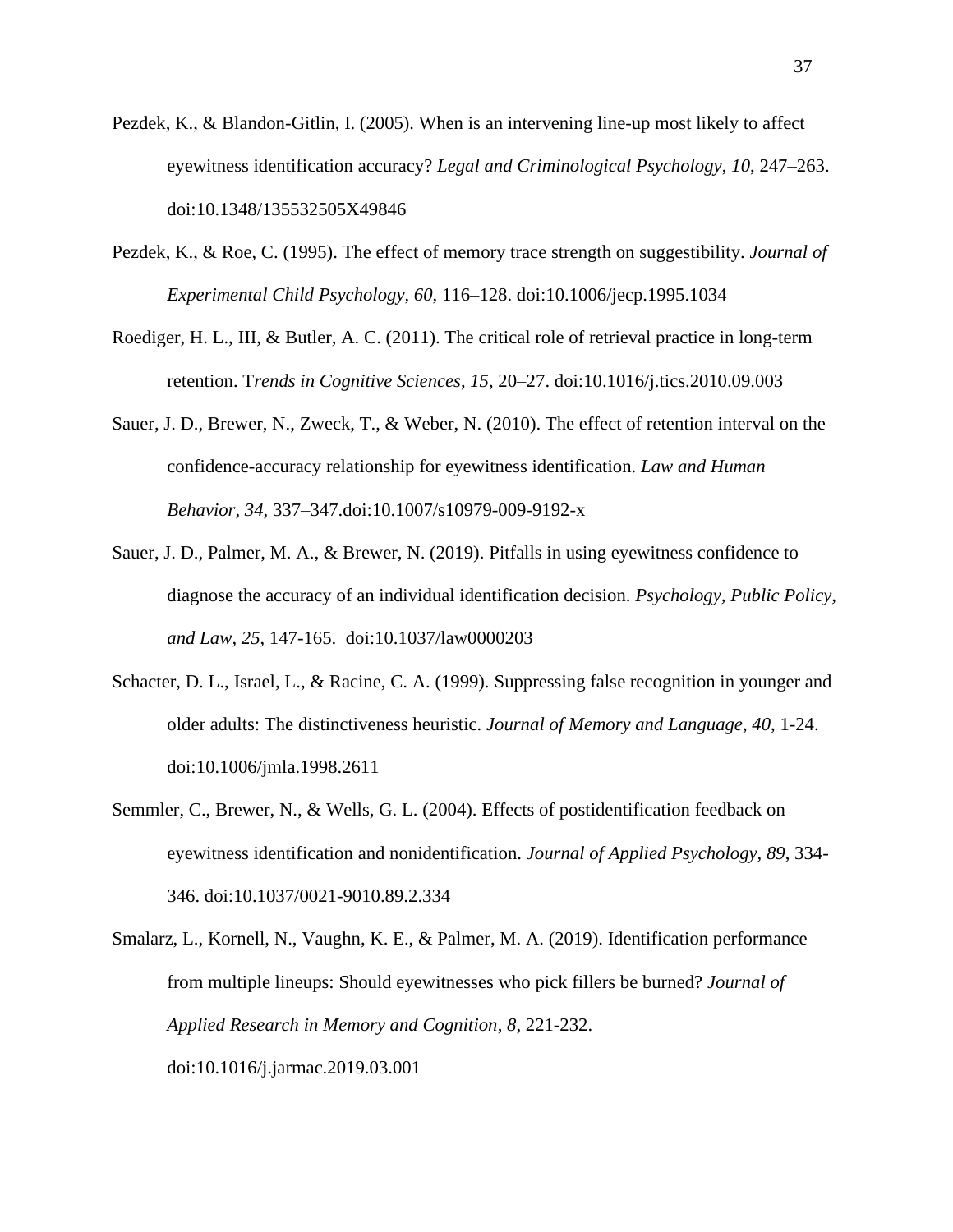- Smalarz, L., & Wells, G. L. (2014). Confirming feedback following a mistaken identification impairs memory for the culprit. *Law and Human Behavior*, *38*, 283-292. doi:10.1037/lhb0000078
- Smith, A. M., Wells, G. L., Smalarz, L., & Lampinen, J. M. (2018). Increasing the similarity of lineup fillers to the suspect improves the applied value of lineups without improving memory performance: Commentary on Colloff, Wade, & Strange (2016). *Psychological Science*, *29*, 1548-1551. doi:10.1177/0956797617698528
- Smith, A. M., Yang, Y., & Wells, G. L. (2020). Distinguishing between investigator discriminability and eyewitness discriminability: A method for creating full Receiver Operating Characteristic curves of lineup identification procedures. *Perspectives on Psychological Science, 15*, 589 – 607. doi:10.1177/174569162-9-2426
- Sporer, S. L., Penrod, S. D., Read, J. D., & Cutler, B. L. (1995). Choosing, confidence, and accuracy: A meta-analysis of the confidence-accuracy relation in eyewitness identification studies. *Psychological Bulletin, 118*, 315-327. doi:10.1037//0033- 2909.118.3.315
- Steblay, N. K., Tix, R. W., & Benson, S. L. (2013). Double exposure: The effects of repeated identification lineups on eyewitness accuracy. *Applied Cognitive Psychology*, *27*, 644- 654. doi:10.1002/acp.2944
- Steblay, N. K., Wells, G. L., & Douglass, A. B. (2014). The eyewitness post identification feedback effect 15 years later: Theoretical and policy implications. *Psychology, Public Policy, and Law*, *20*, 1-18. doi:10.1037/law0000001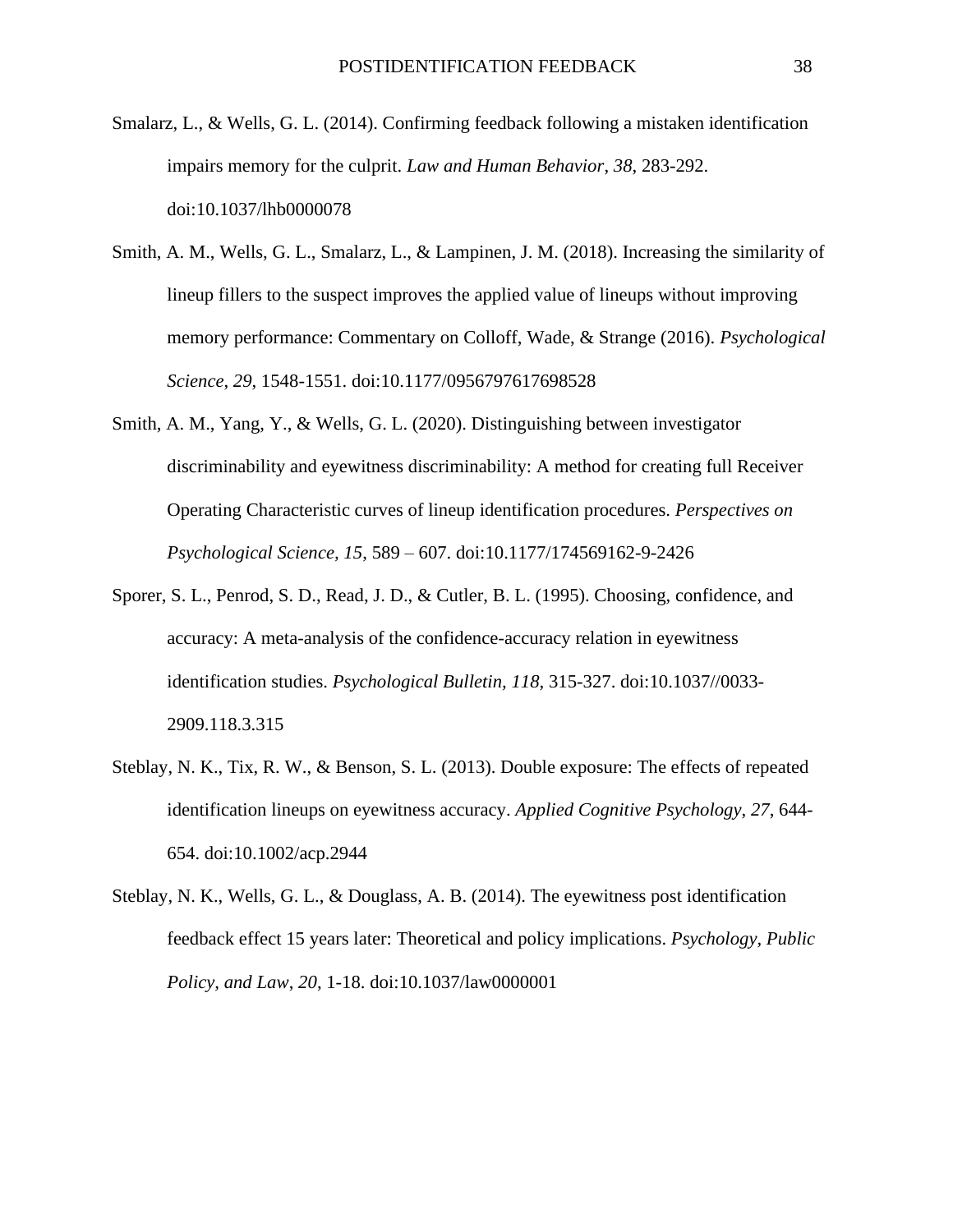- Stretch, V., & Wixted, J. T. (1998). On the difference between strength-based and frequencybased mirror effects in recognition memory. *Journal of Experimental Psychology: Learning, Memory, and Cognition, 24,* 1379–1396. doi:10.1037/0278-7393.24.6.1379
- Tryon, W. W. (2001). Evaluating statistical difference, equivalence, and indeterminacy using inferential confidence intervals: An integrated alternative method of conducting null hypothesis statistical tests. *Psychological Methods, 6*, 371-386.doi:10.1037/1082- 989X.6.4.371
- Vitriol, J. A., Appleby, J., & Borgida, E. (2018). Racial bias increases false identification of black suspects in simultaneous lineups. *Social Psychological and Personality Science*, *10*, 722-734. doi:10.1177/1948550618784889
- Weber, N., & Brewer, N. (2006). Positive versus negative face recognition decisions: Confidence, accuracy, and response latency. *Applied Cognitive Psychology, 20*, 17- 31.doi:10.1002/acp.1166
- Weber, N. and Perfect, T. J. (2012). Improving eyewitness identification accuracy by screening out those who say they don't know. *Law and Human Behavior*, *36*, 28-36. doi:10.1037/h0093976
- Wells, G. L. (1984). The psychology of lineup identifications. *Journal of Applied Social Psychology, 14*, 89-103. doi:10.1111/j.1559-1816.1984.tb02223.x
- Wells, G. L., & Bradfield, A. L. (1998). "Good, you identified the suspect": Feedback to eyewitnesses distorts their reports of the witnessing experience. *Journal of Applied Psychology, 83*, 360-376. doi:10.1037//0021-9010.83.3.360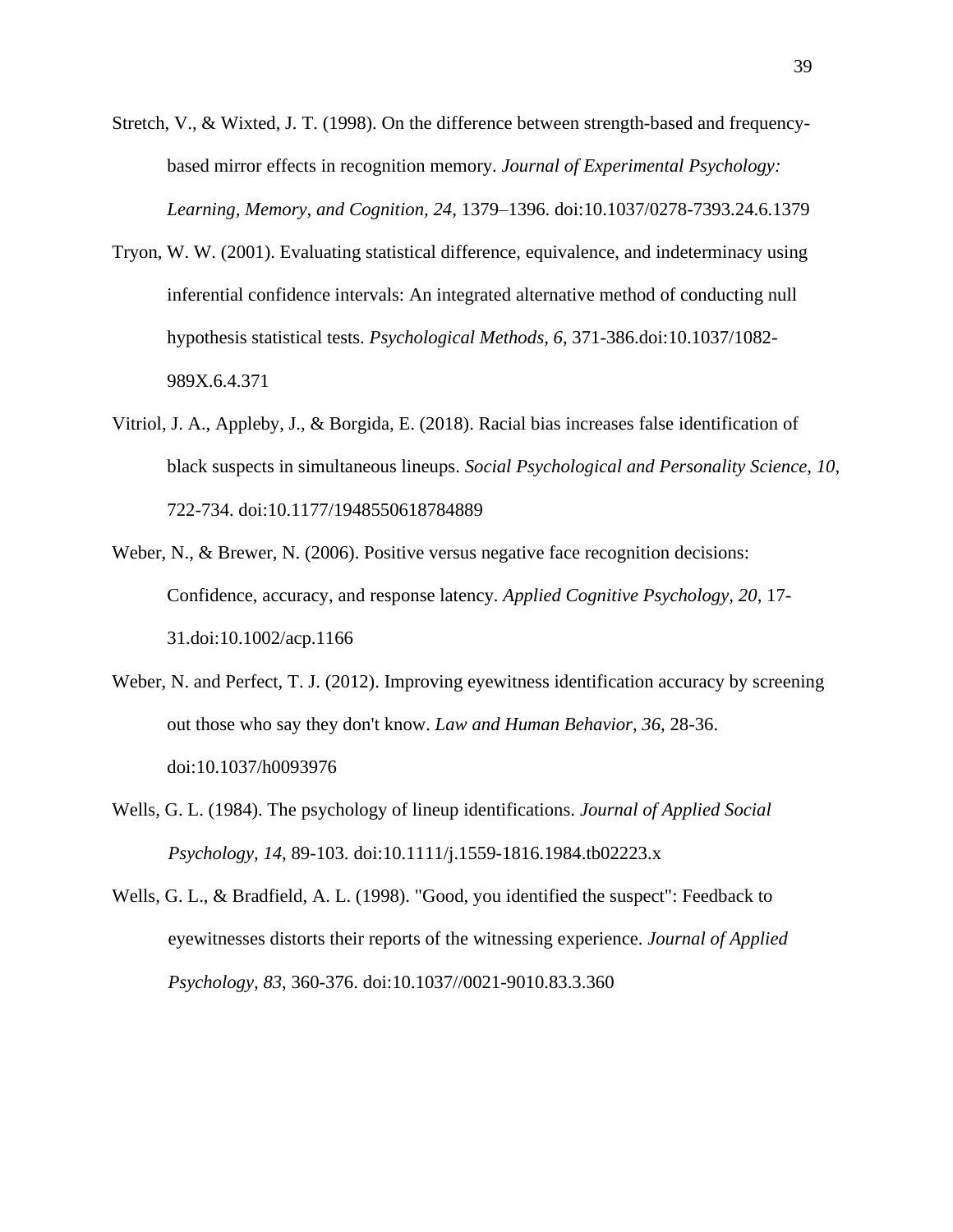- Wells, G. L., & Bradfield, A. L. (1999). Distortions in eyewitnesses' recollections: Can the postidentification feedback effect be moderated? *Psychological Science, 10*, 138-144. doi:10.1111/1467-9280.00121
- Wells, G. L., Ferguson, T. J., & Lindsay, R. C. L. (1981). The tractability of eyewitness confidence and its implication for triers of fact. *Journal of Applied Psychology*, *66*, 688– 696. doi:10.1037//0021-9010.66.6.688
- Wells, G. L., Kovera, M. B., Douglass, A. B., Brewer, N., Meissner, C., & Wixted, J. (In press, accepted November 20, 2019). Policy and procedure recommendations for the collection and preservation of eyewitness identification evidence. *Law and Human Behavior*.
- Wells, G. L., Small, M., Penrod, S., Malpass, R. S., Fulero, S. M., & Brimacombe, C. A. E. (1998). Eyewitness identification procedures: Recommendations for lineups and photospreads. *Law and Human Behavior, 22*, 603-647.
- Wixted, J. T., Vul, E., Mickes, L. & Wilson, B. W. (2018). Models of lineup memory. *Cognitive Psychology, 105*, 81-114. doi:10.1016/j.cogpsych.2018.06.001
- Wixted, J. T., & Wells, G. L. (2017). The relationship between eyewitness confidence and identification accuracy: A new synthesis. *Psychological Science in the Public Interest, 18*, 10-65. doi:10.1177/1529100616686966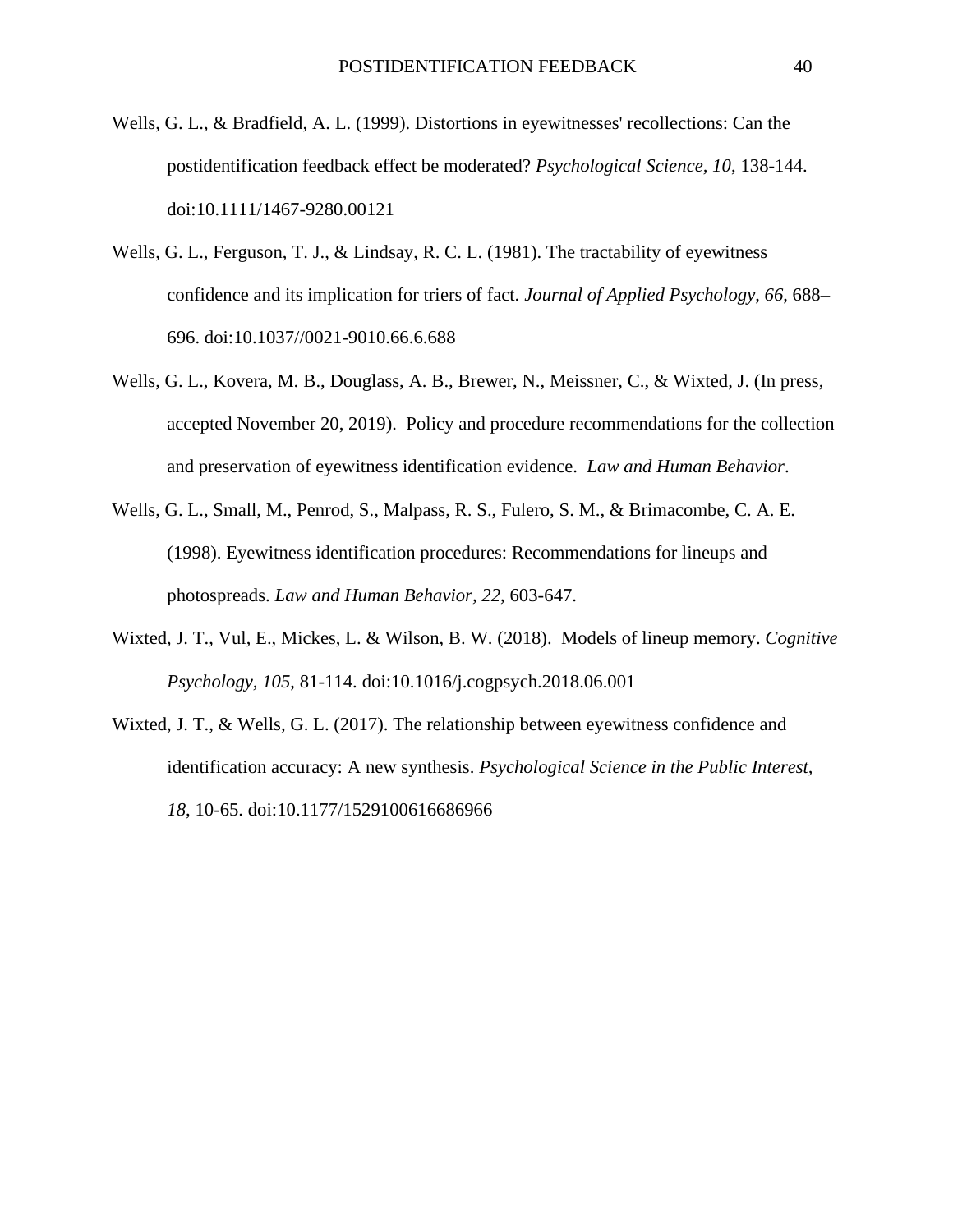# **Table 1**

# *Percentages and Frequencies of Identification Responses for Target-Present and Target-Absent Lineups (Second Lineup Only) by Condition in Experiment 1*

|                      | Correct        |                  | Filler         |                  | Lineup                       |                  |                  |
|----------------------|----------------|------------------|----------------|------------------|------------------------------|------------------|------------------|
| Initial decision &   | identification |                  | identification |                  | rejection                    | Total            |                  |
| feedback condition   | %              | $\boldsymbol{n}$ | $\%$           | $\boldsymbol{n}$ | $\%$                         | $\boldsymbol{n}$ | $\boldsymbol{n}$ |
| Single lineup        | 33.3           | 12               | 19.4           | $\tau$           | 47.2                         | 17               | 36               |
| Initial choosers     |                |                  |                |                  |                              |                  |                  |
| No feedback          | 40.6           | 13               | 18.8           | 6                | 40.6                         | 13               | 32               |
| Feedback             | 30.4           | 7                | 13.0           | 3                | 56.5                         | 13               | 23               |
| Initial non-choosers |                |                  |                |                  |                              |                  |                  |
| No feedback          | 45.0           | 18               | 15.0           | 6                | 40.0                         | 16               | 40               |
| Feedback             | 27.3           | 9                | 33.3           | 11               | 39.4                         | 13               | 33               |
| Overall              | 36.0           | 59               | 20.1           | 33               | 43.9                         | 72               | 164              |
|                      |                |                  |                |                  | <b>Target-Absent Lineups</b> |                  |                  |
|                      |                |                  | Filler         |                  | Correct                      |                  |                  |
|                      |                |                  | Identification |                  | Rejection                    |                  | Total            |
|                      |                |                  | $\%$           | $\boldsymbol{n}$ | $\%$                         | $\boldsymbol{n}$ | $\boldsymbol{n}$ |
| Single lineup        |                |                  | 19.4           | $\tau$           | 80.6                         | 29               | 36               |
| Initial choosers     |                |                  |                |                  |                              |                  |                  |
| No feedback          |                |                  | 46.2           | 12               | 53.8                         | 14               | 26               |
| Feedback             |                |                  | 23.5           | $\overline{4}$   | 76.5                         | 13               | 17               |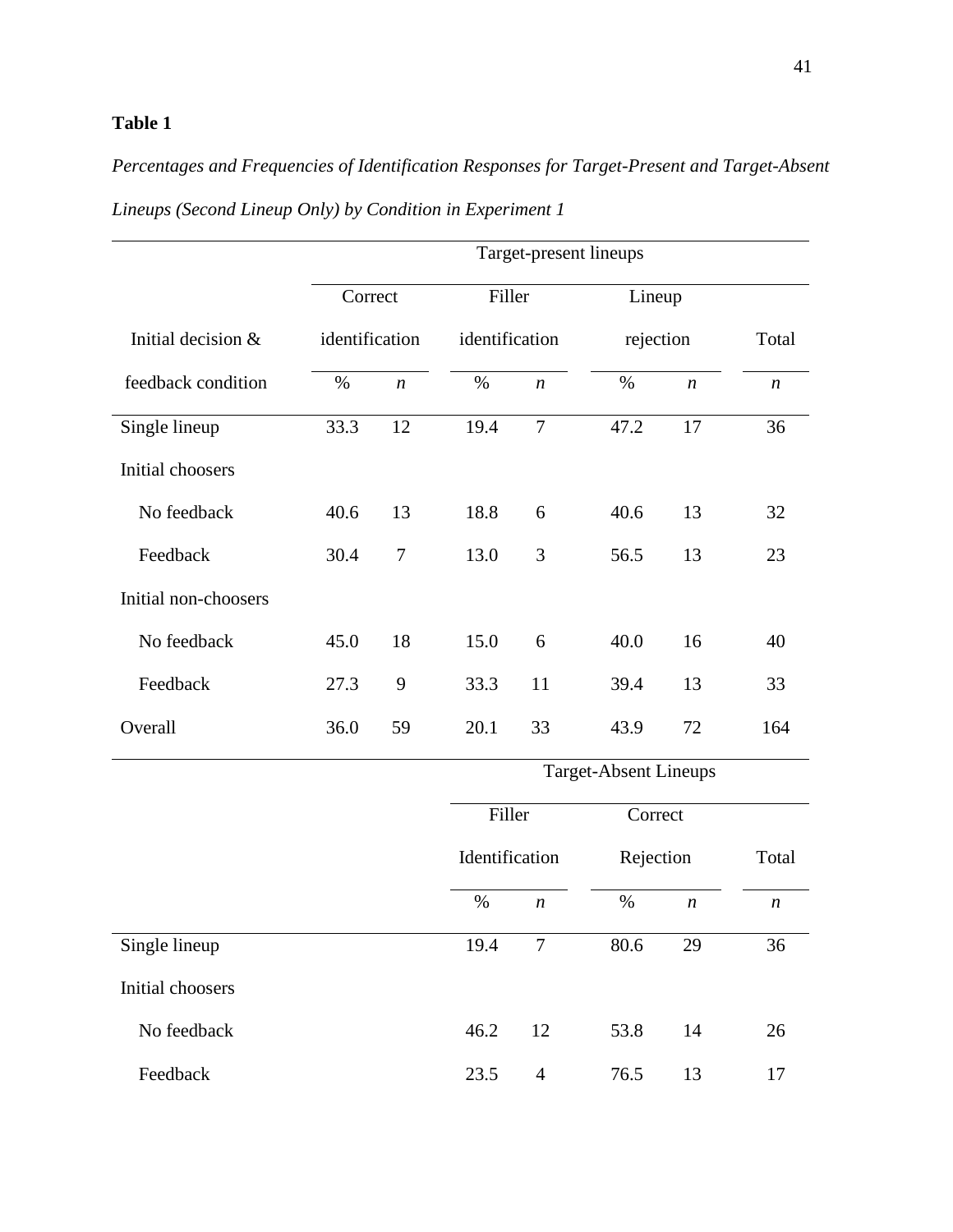| Initial non-choosers |         |    |      |     |     |
|----------------------|---------|----|------|-----|-----|
| No feedback          | 32.6 15 |    | 67.4 | 31  | 46  |
| Feedback             | 48.8    | 20 | 51.2 | 21  | 41  |
| Overall              | 34.9    | 58 | 65.1 | 108 | 166 |
|                      |         |    |      |     |     |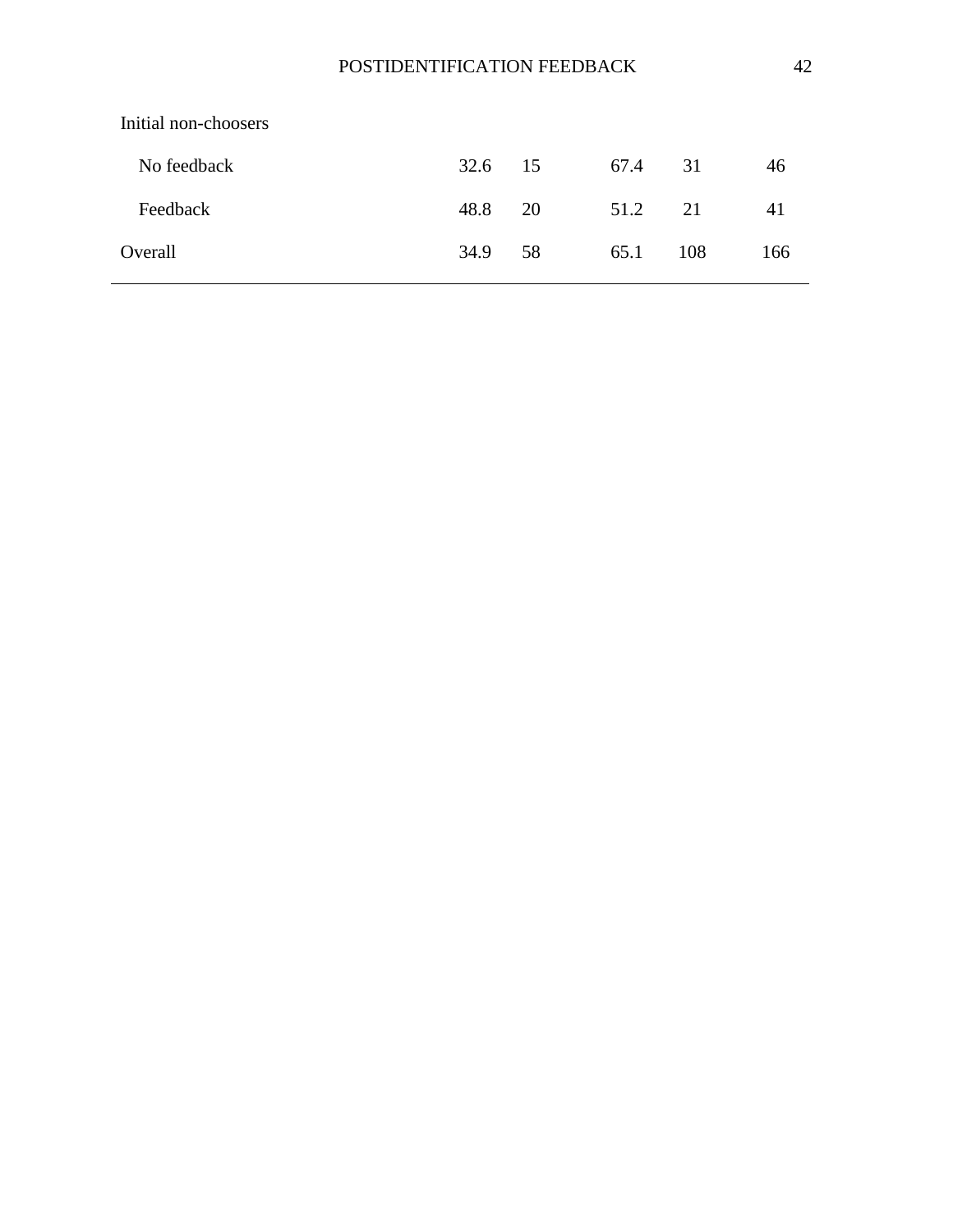# **Table 2**

*Estimates of d′ and c for each condition in Experiments 1 and 2, calculated with an SDT-CD integration model. Non-overlapping inferential confidence intervals (95% ICIs) indicate a difference between conditions at the alpha = .05 level.*

| Group and            |      |           |              |                  |           |                  |
|----------------------|------|-----------|--------------|------------------|-----------|------------------|
| condition            | d'   | <b>SE</b> | 95% ICI      | $\boldsymbol{c}$ | <b>SE</b> | 95% ICI          |
| Experiment 1         |      |           |              |                  |           |                  |
| Single lineup        | 1.68 | 0.33      | [1.21, 2.15] | $-0.12$          | 0.18      | $[-0.47, 0.24]$  |
| Initial non-choosers |      |           |              |                  |           |                  |
| No feedback          | 1.92 | 0.30      | [1.49, 2.35] | $-0.47$          | 0.17      | $[-0.71, -0.23]$ |
| Feedback             | 0.97 | 0.32      | [0.52, 1.42] | $-0.41$          | 0.18      | $[-0.67, -0.15]$ |
| Initial choosers     |      |           |              |                  |           |                  |
| No feedback          | 1.59 | 0.33      | [1.11, 2.06] | $-0.53$          | 0.20      | $[-0.81, -0.24]$ |
| Feedback             | 1.71 | 0.48      | [1.02, 2.40] | $-0.05$          | 0.25      | $[-0.40, 0.31]$  |
| <b>Experiment 2</b>  |      |           |              |                  |           |                  |
| Initial choosers     |      |           |              |                  |           |                  |
| No feedback          | 1.56 | 0.21      | [1.26, 1.86] | $-1.14$          | 0.15      | $[-1.35, -0.93]$ |
| Feedback             | 0.90 | 0.23      | [0.57, 1.22] | $-0.86$          | 0.15      | $[-1.07, -0.64]$ |

**Note.** The 95% ICIs for Experiment 1 were calculated using an average *E* parameter, enabling comparisons between any pair of *d*′ values or *c* values within that experiment.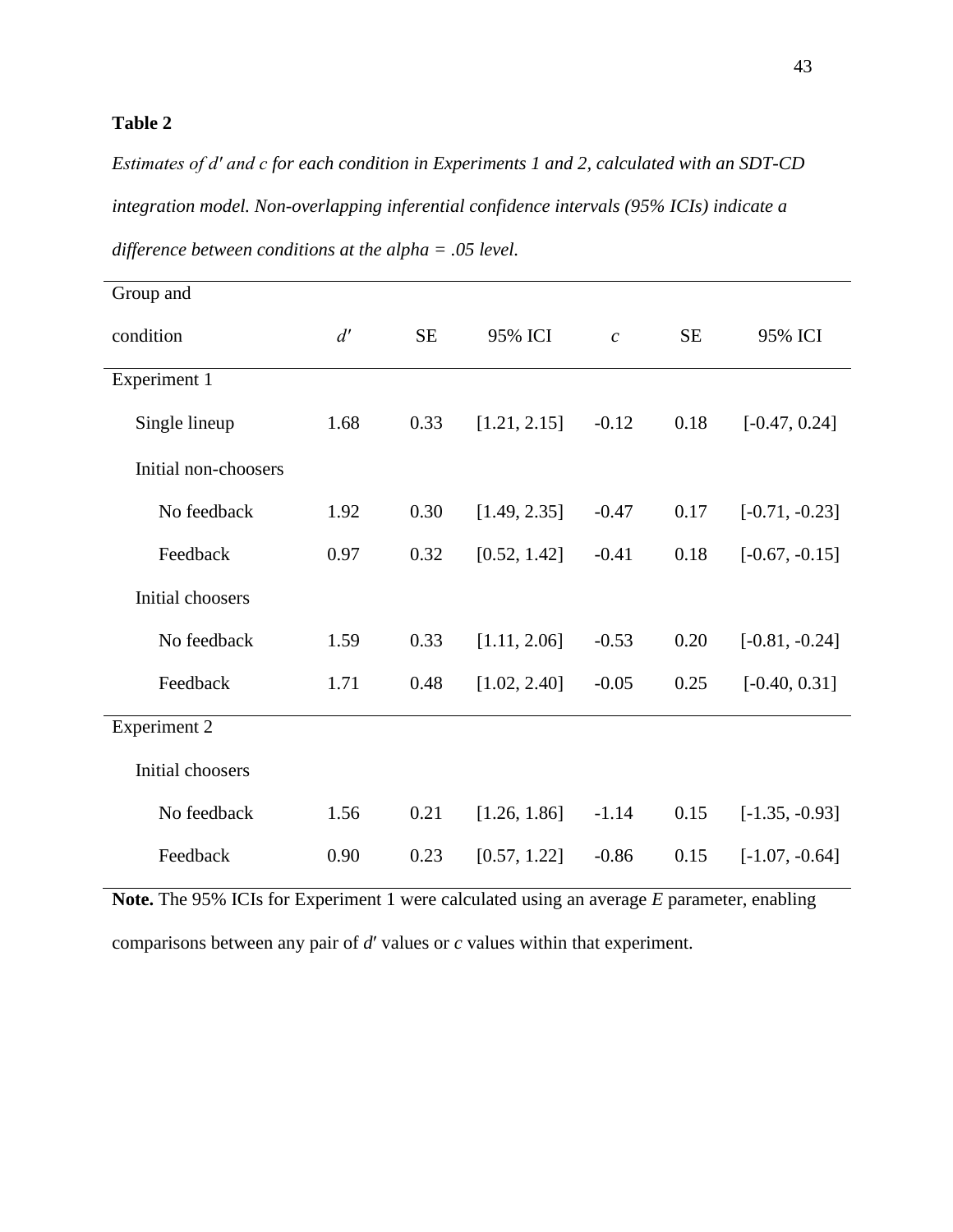# **Table 3**

*Percentages and Frequencies of Identification Responses for Target-Present and Target-Absent* 

|                    | Correct |                  | Filler         |                  | Lineup                       |                  |                  |
|--------------------|---------|------------------|----------------|------------------|------------------------------|------------------|------------------|
|                    |         | identification   |                | identification   | rejection                    | Total            |                  |
| Feedback condition | $\%$    | $\boldsymbol{n}$ | $\%$           | $\boldsymbol{n}$ | $\%$                         | $\boldsymbol{n}$ | $\boldsymbol{n}$ |
| Initial choosers   |         |                  |                |                  |                              |                  |                  |
| No feedback        | 52.6    | 30               | 28.1           | 16               | 19.3                         | 11               | 57               |
| Feedback           | 32.7    | 18               | 38.2           | 21               | 29.1                         | 16               | 55               |
| Overall            | 42.9    | 48               | 33.0           | 37               | 24.1                         | 27               | 112              |
|                    |         |                  |                |                  | <b>Target-Absent Lineups</b> |                  |                  |
|                    |         |                  | Filler         |                  |                              | Correct          |                  |
|                    |         |                  | Identification |                  |                              | Rejection        | Total            |
|                    |         |                  | $\%$           | $\boldsymbol{n}$ | $\%$                         | $\boldsymbol{n}$ | $\boldsymbol{n}$ |
| Initial choosers   |         |                  |                |                  |                              |                  |                  |
| No feedback        |         |                  | 67.9           | 38               | 32.1                         | 18               | 56               |
| Feedback           |         |                  | 72.9           | 43               | 27.1                         | 16               | 59               |
| Overall            |         |                  | 70.4           | 81               | 29.6                         | 34               | 115              |

*Lineups (Second Lineup Only) by Condition in Experiment 2*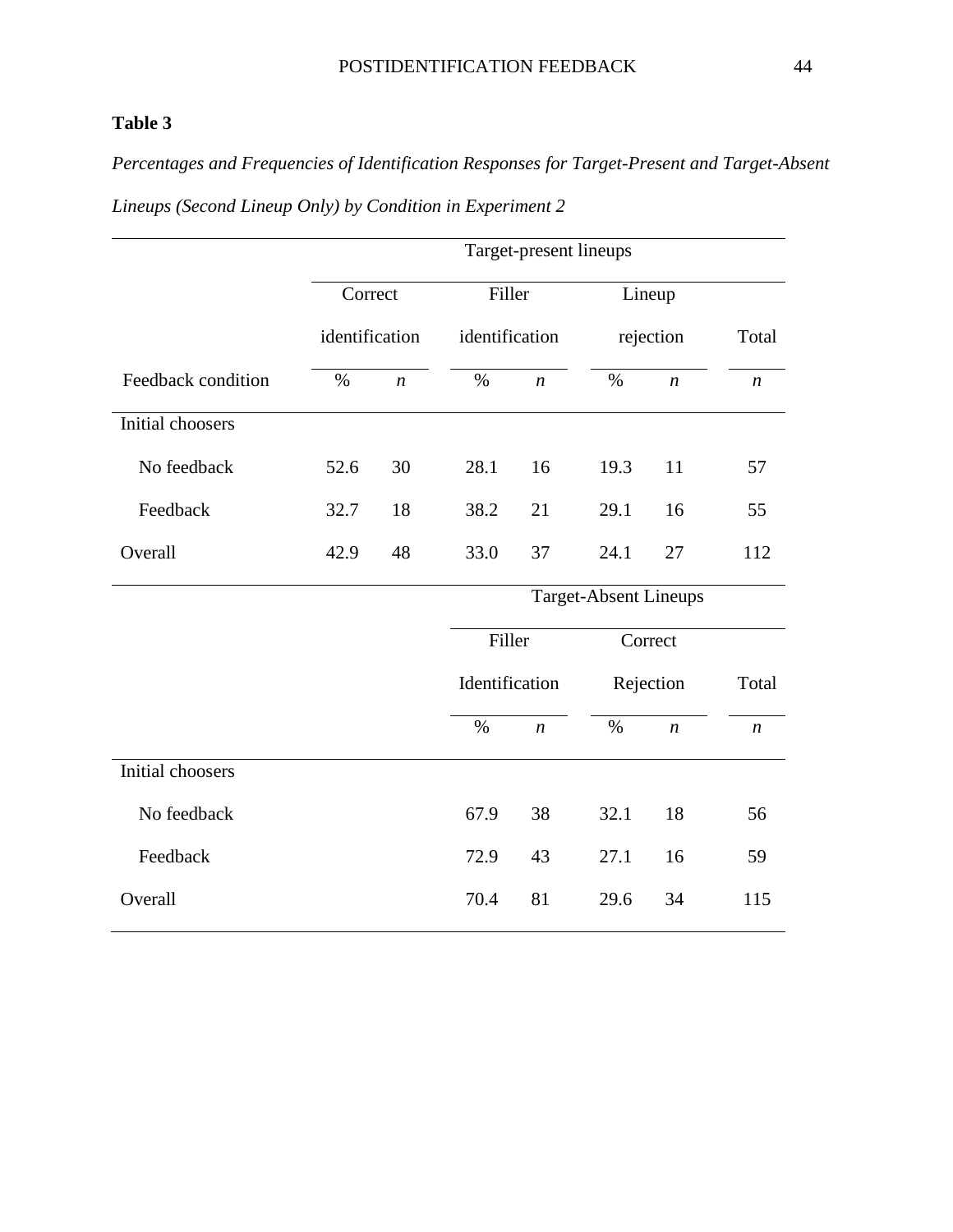# **Figure Caption**

**Figure 1.** Mean confidence for correct and incorrect identification decisions (with Cohen's *d* effect sizes) for each condition in Experiments 1 and 2. Error bars indicate 95% confidence intervals.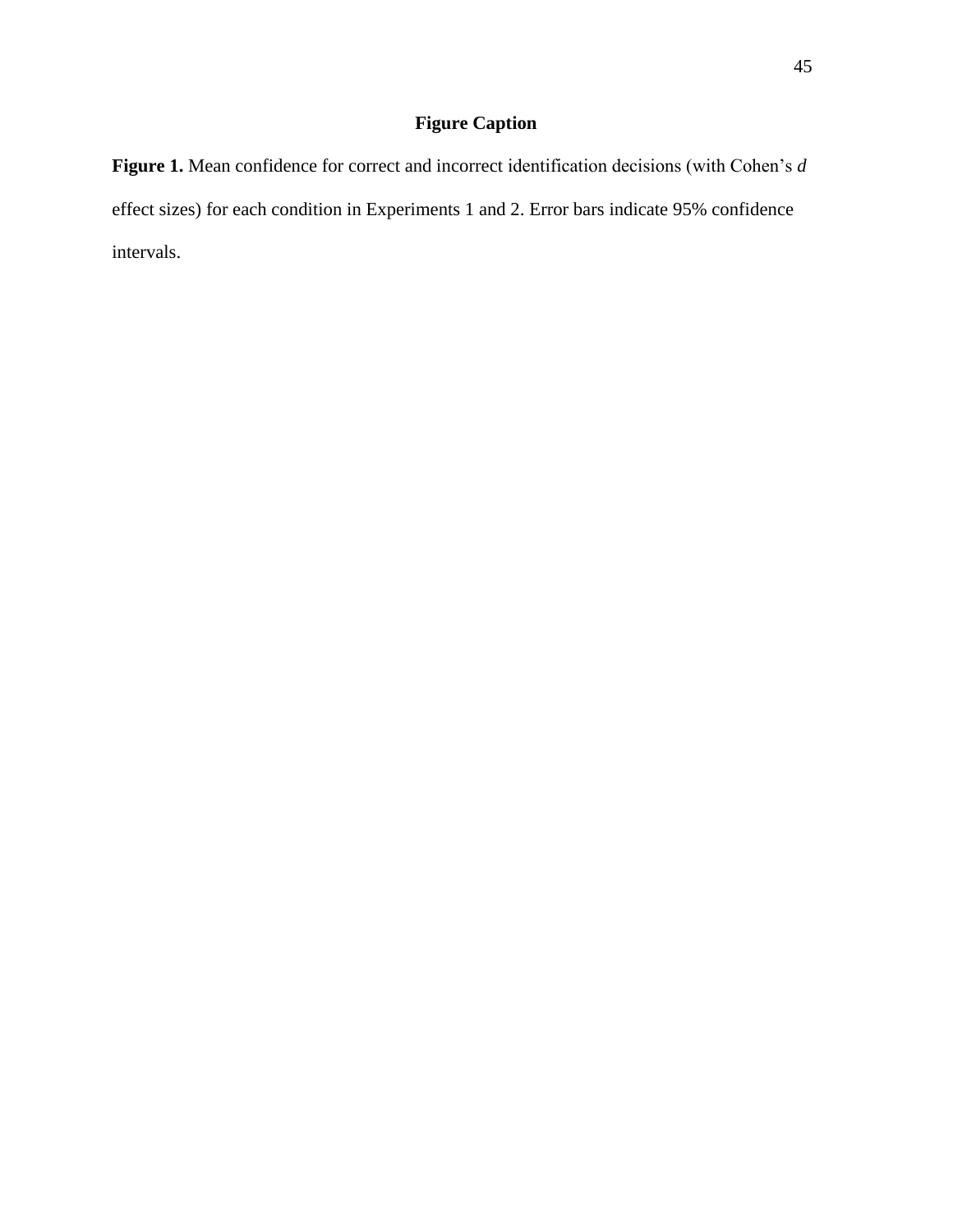

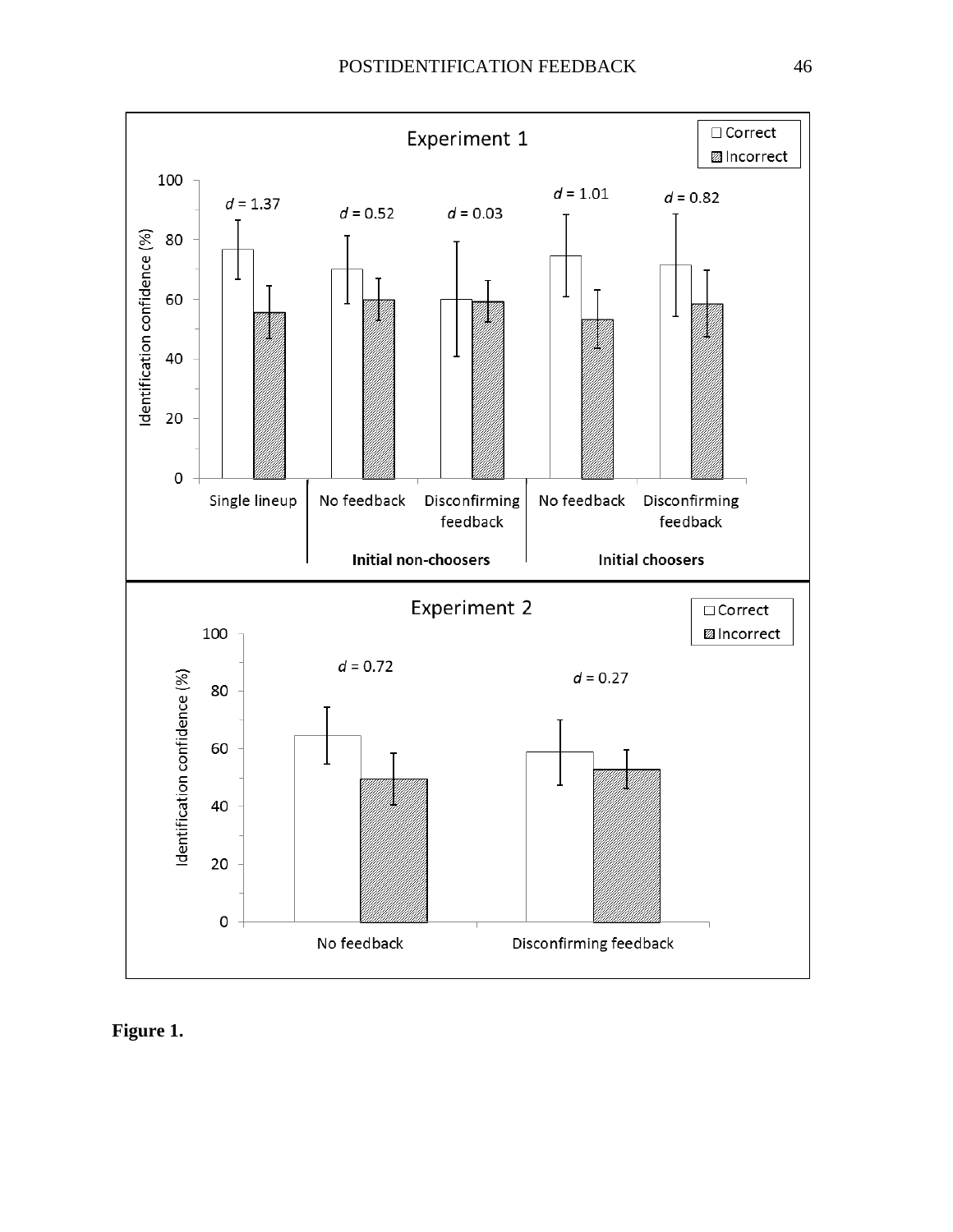### **Supplemental Material**

### **Table S1: SDT-CD Independent Observations Model**

*Estimates of d′ and c for each condition in Experiments 1 and 2, calculated with an SDT-CD independent-observations model. Non-overlapping inferential confidence intervals (95% ICIs) indicate a difference between conditions at the alpha = .05 level.* 

| Group and            |      |           |              |                |           |              |
|----------------------|------|-----------|--------------|----------------|-----------|--------------|
| condition            | d'   | <b>SE</b> | 95% ICI      | $\overline{c}$ | <b>SE</b> | 95% ICI      |
| Experiment 1         |      |           |              |                |           |              |
| Single lineup        | 1.60 | 0.26      | [1.23, 1.97] | 0.99           | 0.13      | [0.81, 1.17] |
| Initial non-choosers |      |           |              |                |           |              |
| No feedback          | 1.69 | 0.23      | [1.36, 2.02] | 0.76           | 0.12      | [0.59, 0.92] |
| Feedback             | 0.94 | 0.28      | [0.54, 1.34] | 0.81           | 0.14      | [0.61, 1.00] |
| Initial choosers     |      |           |              |                |           |              |
| No feedback          | 1.42 | 0.27      | [1.03, 1.80] | 0.72           | 0.14      | [0.52, 0.92] |
| Feedback             | 1.50 | 0.37      | [0.98, 2.03] | 1.07           | 0.18      | [0.82, 1.32] |
| <b>Experiment 2</b>  |      |           |              |                |           |              |
| Initial choosers     |      |           |              |                |           |              |
| No feedback          | 1.46 | 0.19      | [1.20, 1.72] | 0.30           | 0.11      | [0.15.0.45]  |
| Feedback             | 0.85 | 0.21      | [0.57, 1.14] | 0.55           | 0.11      | [0.39, 0.70] |

**Note.** The 95% ICIs for Experiment 1 were calculated using an average *E* parameter, enabling comparisons between any pair of *d*′ values or *c* values within that experiment.

### **Model fitting**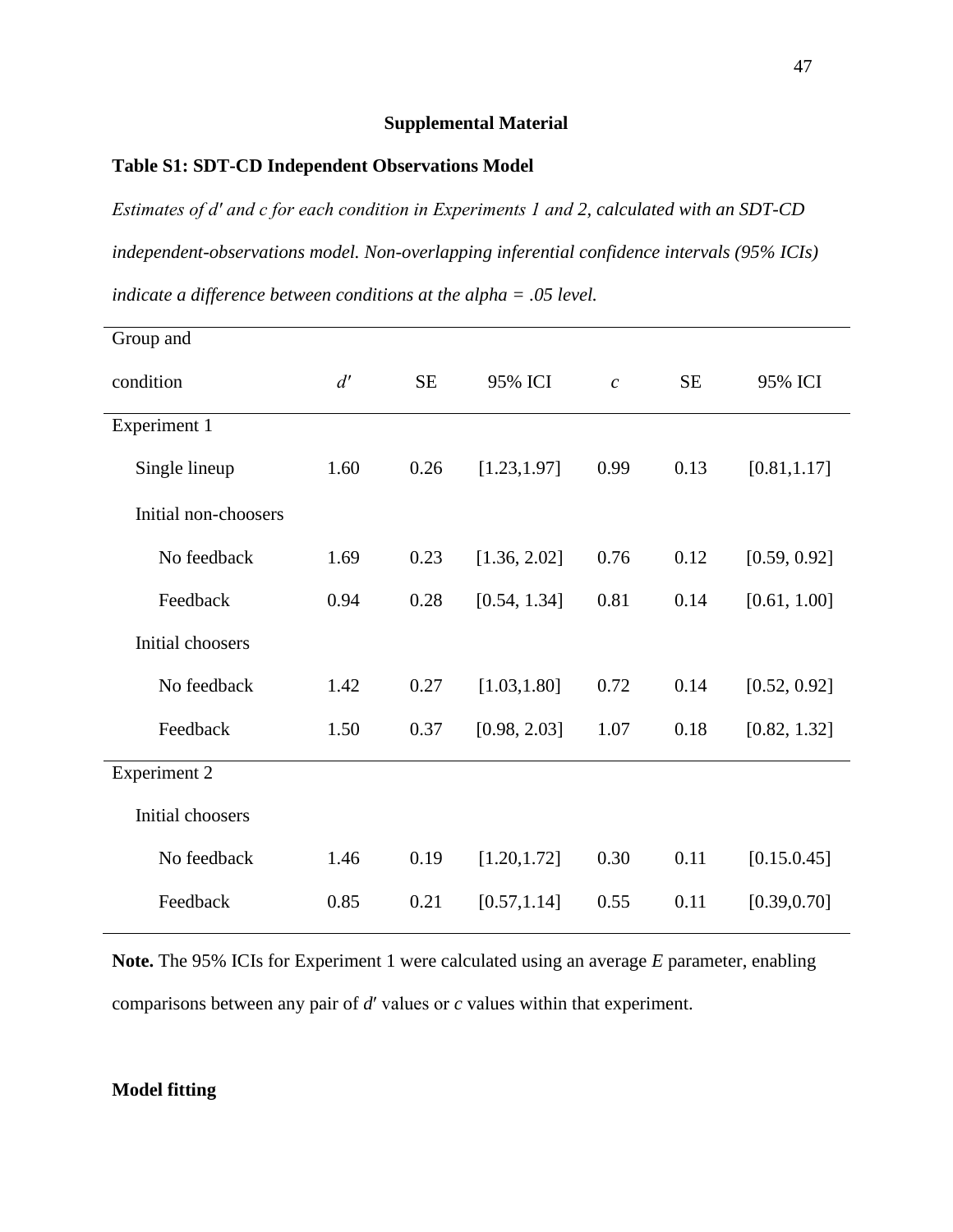**Integration model.** Model fit statistics, and model-generated and observed response proportions appear in Table S2. For Experiment 1, the best-fitting model in each condition represented a good fit to the observed data (all  $G<sub>total</sub>$  values  $< 1.06$ ; all p values  $> .78$ ). For Experiment 2, fit between the observed and model-generated response probabilities was good for the no-feedback condition ( $G$  < 1,  $p$  = .83). The model did not fit the data quite so well for the feedback condition, although the likelihood test result associated with the latter comparison did not approach statistical significance  $(G = 3.32, p = .34)$ .

**Independent observation model.** Model fit statistics, and model-generated and observed response proportions appear in Table S3. The absence of any statistically significant discrepancies between model-generated and observed response proportions indicates that the independent observations model provided an adequate fit to the data. However, a comparison of *G* values between Tables S2 and S3 indicates that the integration model fit the data better than the independent observations model.

#### **Table S2: Model fit statistics for SDT-CD integration model**

*Observed and Model-Generated Response Probabilities, Model Fit Statistic (G*<sub>total</sub>), *and Associated Statistical Significance Test Value (p) for Each Condition in Experiments 1 and 2*

| Group and            | <b>Observed</b> |            | Model     |            |            |     |                    |                  |
|----------------------|-----------------|------------|-----------|------------|------------|-----|--------------------|------------------|
| condition            | CID             | <b>FID</b> | <b>FA</b> | <b>CID</b> | <b>FID</b> | FA  | G <sub>total</sub> | $\boldsymbol{p}$ |
| Experiment 1         |                 |            |           |            |            |     |                    |                  |
| Single lineup        | .33             | .19        | .19       | .35        | .17        | .23 | 0.72               | .87              |
| Initial non-choosers |                 |            |           |            |            |     |                    |                  |
| No feedback          | .45             | .15        | .33       | .44        | .16        | .31 | 0.10               | .99              |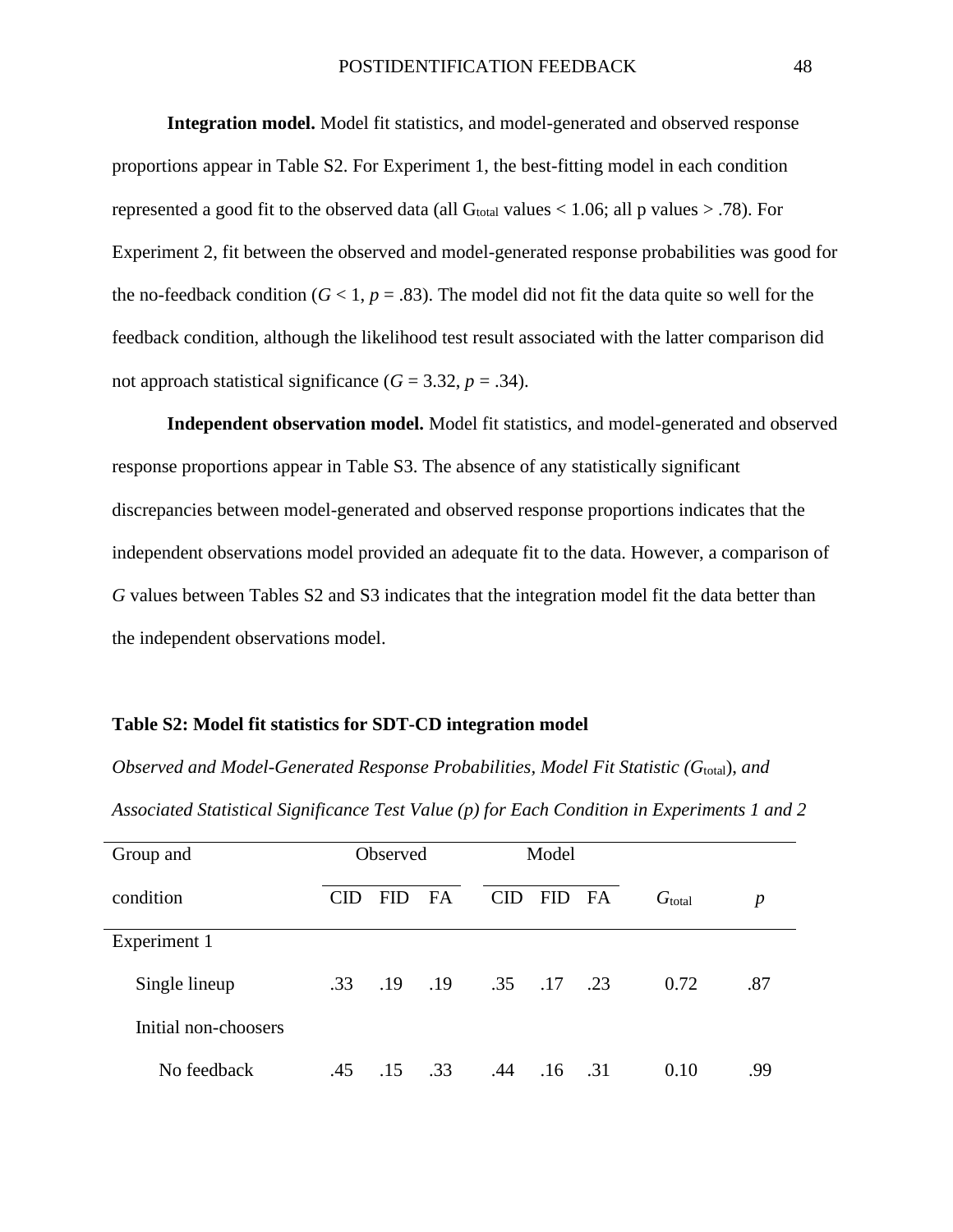| Feedback            | .27 | .33 | .49 | .26 | .34 | .47 | 0.13 | .99 |
|---------------------|-----|-----|-----|-----|-----|-----|------|-----|
| Initial choosers    |     |     |     |     |     |     |      |     |
| No feedback         | .41 | .19 | .46 | .38 | .21 | .39 | 1.05 | .79 |
| Feedback            | .30 | .13 | .24 | .29 | .14 | .21 | 0.13 | .99 |
| <b>Experiment 2</b> |     |     |     |     |     |     |      |     |
| Initial choosers    |     |     |     |     |     |     |      |     |
|                     |     |     |     |     |     |     |      |     |
| No feedback         | .53 | .28 | .68 | .51 | .30 | .64 | 0.90 | .83 |

**Notes.** CID = correct identification from target-present lineup; FID = filler identification from target-present lineup; FA = positive identification from target-absent lineup (false alarm).

#### **Table S3: Model fit statistics for SDT-CD independent observations model**

*Observed and Model-Generated Response Probabilities, Model Fit Statistic (Gtotal), and Associated Statistical Significance Test Value (p) for Each Condition in Experiments 1 and 2*

| Group and            | Observed |             | Model     |            |            |     |                    |                  |
|----------------------|----------|-------------|-----------|------------|------------|-----|--------------------|------------------|
| condition            | CID      | <b>FID</b>  | <b>FA</b> | <b>CID</b> | <b>FID</b> | FA  | G <sub>total</sub> | $\boldsymbol{p}$ |
| Experiment 1         |          |             |           |            |            |     |                    |                  |
| Single lineup        | .33      | $.19$ $.19$ |           | .34        | .19        | .20 | 0.02               | .99              |
| Initial non-choosers |          |             |           |            |            |     |                    |                  |
| No feedback          | .45      | .15         | .33       | .40        | .20        | .29 | 1.46               | .69              |
| Feedback             | .27      | .33         | .49       | .26        | .35        | .47 | 0.17               | .98              |
| Initial choosers     |          |             |           |            |            |     |                    |                  |